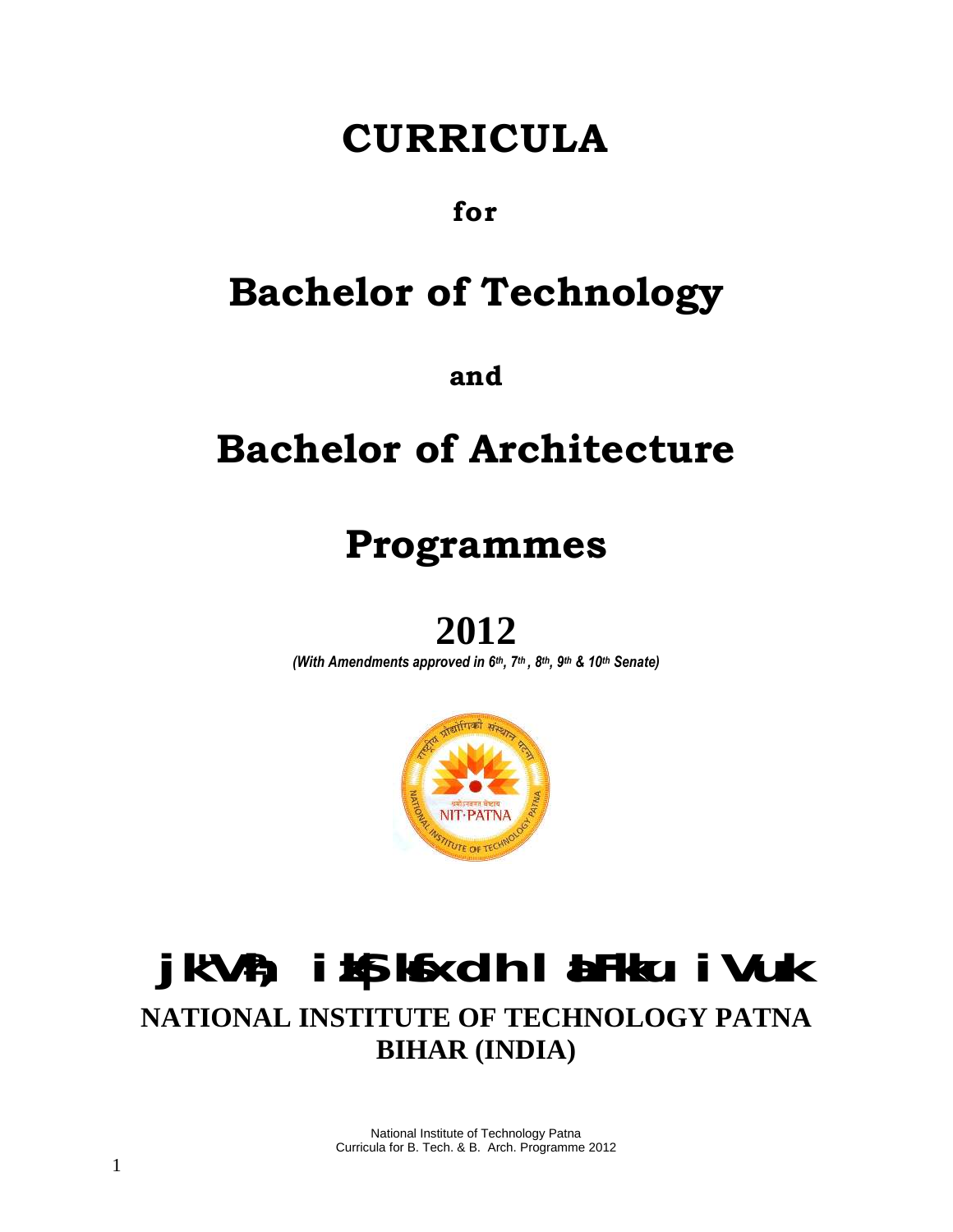## *Contact Details:*

#### **jk"Vªh; izkS|ksfxdh laLFkku iVuk NATIONAL INSTITUTE OF TECHNOLOGY PATNA Ashok Raj Path, Patna 800005, BIHAR**

**Registrar: 0612- 2660480 Institute Tele fax No.: 0612- 2670631**

| <b>Institute Phone No.:</b> | 0612 - 2370419, 2371715, 2371929, 2371930, 2372715 |                             |
|-----------------------------|----------------------------------------------------|-----------------------------|
| <b>Extension No.</b>        | Director - 101                                     | Registrar - 104             |
|                             | Dean (Academics) - 247<br>DR (Examination) - 105   | Program Officer (A&E) - 105 |

**Email ID: registrar@nitp.ac.in Website: [www.nitp.ac.in](http://www.nitp.ac.in/)**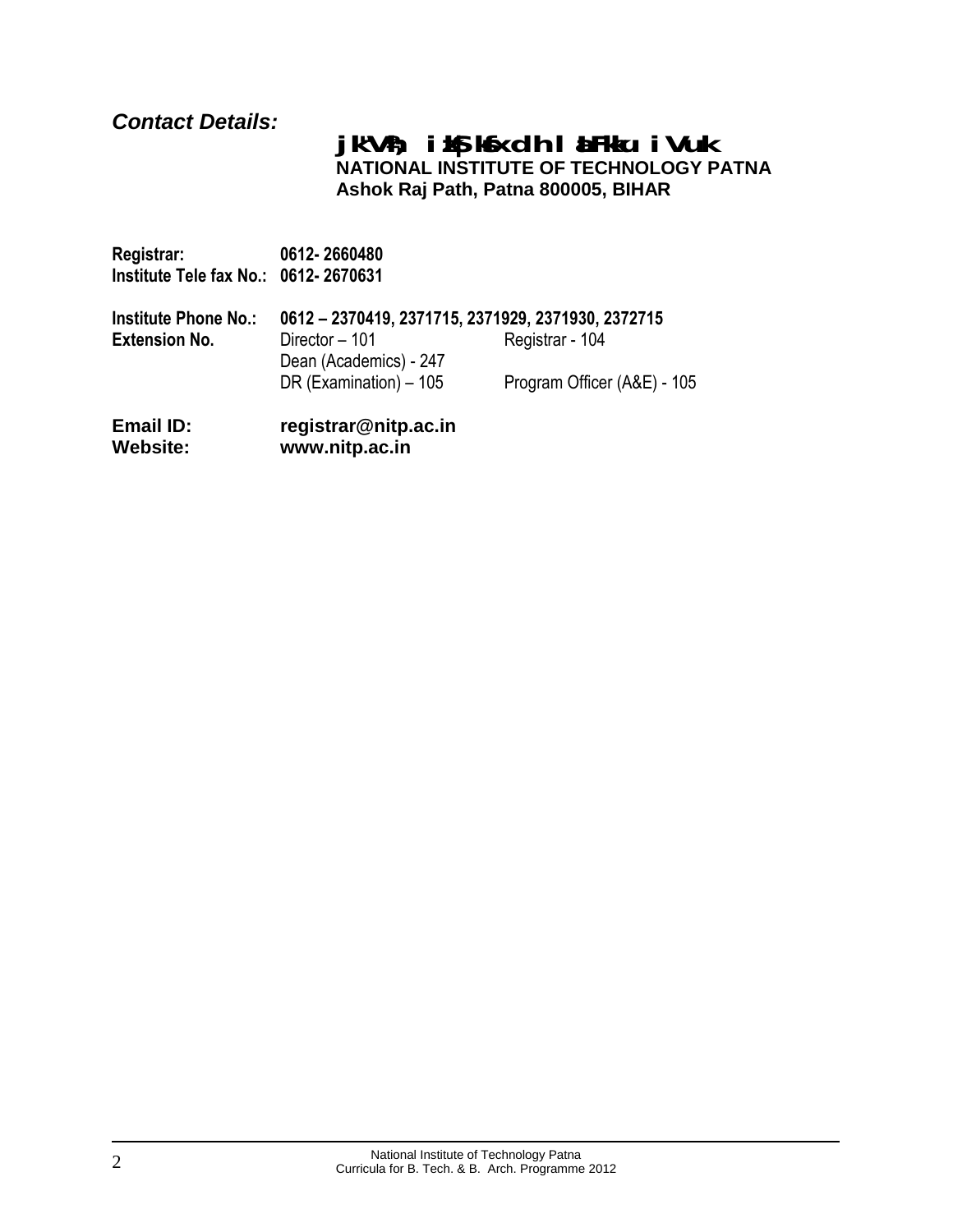## **Contents**

| $\mathbf{1}$ .  |                                                                           |  |
|-----------------|---------------------------------------------------------------------------|--|
| 2.              |                                                                           |  |
| 3.              |                                                                           |  |
| $\mathbf{4}$ .  |                                                                           |  |
| 5.              |                                                                           |  |
| 6.              |                                                                           |  |
| 7 <sub>1</sub>  |                                                                           |  |
| 8.              |                                                                           |  |
| 9.              |                                                                           |  |
| 10.             |                                                                           |  |
| 11.             |                                                                           |  |
|                 |                                                                           |  |
|                 |                                                                           |  |
|                 |                                                                           |  |
|                 |                                                                           |  |
| 12 <sub>1</sub> |                                                                           |  |
| 13.             |                                                                           |  |
| 14.             |                                                                           |  |
| 15.             |                                                                           |  |
|                 |                                                                           |  |
| 16.             |                                                                           |  |
| 17.             | Issuance of Transcript/ Degree/ Recommendation or any other Certificate22 |  |
| 18.             |                                                                           |  |
|                 |                                                                           |  |
|                 |                                                                           |  |
|                 |                                                                           |  |
|                 |                                                                           |  |
|                 |                                                                           |  |
|                 |                                                                           |  |
|                 | 7.                                                                        |  |
|                 | 8.                                                                        |  |
|                 |                                                                           |  |
|                 |                                                                           |  |
|                 |                                                                           |  |
|                 |                                                                           |  |
|                 |                                                                           |  |
|                 |                                                                           |  |
|                 |                                                                           |  |
|                 |                                                                           |  |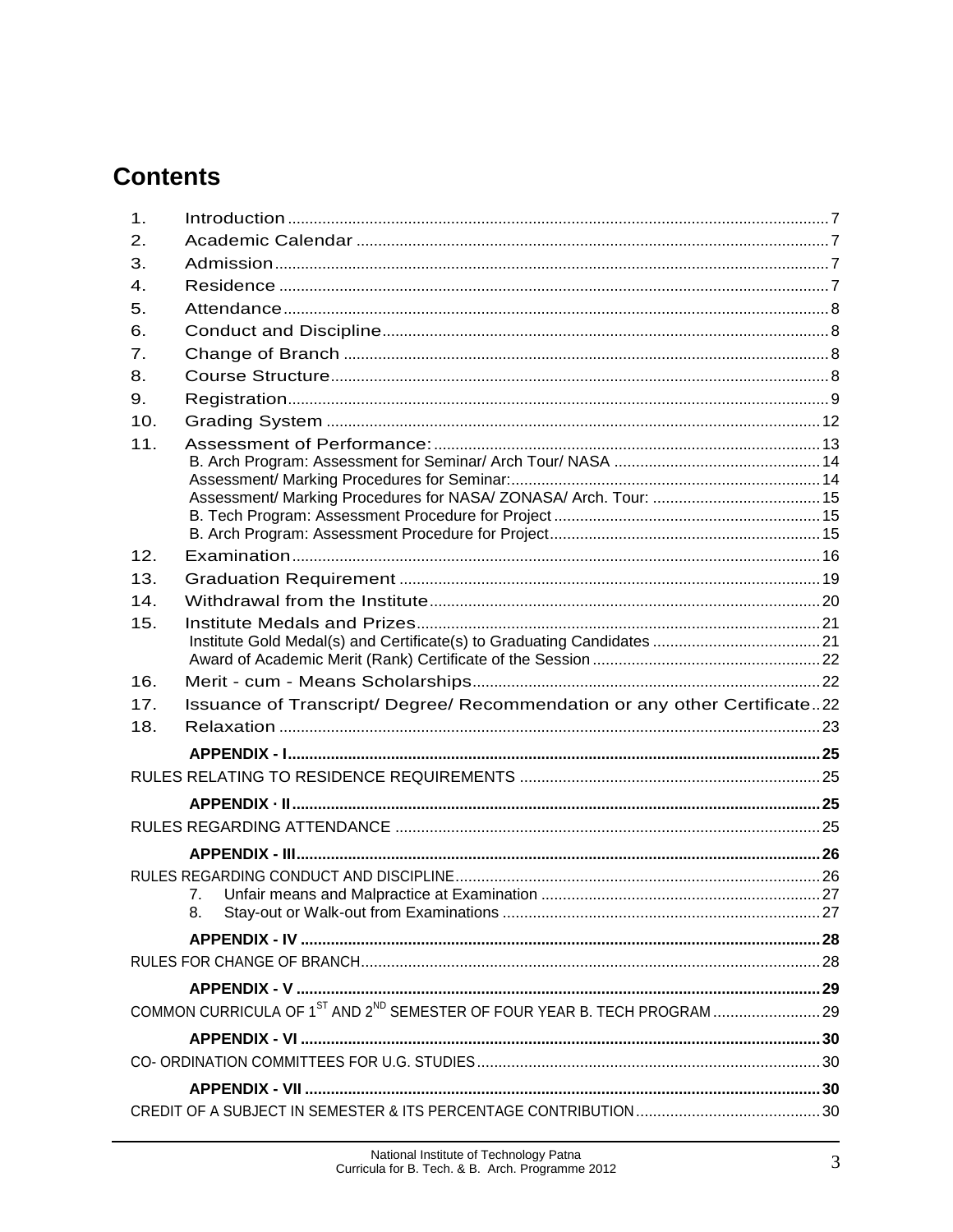| REFUND RULES OF TUITION FEE AND OTHER FEE DEPOSITED BY ANY STUDENT AFTER TAKING<br>ADMISSION IN THE INSTITUTION AND CANCELLATION/ WITHDRAWAL THEREAFTER39 |  |
|-----------------------------------------------------------------------------------------------------------------------------------------------------------|--|
|                                                                                                                                                           |  |
| EXAMINATION MALPRACTICE AND UNFAIR MEANS CASES (UMC) DURING EXAMINATIONS 40                                                                               |  |
|                                                                                                                                                           |  |
|                                                                                                                                                           |  |
|                                                                                                                                                           |  |
| Details of Total credit earned by students Under Transitory Regulation for award of B. Tech./ B. Arch. Degree (i.e.                                       |  |
| EQUIVALENT CREDIT DISTRIBUTION UNDER TRANSITORY REGULATION FOR B. Sc. (Engg.)/ B. Arch.                                                                   |  |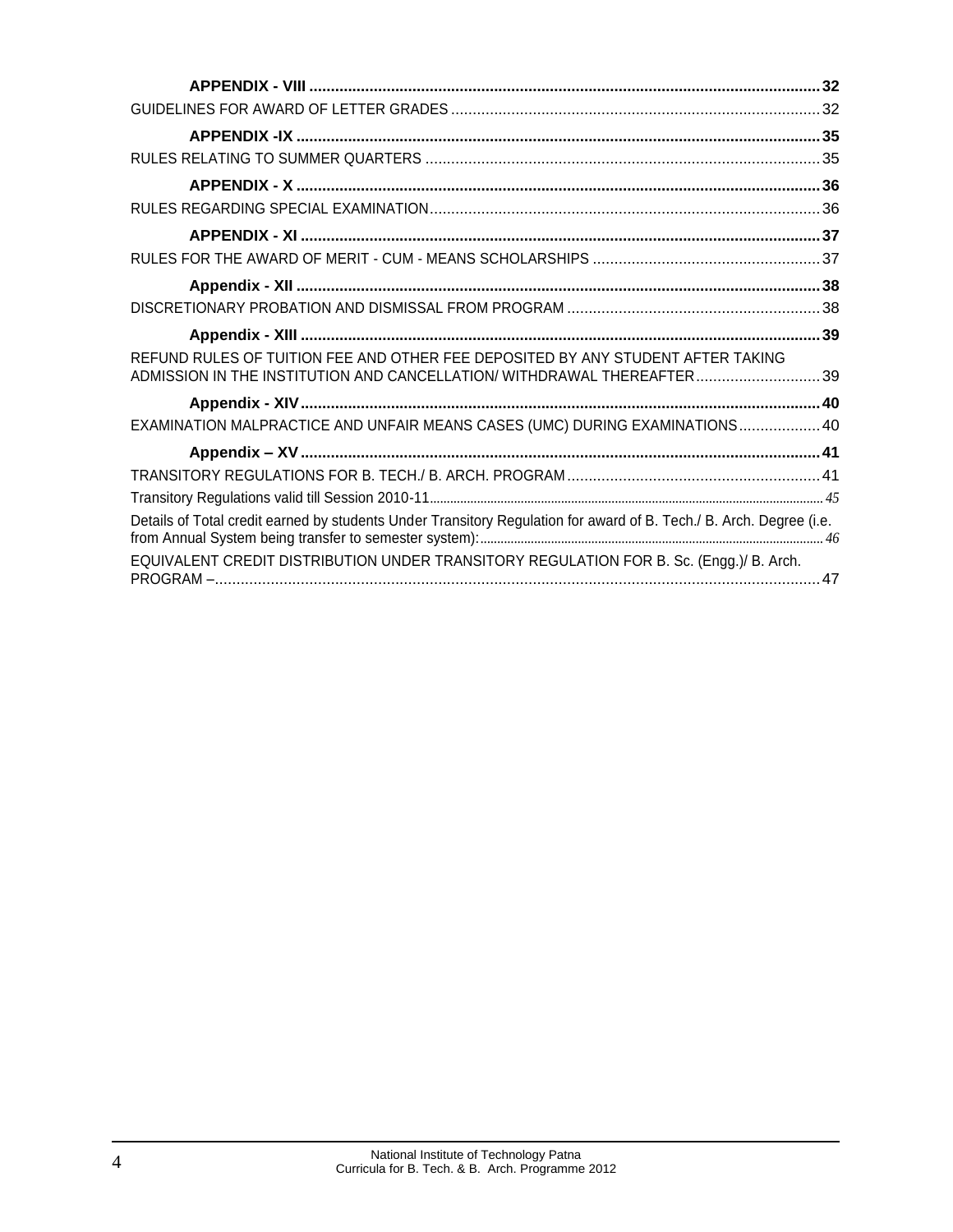| S. No. | <b>Topic</b>                                                                    | Page No.        |
|--------|---------------------------------------------------------------------------------|-----------------|
| 1.     | Introduction                                                                    | 7               |
| 2.     | Academic Calendar                                                               | 7               |
| 3.     | Admission                                                                       | 7               |
| 4.     | Residence                                                                       | $\overline{7}$  |
|        | Appendix - I: Rules relating to residence requirements                          | 25              |
| 5.     | Attendance                                                                      | 8               |
|        | Appendix - II: Rules regarding attendance                                       | 25              |
| 6.     | <b>Conduct and Discipline</b>                                                   | 8               |
|        | Appendix - III: Rules regarding conduct and Discipline                          | 26              |
| 7.     | Change of Branch                                                                | 8               |
|        | Appendix - IV: Rules for change of branch                                       | 28              |
| 8.     | <b>Course Structure</b>                                                         | 8               |
|        | Appendix - V: Curricula for 1st & 2nd Semester                                  | 29              |
| 9.     | Industrial Training & Field work                                                | 9               |
| 10.    | Registration                                                                    | $\overline{9}$  |
| 11.    | Registration of backlog papers (Art. 9.6)                                       | 11              |
| 12.    | Minimum requirements for promotion to 3rd Semester Art. 9.5                     | 10              |
|        | Appendix - XII Discretionary Probation and Dismissal from Program               | 38              |
| 13.    | Grading System                                                                  | 12              |
| 14.    | Assessment of Performance                                                       | $\overline{13}$ |
|        | Appendix - VI: Co-ordination Committee for U.G. Studies                         | 30              |
|        | Appendix - VII: Percentage Contribution                                         | 30              |
|        | Appendix - VIII: Guidelines for award of letter grades                          | $\overline{32}$ |
| 15.    | Assessment of project work                                                      | 15              |
| 16.    | Examinations                                                                    | $\overline{16}$ |
|        | Appendix - IX: Rules Relating to Summer Quarters                                | 35              |
|        | Appendix - X: Rules Regarding Special Examination                               | 36              |
|        | Appendix - XIV: Examination Malpractice and Unfair means Cases (UMC)            | 40              |
|        | during End Semester and Mid Semester Examinations:                              |                 |
| 17.    | <b>Graduation Requirement.</b>                                                  | 19              |
| 18.    | Withdrawal from the Institute                                                   | 20              |
|        | Appendix - XIII Refund Rules of tuition fee and other fee deposited by any      | 39              |
|        | student after taking Admission in the allotted Institution and cancellation/    |                 |
|        | Withdrawal thereafter from the institution                                      |                 |
| 19.    | Institute Medals & Prize                                                        | 21              |
| 20.    | Merit - cum - Means Scholarships                                                | 22              |
|        | Appendix - XI: Merit - cum - Means Scholarships                                 | $\overline{37}$ |
| 21.    | Issuance of Transcript/ Degree/ Recommendation or any other Certificate         | 22              |
| 22.    | Relaxation                                                                      | 23              |
| 23.    | Appendix - XV: Transitory Regulation for B. Tech./ B. Arch Degree               | 41              |
|        | Details of Total credit earned by students Under Transitory Regulation for      | 46              |
|        | award of B. Tech./ B. Arch. Degree (i.e. from Annual System being transfer to   |                 |
|        | semester system)                                                                |                 |
|        | Equivalent Credit Distribution Under Transitory Regulation For B. Sc. (Engg.) / | 47              |
|        | B. Arch. Program                                                                |                 |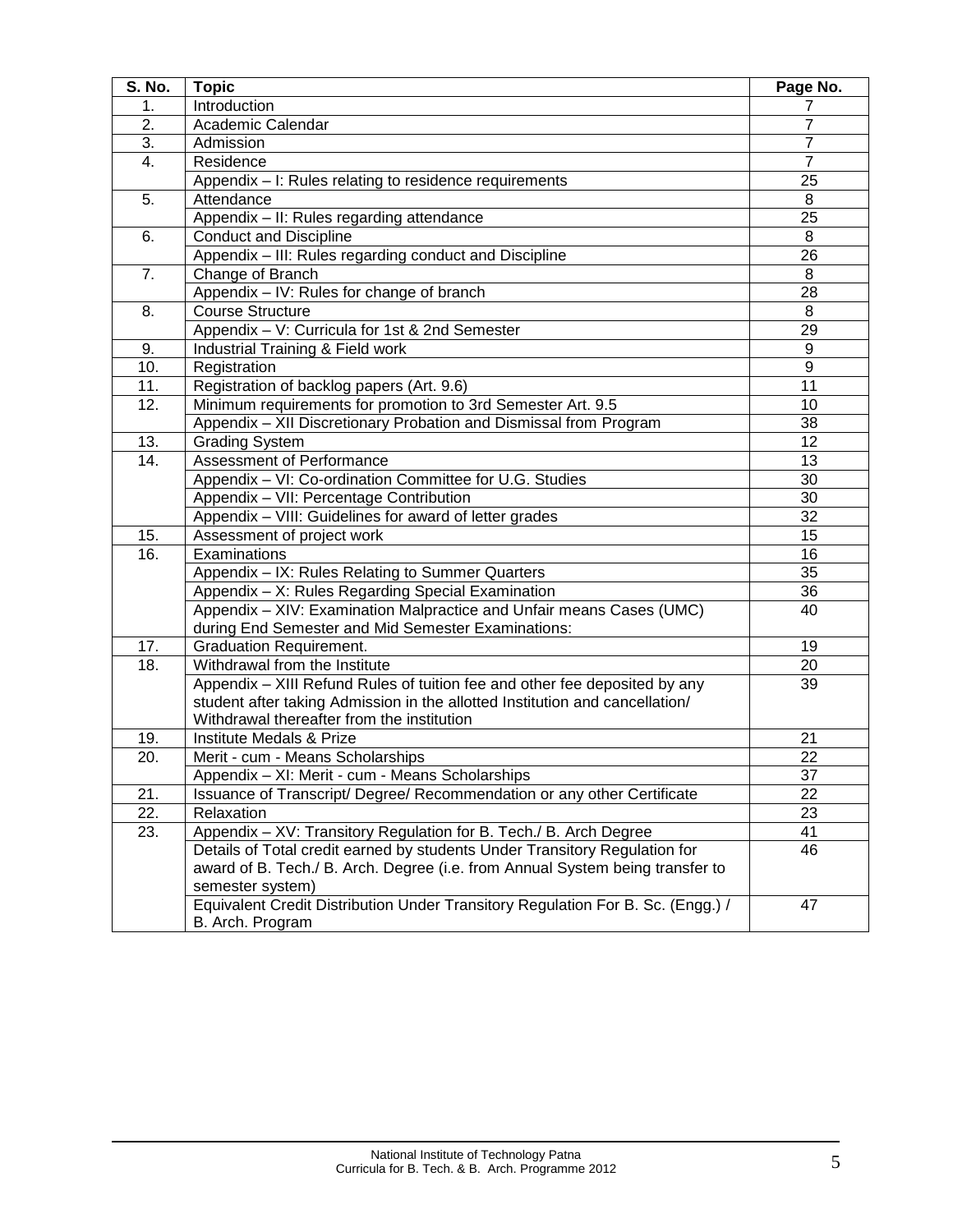## *VISION*

**To contribute to India and the World through excellence in scientific and technical education and research; to serve as a valuable resource for industry and society; and to remain a source of pride for all Indians.**



## *MISSION*

**To generate new knowledge by engaging in cutting-edge research and to promote academic growth by offering stateof-the-art undergraduate, postgraduate and doctoral programmes.**

**To identify, based on an informed perception of Indian, regional and global needs, areas of specialization upon which the Institute can concentrate.**

**To undertake collaborative projects which offer opportunities for long-term interaction with academia and industry.**

**To develop human potential to its fullest extent so that intellectually capable and imaginatively gifted leaders can emerge in a range of professions.**

## *VALUES*

- *Academic integrity and accountability.*
- *Respect and tolerance for the views of every individual.*
- *Attention to issues of national relevance as well as of global concern.*
- *Breadth of understanding, including knowledge of the human sciences.*
- *Appreciation of intellectual excellence and creativity.*
- *An unfettered spirit of explorating, rationality and enterprise.*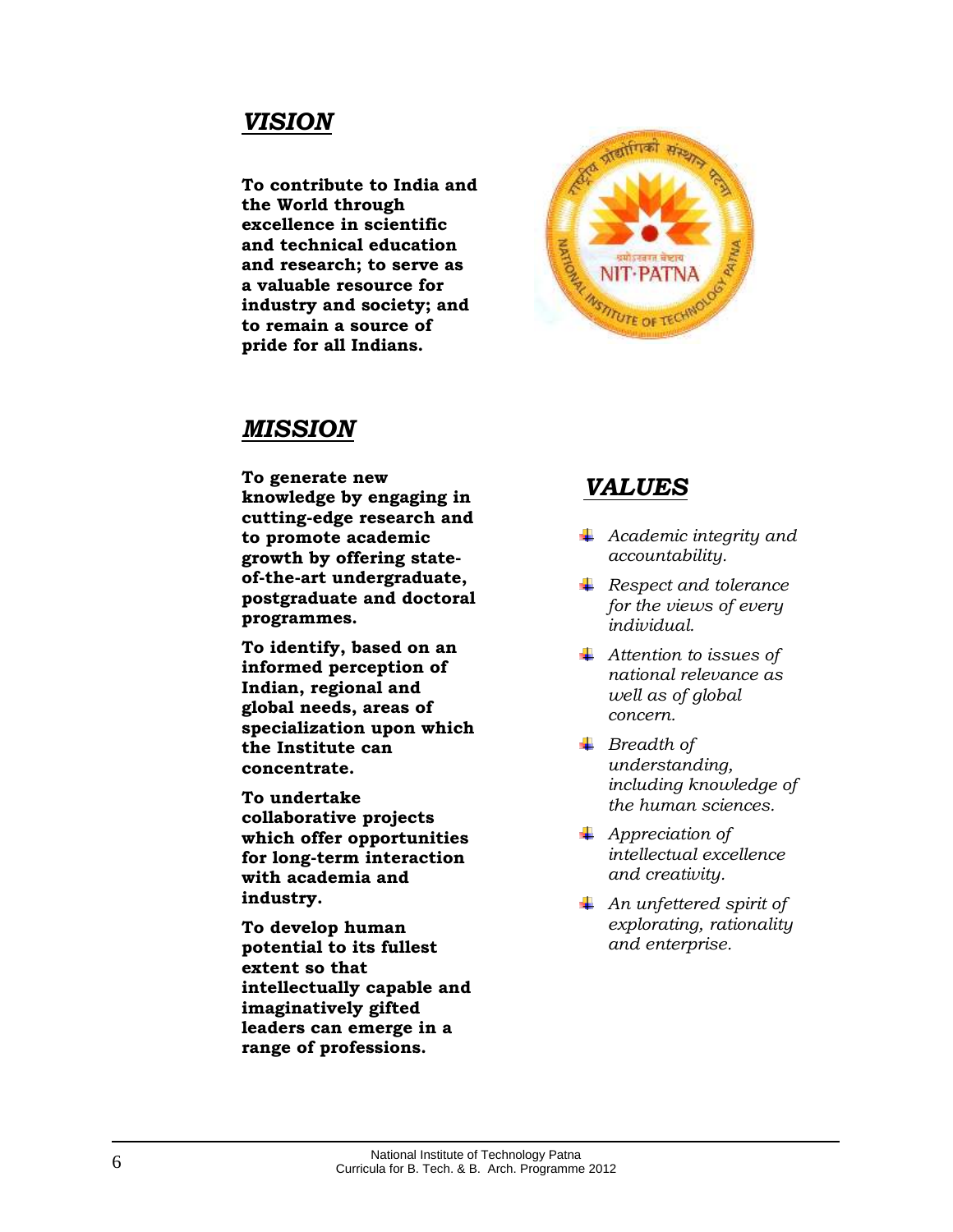## **Regulations**

#### <span id="page-6-0"></span>1. **Introduction**

The provision contained in these Regulations will govern the conditions for imparting courses of instructions conducting examinations and evaluation of students' performance leading the 4-years courses in Engineering/ Technology leading to the award of B. Tech degree and 5-years course in Architecture leading to B. Arch degree.

This regulation is effective from the start of the academic session 2007-2008.

- 1.1 **Discipline**: The disciplines in which the courses of studies for the B. Tech/ B. Arch. Degree are
	- 1. Civil Engineering
	- 2. Computer Science and Engineering
	- 3. Electrical Engineering
	- 4. Electronics and Communication Engineering
	- 5. Information Technology
	- 6. Mechanical Engineering
	- 7. Architecture
- 1.2 The provisions of this Regulation shall also be applicable to any new disciplines that are introduced from time to time and added to the list in section 1.1
- 1.3 The Board of Governors may, on the recommendation of the Senate, change any or all parts of this Regulation at any time considered appropriate by the Senate.

#### <span id="page-6-1"></span>2. **Academic Calendar**

- 2.1 The academic session is divided into two semesters each of approximately 20 weeks duration: an Autumn Semester (July - December) and a Spring Semester (December - May).
- 2.2 The Senate approved schedule of academic activities for a session, inclusive of dates for registration, mid -semester and end - semester examinations, inter - semester breaks etc, shall be laid down in· the Academic Calendar for the session. The Academic Calendar shall strive to provide for a total of about 90 working days in each semester.

#### <span id="page-6-2"></span>3. **Admission**

- 3.1 Admission to all courses will be made in the Autumn Semester of each session, at the First Year level, through a All India Engineering Entrance Examination (AIEEE) conducted by CBSE under the supervision of Central Counseling Board which comprises of representatives from all the NITs.
- 3.2 Besides the successful AIEEE candidates; specified number of foreign nationals and Indian nationals residing abroad for at list a period of 5 years, satisfying the norms approved by the Senate and selected by the Central Counseling Board in accordance with the policy laid down by the Government of India may be admitted directly to the first year of *any* of the courses covered by this Regulation.
- 3.3. The Institute reserves the right to cancel the admission of any student, and ask him/her to discontinue her studies at any stage of his/her career on grounds of unsatisfactory academic performance, irregular attendance in classes or indiscipline.

#### <span id="page-6-3"></span>4. **Residence**

- 4.1 The Institute is partially residential one, Hostel accommodation is provided to the students as per availability of seats in hostels.
- 4.2 The terms and conditions that a student must fulfill during his/her stay in a Hostel are as mentioned in *Appendix* - *I.*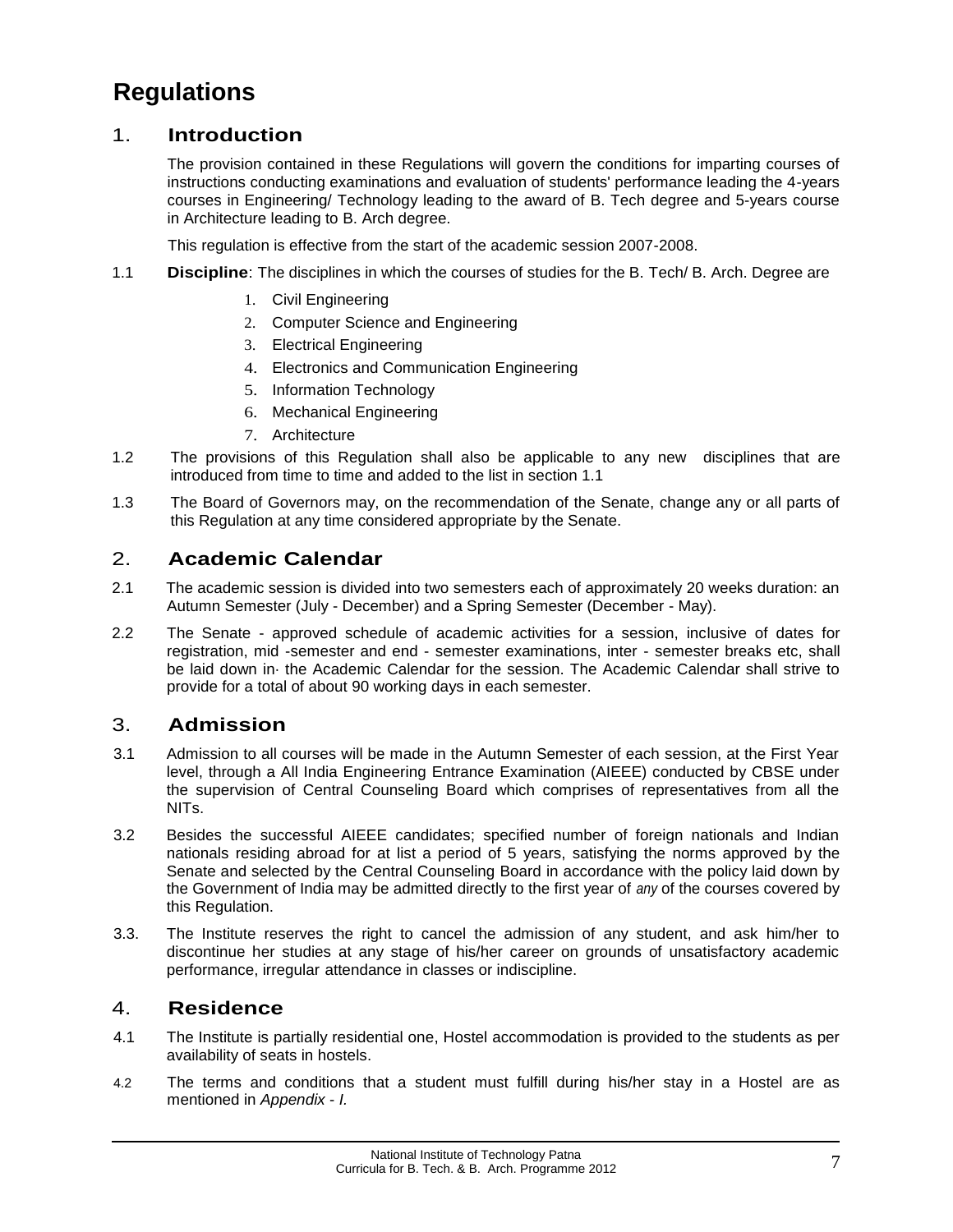#### <span id="page-7-0"></span>5. **Attendance**

- 5.1 A minimum attendance of 75% in all classes (lectures + tutorials, laboratories, workshops etc.) is compulsory. A student may be debarred from appearing at an examination on ground of unsatisfactory attendance.
- 5.2 Absence from classes without prior permission will be considered as an act of Indiscipline. Such cases will be dealt with in accordance with clause 3.5.
- 5.3 Detailed rules regarding condonation/ relaxation of attendance up to Maximum of 15% in classes etc. are given in *Appendix* - *II*.

#### <span id="page-7-1"></span>6. **Conduct and Discipline**

- 6.1 Students shall conduct themselves within and outside the premises of the Institute in a manner befitting the students of an institution of national importance.
- 6.2 Detailed rules regarding conduct and discipline are given In *Appendix III.*

#### <span id="page-7-2"></span>7. **Change of Branch**

- 7.1 The students admitted to a Course leading to the B. Tech. in a particular branch will ordinarily be required to continue in that branch of studies.
- 7.2 However, the Institute may permit a few students subject to their fulfilling the prescribed conditions to change over from one branch to another, after two semesters of continuous studies detailed rules governing the change of branch are given in *Appendix* - *IV*.

#### <span id="page-7-3"></span>8. **Course Structure**

The duration of the courses leading to the B. Tech / B. Arch. degree will be 4 years / 5 years respectively

- 8.1 The curricula for the different degree programmes as proposed by the respective departments and recommended by the Undergraduate Programme and Evaluation Committee (UGPEC) shall have to have the approval of the Senate. The departments would also prepare the syllabus of each subject containing the scope of studies and detailed instructions to be imparted which must have the approval of the UGPEC.
- 8.2 All Subjects would have a lecture tutorial experiment/design component (L-T-P) to indicate the contact hours. 'T' and 'P' components of a subject may be void. All subjects would have a credit count 'c'. Teaching of subjects would be reckoned in terms of credits. Every subject would have a list of subjects (may be void) as its prerequisite. A student who ·has qualified in all the subjects in the prerequisite would be allowed to register in the subject. The teacher concerned would have the prerogative to waive the prerequisite for a student if he/she is satisfied through a test that the student otherwise have gained sufficient proficiency to take up the subject. Subject to availability a student, irrespective of his/her level or discipline of study, may be allowed to take a subject including an Master's program course as an elective breadth or additional subject, defined subsequently in this section, if he/she satisfies its prerequisite.
- 8.3 The curricula to be followed in the first two semesters by students of all the Engineering/ Technology programmes shall be common as given in *Appendix - V*.
- 8.4 a) Every student in the first year is required to register In the Extra Academic Activity (EAA) during the first two semesters.

b) Except as stated in clause 8.4b (iv) below

- (i) All first year Indian students will register in the National Social Service (NSS) Scheme.
- (ii) Foreign nationals will register in the NSS.
- (iii) Physically handicapped will register in the NSS.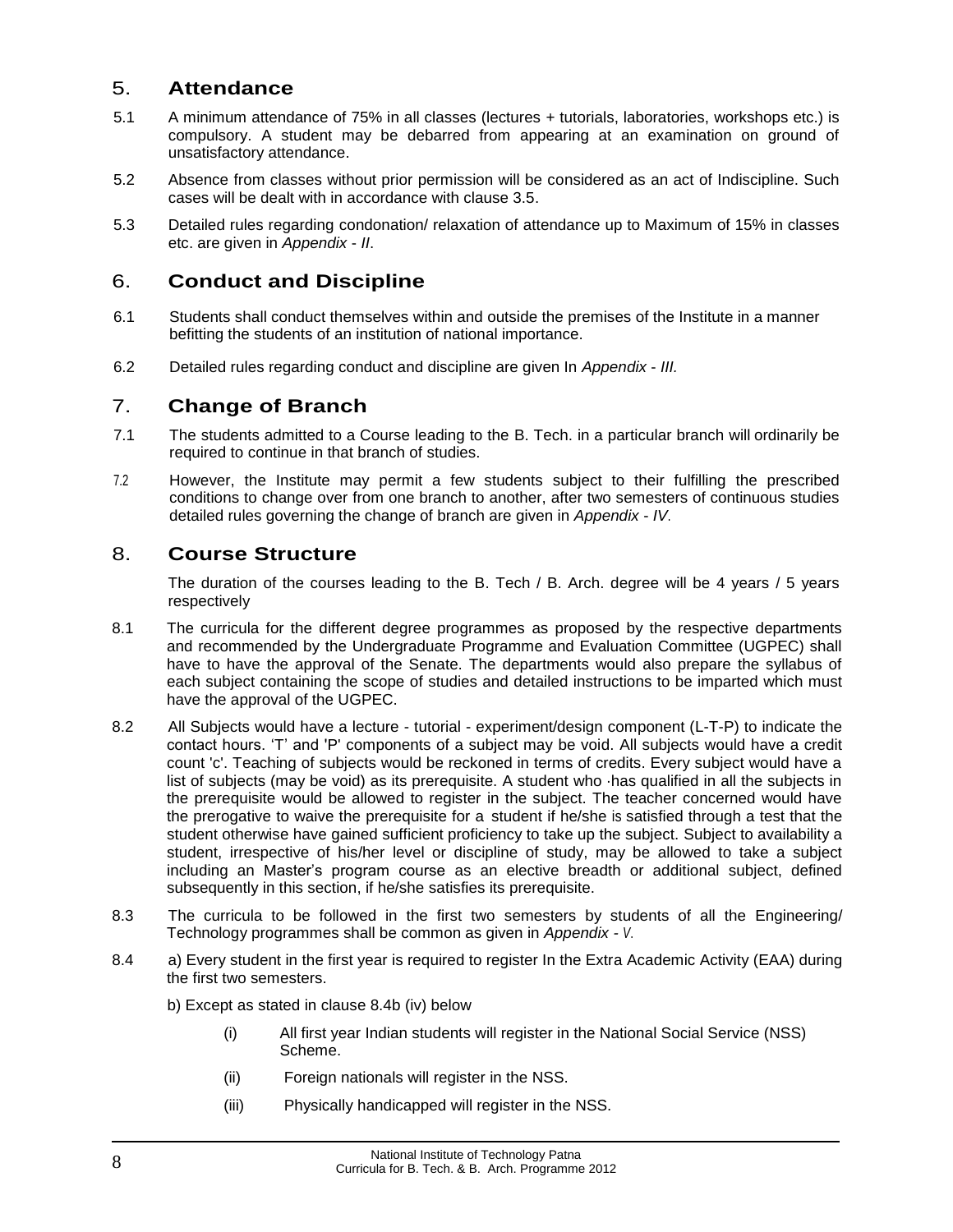(iv) Any student who is proficient in sports may be permitted to register in the NSO.

During the next two semesters also the student will be required to register for one of the Extra Academic Activities. Students may choose anyone of the following activities: NSS or any sports/athletic activities of NSO as may be recommended by the Dean (Student Affairs)/ President, Technology Students' Gymkhana, and approved by the Senate.

- 8.5 The remaining course work requirements will be different for the respective degree courses. The requirements would be detailed out in the curriculum and syllabi for each of the discipline as approved by the Senate. The overall structures for the different degrees are given below :
- 8.6 To get a B. Tech./ B. Arch. degree a student has to fulfill (i) the depth requirement corresponding to the discipline, (ii) the breadth requirement and (iii) Humanities and Social Science (HSS), Industrial Engineering & Management (IEM) and Information Technology (IT) subject **requirements** 
	- 8.6.1 *Depth Requirement:* The depth requirement would be specified by the department and would include (a) Basic science requirements, (b) Engineering science requirements, (c) Other requirements (e.g. workshops, engineering drawing and graphics etc.), (d) Professional subjects – both core and electives, (e) Projects and (f) Comprehensive viva voce.
	- 8.6.2 *Breadth Requirement:* A student is required to take at least six subjects as his/her breadth subject for which slots would be made available in the curriculum. The breadth subjects must be a subject offered by other discipline but different from the subjects (including electives) enlisted for the requirement for his/her own depth. A student would be free to choose a breath subject provided it is available in terms of timetable, limitation of class size and his/her eligibility.

#### *8.6.3 Humanities & Social Science (HSS), Management, Environmental Engineering and Information Technology related subject requirements:*

At least three HSS elective subjects, two IT subjects and one Management and Environmental Engineering subject would be included in the curriculum of any discipline. Out of these Two HSS elective, one Environment related subject and one IT based design/application subject are to be included in the depth requirement. The other HSS electives, IT electives and Management elective may be included in the breadth requirement.

8.7 **Industrial Training and Field work:** The curricula for all B. Tech. would include compulsory industrial training for 4 to 6 weeks carrying 2 (two) credits, to be carried out in the summer vacation at end of the sixth semester.

#### <span id="page-8-0"></span>9. **Registration**

- 9.1. Every student of the B. Tech./ B. Arch. course is required to be present and register at the commencement of each semester on the day fixed for and notified in the Academic Calendar.
- 9.2. Registration of student for First (Autumn) Semester will be centrally organized by the Academic Section of the Institute. For all other semester the registration will be organized departmentally under the supervision of the Head of the Department.
- 9.3. A student who does not register on the day announced for the purpose may be permitted in consideration of any compelling reason, late registration within the next three working days on payment of a prevalent additional late fee as prescribed by the Institute. Normally no late registration shall be permitted after the third working day from the scheduled date.
- 9.4. Only those students will be permitted to register who have:
	- a) cleared all Institute and Hostel dues of the previous semesters,
	- b) paid all required prescribed fees for the current semester, and
	- c) not been debarred from Registering for a specified period on disciplinary or any other ground.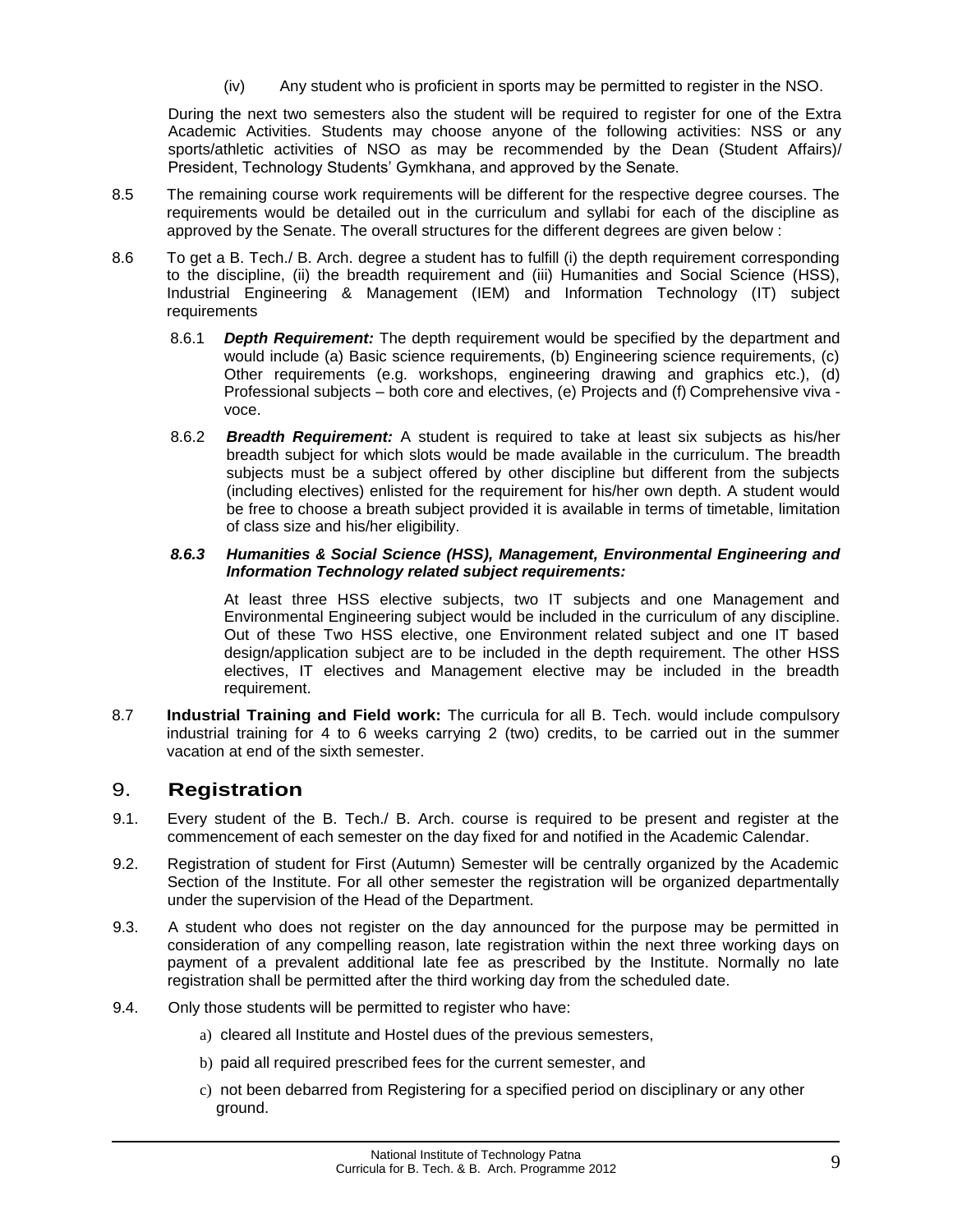- d) Have been admitted to the institute to a program/ semester in person only.
- e) Must have passed/ studied a prerequisite subject(s)/ course(s) i.e. attended courses offered in previous semester(s) for a program or as decided by the Board of studies, before he/ she can register for an advance course in next higher semester.
- f) Registration (Normal) will take place for first two days without late fine as per academic calendar at the beginning of each semester.
- g) Thereafter late registration may be allowed for next three working days with fine as fixed by the institute.
- h) Registration beyond scheduled dates (Normal and Late) will be allowed up to next five working days with fine as fixed by the institute.
- i) No reaistration can proceed after the extended dates of late registration i.e. after 10 (ten) working days as stated above.

The respective department head(s) may consider registration beyond cut off date in exceptional circumstances as stated in curricula. However, compensation of shortage of attendance due to late registration shall not be allowed.

Registration is complete only when the concerned HOD's and Dean's copy of registration is verified and official seal is placed on official registration slip.

The Institute reserves right of cancellation of registration due to disciplinary reasons/ non fulfilling academic criteria for any program/ semester etc.

#### **Adding and Dropping Course(s)**

With the approval of the Academic advisor and HOD, student can add or drop courses within a week from the closing date of registration.

- (i) Academic advisor will properly monitor students to add/ or drop courses.
- (ii) Adding courses is possible only within the upper limits.
- (iii) Once the student registers for some course due to some reason (by approval of academic advisor) however, if the student does not attend the course unless he/ she drop that course, an "F" grade will be automatically awarded.
- 9.5 To be able to register in the second year and continue his/her study in the Institute at the end of the first year a student must  $<sup>1</sup>$ </sup>
	- (i) Complete satisfactorily at least minimum 42 credits for B. Tech Program or 42 credits for B. Arch Program<sup>2</sup>.

AND

- (ii) Obtain a Cumulative Grade Point Average (CGPA) of not lower than 6.00 calculated on the basis of some combination of best grades obtained by him/ her to attain the minimum 37 credits in B. Tech Program or 37 Credits for B. Arch Program.
- (iii) A student failing to complete satisfactorily both the above conditions i.e. 9.5 (i) and (ii), **even after going through Special Examinations and/or Summer Quarter, in first year of admission then he/ she is required to take readmission in next academic session, and repeat the course curricula afresh.**
- (iv) If a student failing to complete satisfactorily both the above conditions i.e. 9.5 (i) and (ii), **even after going through Special Examinations and/or Summer Quarter, in second year of admission then he/ she is required to discontinue his/her studies after the second year and leave the Institute**.

<sup>1</sup> Section has been amended as per approval of the Senate meeting held on 26<sup>th</sup> Sept 2008 effective from Session 2007-08.

 $2$  Minimum credits limit for B. Arch program has been amended vide notification No. 203/2011 dated 21-11-2011 as per approval of the 9th Senate meeting with effective from Session 2010-11.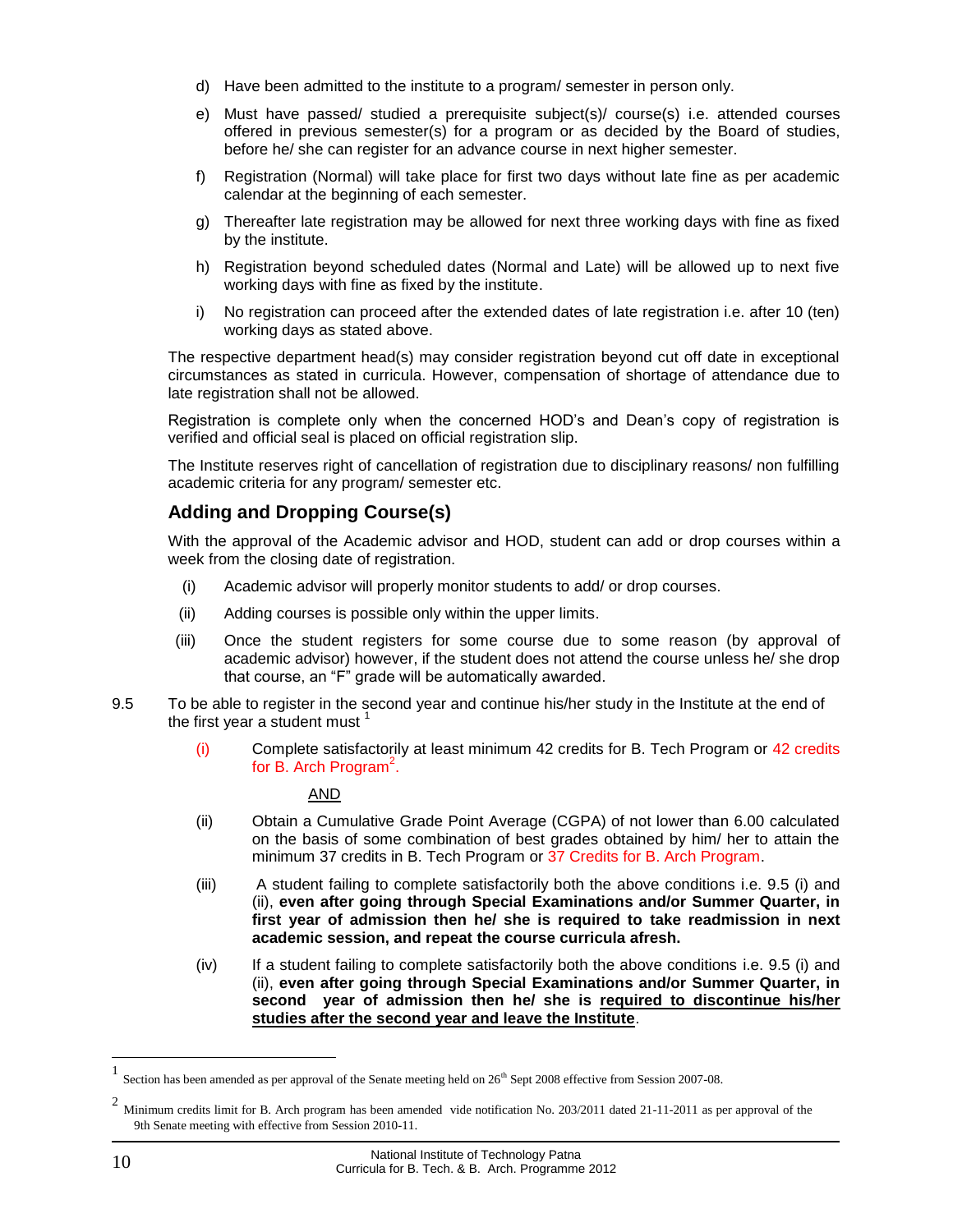(v) In no case the total period of **completing 1st and 2nd semesters of B. Tech./ B. Arch. program should exceed two years, else the student shall have to leave the Institute**. To determine the total period for completion of 1<sup>st</sup> and 2<sup>nd</sup> Semesters of Bachelor's Degree program in two years or for completion of B. Tech. program in Six Years or for B. Arch Program in Seven Years, the period of debarring due to punishment for using unfair means and unfair practice in any examination or due to punishment for disciplinary reasons shall not be counted provided such punishment is for the first time $1$ .

Note: The CGPA for a set of p subjects will be calculated as follows:

$$
\mathsf{CGPA} = \sum_{i=1}^{p} c_i g_i / \sum_{i=1}^{p} c_i
$$

Where 'c<sub>i</sub>' is the number of credits allotted to a particular subject 'i' in the set, and 'g<sub>i</sub>' is the grade - point carried by the letter grade awarded to the student in that subject 'i'.

- 9.6 From the third (Autumn) Semester onwards in any Autumn (Spring) Semester of the Program/ Branch (specialization)<sup>2</sup>:
	- a) Students who have passed in all the subjects of previous Autumn/ Spring semesters shall register for courses of the next higher semester as specified in the course structure for the program.
	- b) Students who have **dropped course** or have been **debarred from course** due to shortage of attendance **or incomplete course** due to exemption not having been obtained under clause 12.4 (ii) (b) in the previous Autumn/ Spring Semesters must first register for as many of those subjects as are offered in that Semester, along with the regular courses for the program, provided the time - table adjustments permit registration in any such course(s).

*Total registered Course credit of a student would not be allowed to exceed 31 credits***.**  However, student is permitted to get registered for only one of dropped course, debarred course, incomplete subject/ course along with the regular courses in the current semester, **even if total registered credit exceeds 31 credits**.

- c) Student who has a **backlog in a breadth or an elective subject may register in another breadth or an elective subject** from and within the same group of electives offered in the Semester concerned.
- d) In case of student debarred **due to adopting unfair means at examination or due to any other disciplinary action** in the previous Autumn/ Spring Semesters, he/ she **may be permitted to get registered as per Section 9.6 (b) above only after he/ she become eligible for registration.**
- 9.6 A student who has been debarred from appearing at an examination either i) as per recommendation of the subject teacher for unsatisfactory attendance or ii) by the Institute as a measure of disciplinary action or iii) for adopting malpractice at an examination, and consequently awarded a grade 'X', may re - register for the subject(s) after the term of the debarment expires, provided that other provisions of this regulations do not prevent him.
- 9.7 With the concurrence of the Faculty Adviser a student may be allowed to change his/her registration of subjects within one week from the day of registration.
- 9.8 A pre registration of the students in all the subjects including Breadth and Additional subjects for the ensuing semester would be conducted in the current semester during a time slot to be fixed in the academic calendar. All pre - registration would be confirmed during the normal registration time.

<sup>1</sup> Amendments to Curricula for B. Tech/ B. Arch/ Master's Program vide Notification No. NITP/ 42/2011 dated 27.05.2011 with effect from Odd Semester Examination December 2008

<sup>2</sup> Amendments to Curricula for B. Tech/ B. Arch/ Master's Program 2008 vide Notification No. NITP/ 2997/09 dated 22.12.2009 with effect from Spring Semester Session 2009-10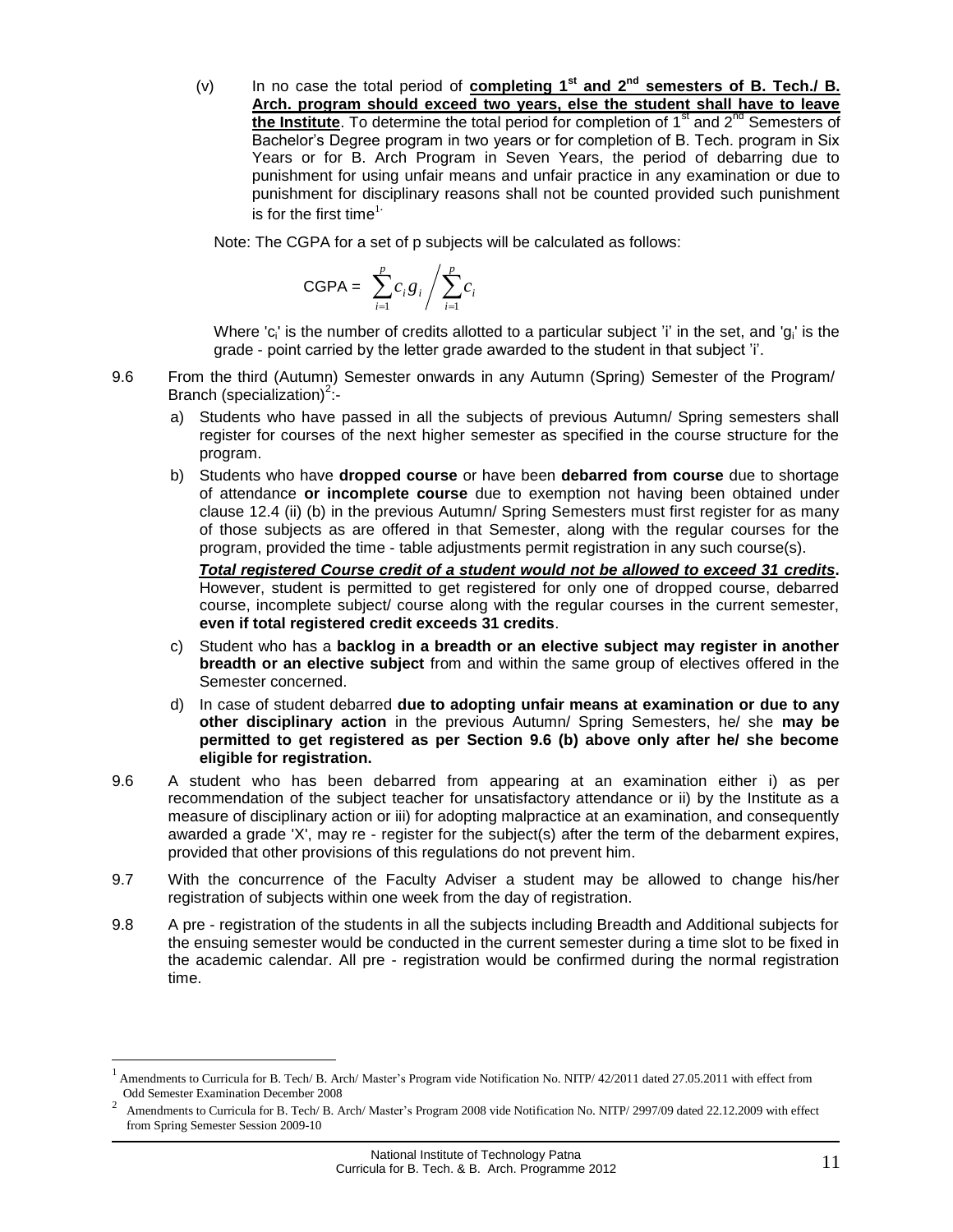#### <span id="page-11-0"></span>10. **Grading System**

10.1 As a measure of students' performance a 7-scale grading system using the following letter grades and corresponding grade points per credit, shall be followed:

| Performance | Letter grade | Grade point per credit |
|-------------|--------------|------------------------|
| Excellent   | A+           |                        |
| Very good   |              |                        |
| Good        |              |                        |
| Fair        |              |                        |
| Average     |              |                        |
| Pass        |              |                        |
| Fail        |              |                        |

Percentage Equivalence of Grade Point for a Ten Point Scale:

| <b>Grade Point</b> | <b>Percentage Marks</b> |
|--------------------|-------------------------|
| 6.25               | 55                      |
| 6.75               | 60                      |
| 7.25               | 65                      |
| 7.75               |                         |
| 8.25               | 75                      |

In addition, there shall be two transitional grading symbols which can be used by the examiners to indicate the special position of a student in a subject:

I - for 'Incomplete assessment'

#### X - for 'Debarred'

10.2 A Semester Grade Point Average (SGPA) will be computed for each semester. The SGPA will be calculated as follows:

SGPA = 
$$
\sum_{i=1}^{n} c_i g_i / \sum_{i=1}^{n} c_i
$$

Where 'n' is the number of subjects registered for the semester, 'c<sub>i</sub>' is the number of Credits allotted to a particular subject, and 'g<sub>i</sub>' is the grade – points carried by the letter corresponding to the grade awarded to the student. *SGPA will be rounded off to the second place of decimal* and recorded as such. The SGPA would indicate the performance of the student in the semester to which it refers.

10.3 Starting from the second semester at the end of each semester's, a Cumulative Grade Point Average (CGPA) will be computed for every student as follows:

$$
\mathsf{CGPA} = \sum_{i=1}^{m} c_i g_i / \sum_{i=1}^{m} c_i
$$

Where 'm' is total number of subjects the student has registered from the first semester onwards up to and including the semester 'S', 'c<sub>i</sub>' is the number of Credits allotted to a particular subject 's<sub>i</sub>' and 'g<sup>i</sup> ' is the grade - point carried by the letter corresponding to the grade awarded to the student for the subject 's<sub>i</sub>'. CGPA will be rounded off to the second place of decimal and recorded as such.

The CGPA would indicate the cumulative performance of the student from the first semester up to the end of the semester to which it refers.

The CGPA, SGPA and the grades obtained in all the subjects in a semester will be communicated to each student at the end of every semester.

For determining the *inter se* merit ranking of a group of students, only the rounded off values of the CGPAs will be used.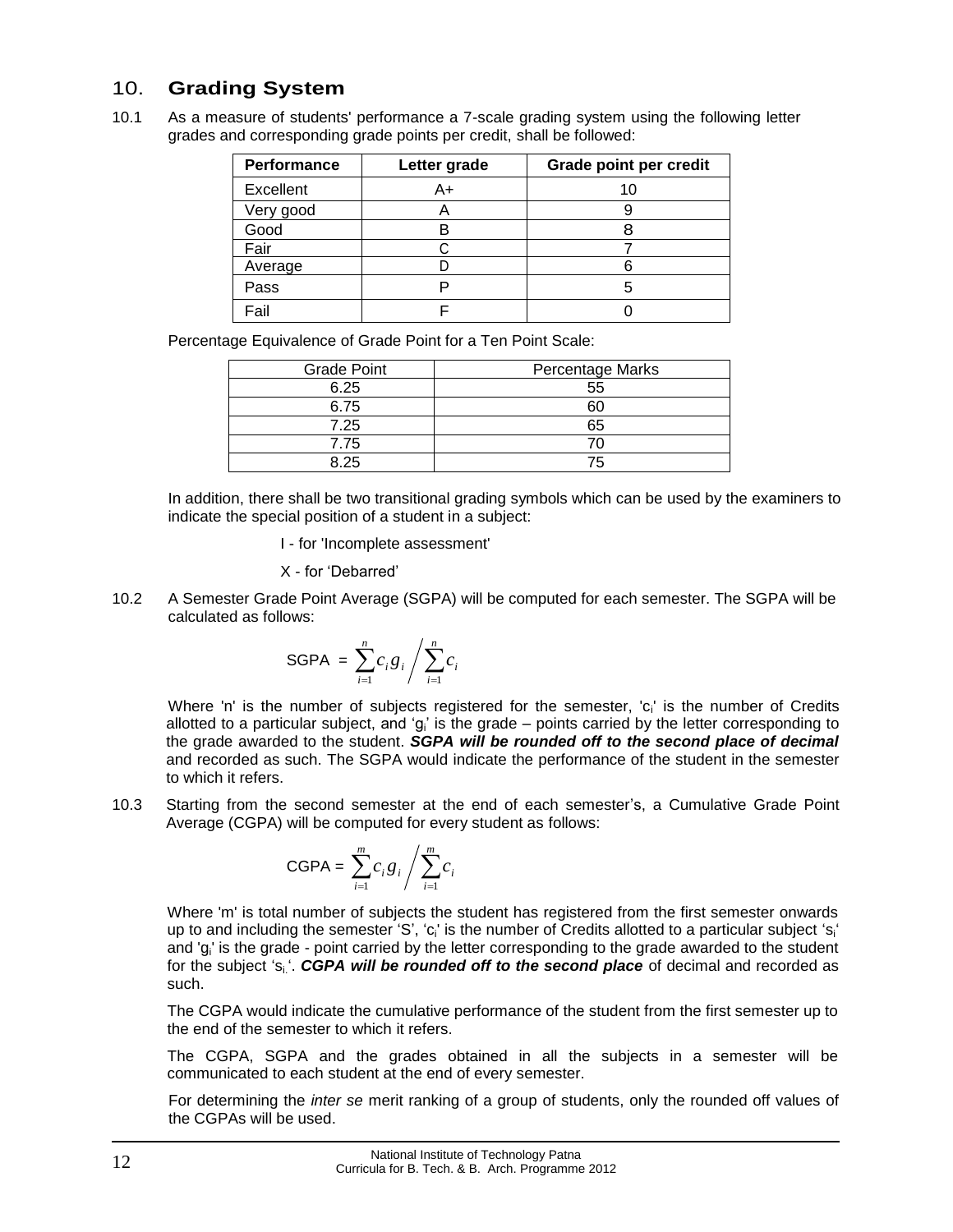- 10.4 When a student gets a grade 'I' for any subject(s) during the semester, the SGPA of that semester and the CGPA at the end of that semester will be tentatively calculated ignoring this (these) subjects. After the 'I' grade(s) has (have) been converted to appropriate grades, the SGPA and CGPA for that semester will finally be recalculated after taking into account this (these) grade(s).
- 10.5 When a student gets the grade 'F' in any subject during a semester, the SGPA and the CGPA from that semester onward. will be tentatively calculated, taking only 'zero point' for each such 'F' grade. After the 'F' grade(s) has/have been substituted by better grades during a subsequent semester, the SGPA and the CGPA of all the semesters, starting from the earliest semester in which the 'F' grade has been updated, will be recomputed to take this change of grade into account.

#### <span id="page-12-0"></span>11. **Assessment of Performance:**

- 11.1 There will be continuous assessment of a student's performance throughout the semester and grades will be awarded by the subject teacher/co-ordination committee formed for this purpose. This constitution of the co-ordination committee is given in *Appendix - VI.*
- 11.2 a) For arriving at a grade obtained by a student for a particular subject, initially a numeric marks obtained by the student out of 100 (hundred) is to be determined. For subjects where the laboratory component (P - component) is non-zero, separate marks each out of 100 (hundred), in the theory component  $(L \& T$  components) and the laboratory component are to be ascertained first. Next the failure cases (that is, the cases of student obtaining 'F' grade) are to be determined as explained in *Appendix - VIII.* A composite marks of the subject out of 100 is then to be computed by taking appropriate contribution of theory component and the laboratory component as elucidated in *Appendix - VII*.
	- b) Once the numeric mark is obtained, the same is to be converted to letter grade following the Guidelines given in *Appendix - VIII*.
	- c) For subject in which the theory component is greater than 1 (one), the subcomponent and the respective weights assigned to these are given below.

| Subcomponent                    | Weight     |
|---------------------------------|------------|
| Class Assessment (C.A.)         | <b>20%</b> |
| Mid-Semester Examination        | 30%        |
| <b>End-semester Examination</b> | .50%       |

- d) For assigning mark in Class Assessment (C.A.) performance in home assignments, classtests, tutorials, viva-voce, attendance etc. are to be considered. At least two class tests are to be conducted for a subject. The weights of different subcomponents of C.A. are to be announced by the teacher at the beginning of the Semester.
- e) For subject in which the theory component is 1 (one), there would be no Mid- Semester or End-Examination. The marks of the theory component would be decided by performance in classtests, home assignments, tutorials (if any); viva-voce, attendance etc. at least two class tests are to be conducted for the theory components of such a subject. The weights of different subcomponent are to be announced by the teacher at the beginning of the semester.
- f) For assigning marks in the laboratory component (P component) the relevant subcomponents that are to be considered are: day-to-day work, regularity, tests (at least two test must be conducted), assignment, viva-voce etc. percentage weight of the different subcomponents in deciding the final marks are to be announced at the beginning of the semester.
- 11.3 The six-week industrial training undergone by the students in the summer vacation after the sixth semester would be assessed within five weeks after the commencement of the seventh semester. The students are required to submit a written report on the training received and give a seminar and on the basis of which a grade would be awarded. The students are also required to submit to Head of the Department a completion certificate, in the prescribed form from the Competent authority of the organization where the training was received, without which he/ she would not be assessed.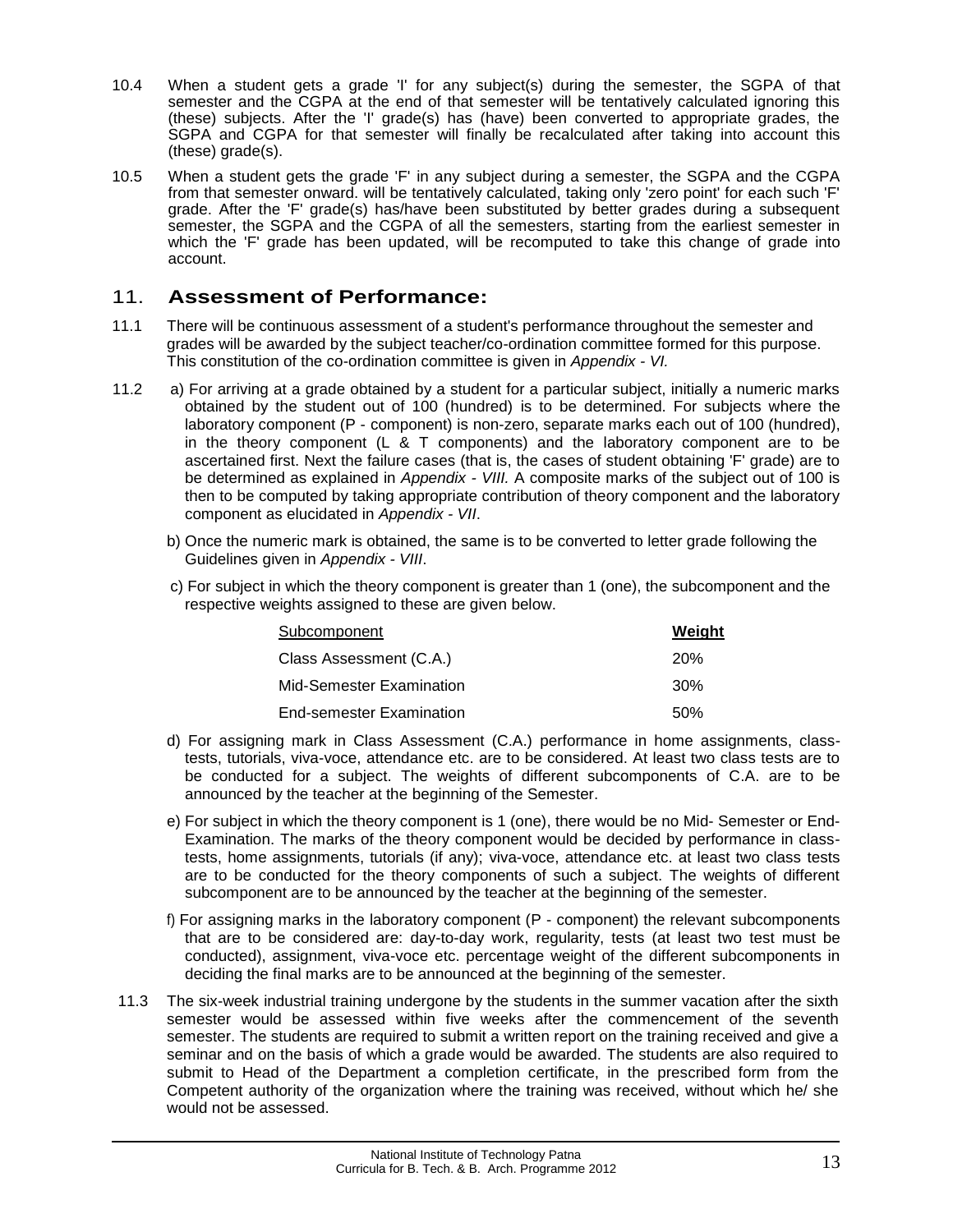- i) The Placement and Training (P & T) Cell of the institution shall notify the list of organization(s) with number of seats available for students of different branch with stipend and/or without stipend. The allotment of seats in those industries notified shall be done on merit/ inter-se-merit of the applicants/ students of different branch, who have applied for the same.
- ii) If any student is desirous to undergo Industrial Training at an Industry/ Institute/ Organization of his/ her choice/ preference, then a letter of recommendation shall be issued by the P & T Cell containing details of requirement and necessary guidelines for the Industry/ Institute/ Organization.
- iii) Students may join different value addition courses of minimum six weeks duration at the institute or at other institution/ organization, that shall be treated as equivalent to Industrial Training and evaluation shall be done as per clause 11.3 only. The head of the department (HOD) of concerned department shall be competent to decide regarding equivalence of such value addition course. The HOD shall forward application of students through the Dean Academics, and issue different certificates after verification to enable him/ her to join the course/ program in lieu of Industrial Training.
- iv) The students may apply for appearing at different tests organized by different Industry / Institution / organization of repute for selection of student's industrial training with stipend. The HOD concerned shall provide all necessary support and issue certificate to enable him/ her to join the training program at industry during summer vacation.

#### <span id="page-13-0"></span>**B. Arch Program: Assessment for Seminar/ Arch Tour/ NASA**

The seminar/Arch Tour/ NASA/ ZONASA Convention activity under courses for  $1^{st}$  to  $8^{th}$ semester shall be organized as per academic calendar throughout the year spread over Autumn (Odd) and Spring (Even) semesters. The students are required to prepare tour report and submit it within a stipulated time for evaluation. In case student fails to attend Tour/ NASA/ ZONASA. He/ she will be assigned a topic by the department to submit report on the same. The students are required to deliver seminar on topic assigned by the faculty from department and/or departmental assessment committee.

- The evaluation for the above detailed course component shall be done at the end of even semester by an Evaluation committee consisting of three members from the department.
- The Grade as per percentage of marks shall be included in the Grade Card as per provisions of the curricula.

#### <span id="page-13-1"></span>**Assessment/ Marking Procedures for Seminar:**

- Seminar shall be part of one semester of particular year.
- Seminar Topics shall be finalized in consultation with the concerned faculty.
- The topics can be allocated in group as well as individually.
- In case the topics are allocated group wise- the members of group shall be allocated different specific task such as data collection, data analysis, preparation of presentation and oral presentation. The group members may also be allocated different tasks clearly depending upon the topic.
- **Each student shall be making oral presentation of the part work done by him/her. There shall** be one concise report on each topic of seminar.
- Marks shall be allocated for data collection/analysis/preparation of presentation /oral presentation and the report.
- 50% marks shall be allocated for the report and viva voce exam to be held at the end of semester. Rest 50% marks shall be based on the class work/presentation with equal weightage to data collection, analysis and preparation of presentation.
- The students are required to submit details of the activity performed/participated, stating level of participation, analysis and achievements in the report abstract.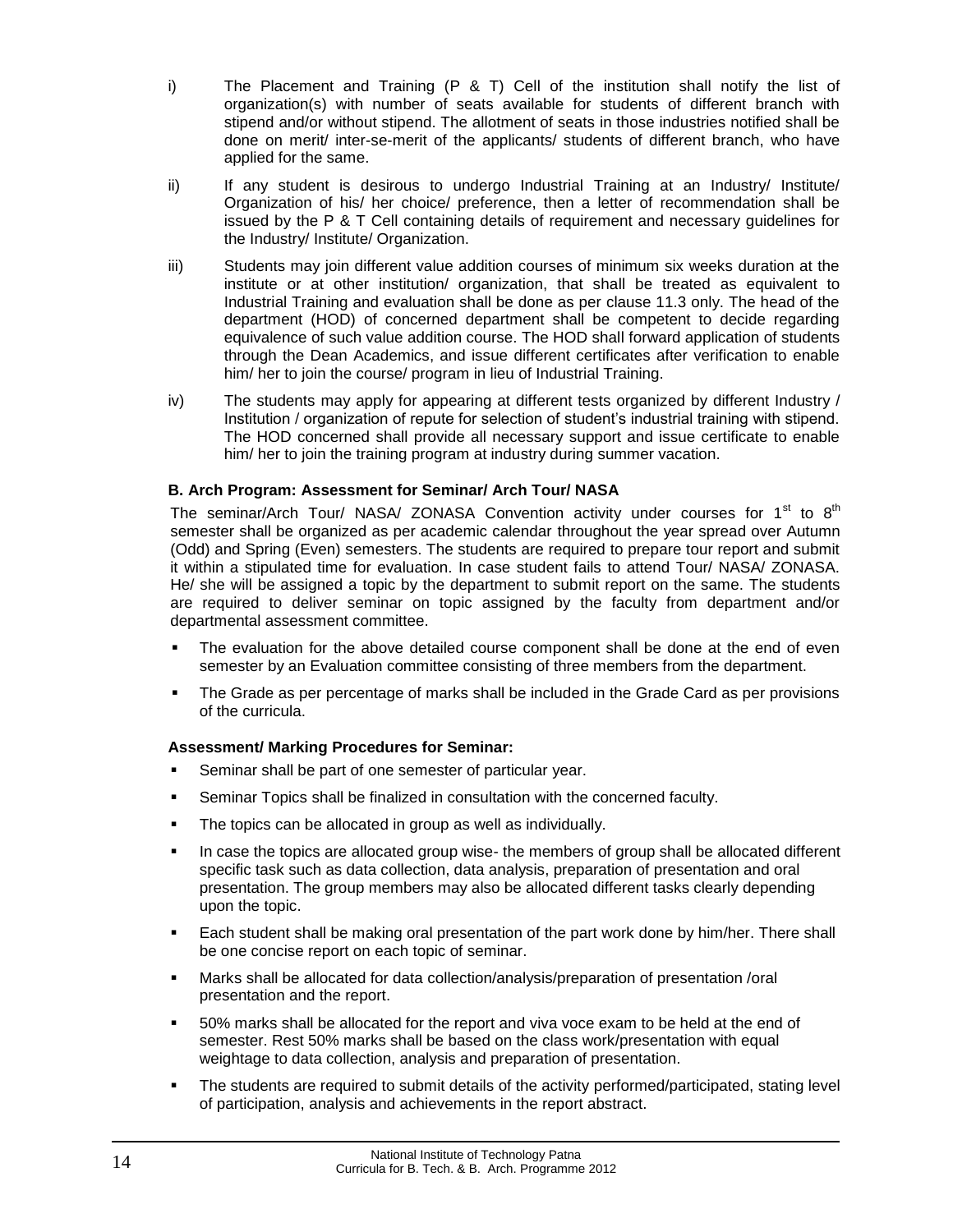The report shall have handout of the presentation along with written report on different aspects of the topic*.*

#### <span id="page-14-0"></span>**Assessment/ Marking Procedures for NASA/ ZONASA/ Arch. Tour:**

- There shall be one architectural tour every year. Each student shall be required to attend the tour. The tour shall be planned by and large in a way that NASA/ ZONASA is either at the beginning or end of the tour. So that only allowed number of students to attend the ZONASA/ NASA.
- **The tour may be organized independent of NASA/ZONASA also.**
- Each student shall have to make a report of the tour, giving details of places/buildings visited/measured/studied. The report shall have sketches and photographs of the buildings and places visited.
- The students shall be required to make a presentation on architectural/cultural/heritage knowledge attained during the tour/interaction at ZONASA/NASA. Minimum one measured drawing of a building shall be essential during the tours.
- Evaluation shall be 75% marks on individual report and 25% marks on presentation.

#### <span id="page-14-1"></span>**11.4 Assessment of Project Work**

#### **B. Tech Program: Assessment Procedure for Project**

Performance in the various activities in the project would be assessed individually at the end of each semester in which it is being carried out as per the curriculum. The students are require to submit a written report at the end of the semester. The Head of the Department would appoint a project evaluation board for the purpose of assessment.

The different components of evaluation and the weights assigned to these components are depicted below:

| <b>Stages</b> | Details of Stages                                      | Min. time allocation                        | Marks allocated | Assessment                                  |
|---------------|--------------------------------------------------------|---------------------------------------------|-----------------|---------------------------------------------|
|               |                                                        |                                             | (in Percentage) | Committee                                   |
| Stage-I       | Project Proposal                                       | Within one week of the<br>starting semester |                 |                                             |
| Stage-II      | Review & Approach to the<br>Problem/ Data Collection   | After One Month                             | 10              | Project supervisor &<br>at least one Senior |
| Stage-III     | Analysis & Experimentation/<br>Design & Implementation | After Two Months                            | 10              | faculty Member                              |
| Stage-IV      | Pre-Final Design                                       | After Three Months                          | 30              |                                             |
| Stage-V       | Project Report/Thesis                                  | End Semester Exam.                          | 10              | <b>Project Evaluation</b>                   |
|               | <b>Final Project Evaluation</b>                        | End Semester Exam.                          | 40              | Board                                       |

*The student is required to give a seminar on the project work done. The evaluation board would conduct the viva - voce. Dates for conducting the seminar and the viva voce, to be held within ten days after the end - semester examination, would be announced in the academic calendar.* 

#### <span id="page-14-2"></span>**B. Arch Program: Assessment Procedure for Project**

*Final year Architectural Design Project requires site visits, data collection, library study, interaction with practicing architect, discussions with consultants such as electrical/ HVAC/ soils etc. this is in addition to the interaction with guide for his concentrated guidance. The student is also required to make two case studies for which he is required to visit the project site and interact with architect. In this process the candidate keeps interacting with guide and keeping attendance may not be possible. As such there shall be no marks for attendance.*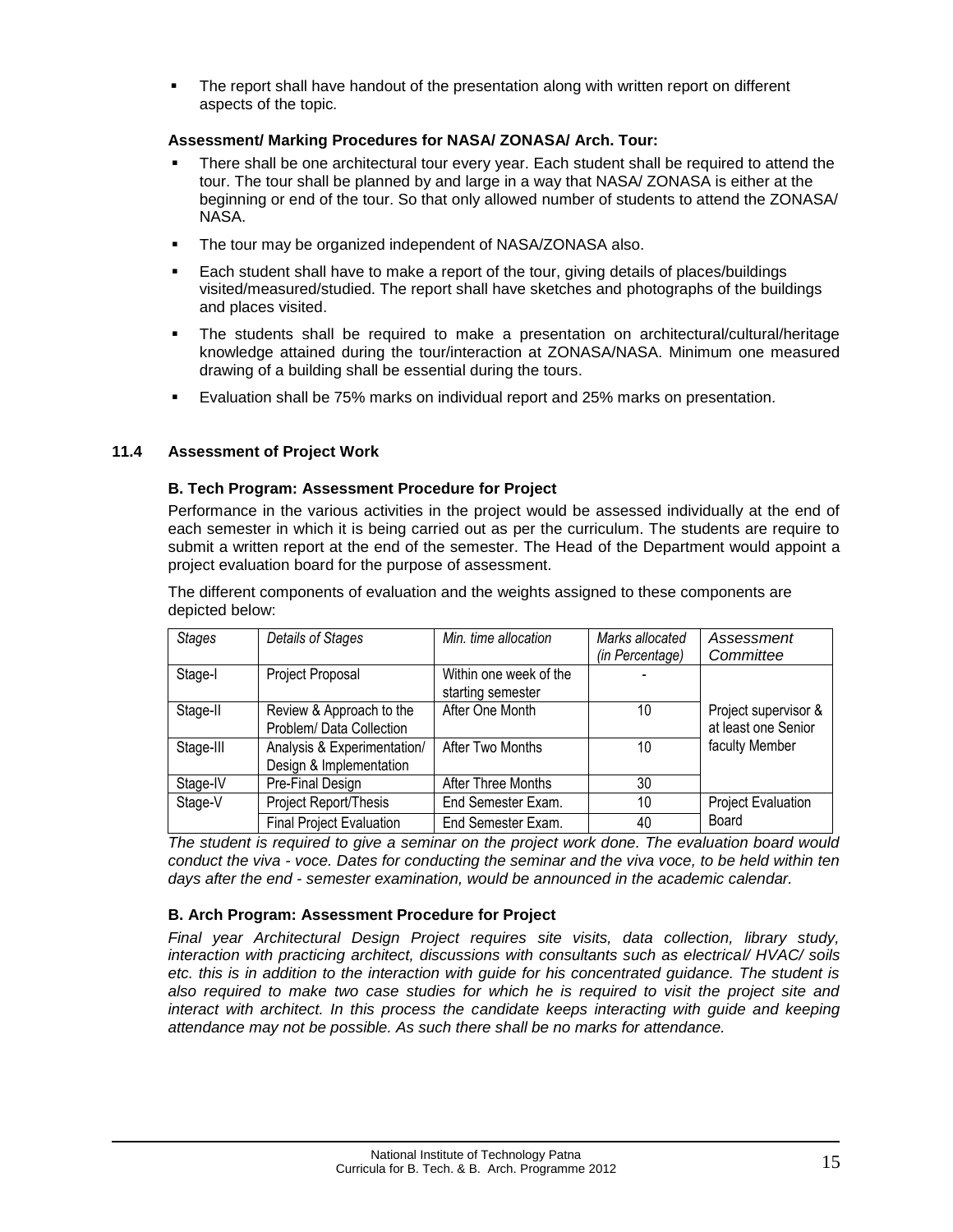*The evaluation will be done in four phases.*

| <b>Stages</b> | <b>Details of Stages</b> | Min. time allocation   | Marks allocated | Assessment                |
|---------------|--------------------------|------------------------|-----------------|---------------------------|
|               |                          |                        | (in Percentage) | Committee                 |
| Stage-I       | Project Proposal         | Within one week of the |                 |                           |
|               |                          | starting semester      |                 | Supervisor, one / two     |
| Stage-II      | Data Collection          | After One Month        | 10              | Senior Faculty            |
| Stage-III     | Sketch Design            | After Two Months       | 10              | Members and/ or           |
| Stage-IV      | Pre-Final Design         | After Three Months     | 30              | HOD                       |
| Stage-V       | Project Report & Model   | End Semester Exam.     | 10              | <b>Project Evaluation</b> |
|               | Final Design             | End Semester Exam.     | 40              | Board                     |

- (a) If student due to non completion of the project work cannot submit the final project report at the end of eighth semester for B. Tech. and tenth semester for B. Arch program and does not appear before the evaluation board for the viva voce on the date fixed by the department in conformity with the academic calendar, may be granted extension of time not exceeding two months on the following conditions:
	- i) He/she would be awarded one grade lower than the grade obtained by him/her and
	- ii) He/she would be deemed to have completed the requirements for the degree if applicable, in the succeeding session.
- 11.5 The Head of the Department would constitute the Viva Voce Board(s) for conducting the *Comprehensive Viva-voce Examination for the Project Work* as per the requirement of the curriculum. The board would decide the relative weight of the different aspect of the viva voce and decide the grade to be awarded to the students. The dates of the viva voce, to be conducted within ten days after the previous end-semester examination, would be announced in the academic calendar.

#### <span id="page-15-0"></span>12. **Examination**

- 12.1 The Academic Section of the Institute will centrally conduct the Mid Semester and the End Semester Examinations in respect of the theory component of the subjects unless otherwise permitted.
- 12.2 All examination work such as paper setting, evaluation and result preparation for the courses offered by any department shall be done by the faculty of the respective departments to avoid delay in evaluation and publication of result.

The Paper setters are required to be provided with the detailed syllabus, with feedback such as course covered, text books followed, mid semester and class test examination papers. To avoid unbalanced distribution or undue weightage to less important topics, the course details should have at least five to six units. The question paper setter is required to set at least one question from each unit and the total number of questions must be at least 1.5 times (rounded off to the next higher digit), the total number of questions to be answered.

The paper setting for End- Semester Examination shall be done by external subject expert from the panel of paper setters suggested by Board of Moderators/ Head of the Department. If question paper is not submitted in time due to certain unavoidable reasons or subject expert from the panel of setters is not available, then question paper of such subjects may be set by a faculty nominated by the Head of the department; who is an expert in the subject but has not taught the course to the students in that semester and/ or by the coordinator of the subject.

Similarly, End semester answer sheets evaluation work, external expert from the panel of evaluators suggested by Board of Studies/ Head of the Department may be invited by the HoD(s).

- 12.3 i) A student will be issued an Admit Card for appearing in an examination, only If he/she has:
	- (a) Attendance record to the satisfaction of the teachers in the theory and laboratory classes and has completed the assignment works given.
	- (b) Paid all Institute and Hostel dues of the semester.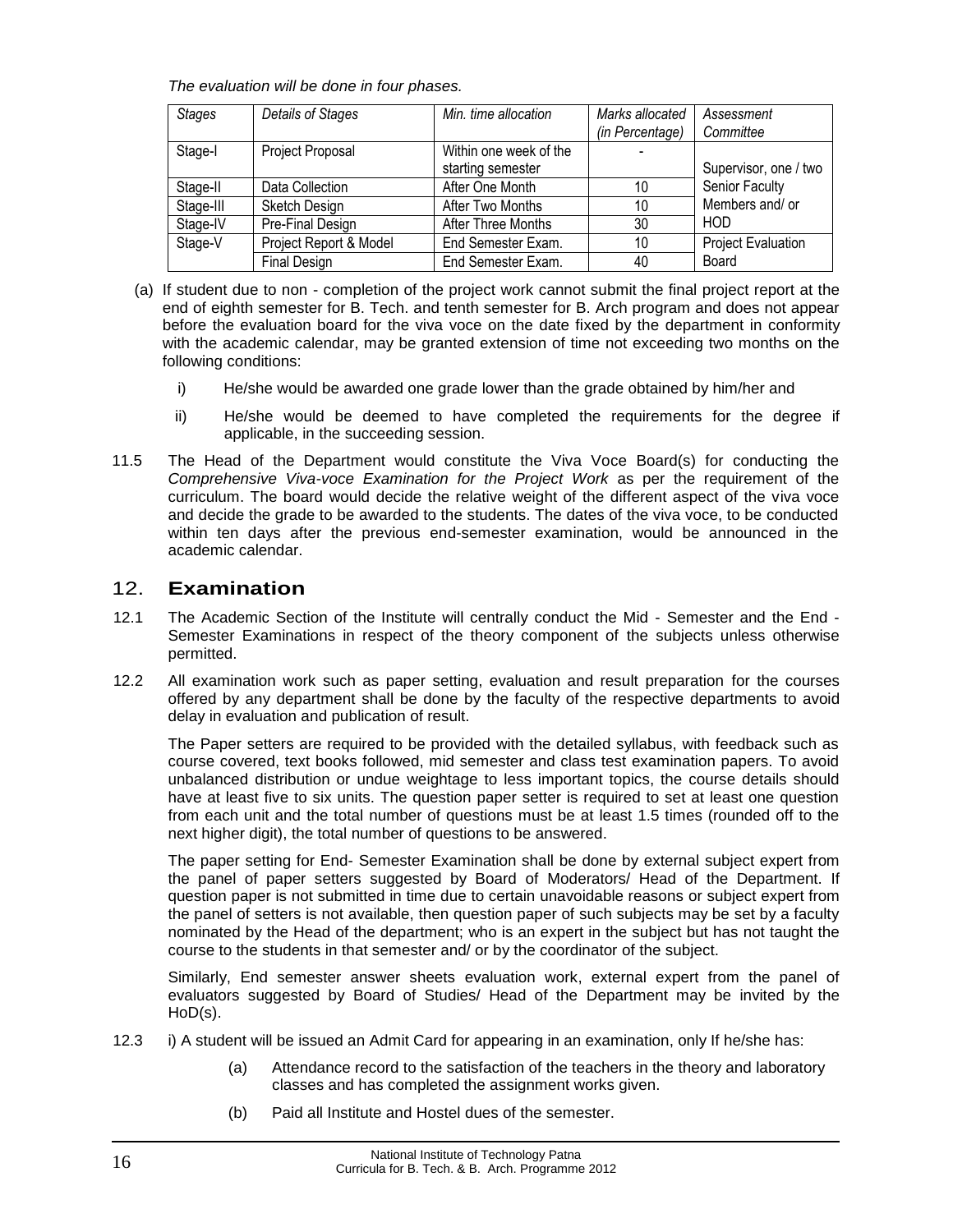- (c) Not been debarred from appearing in the examination as a result of disciplinary proceedings.
- ii) A student may be debarred from appearing at the Mid Semester or End Semester Examination on the report of a teacher/chairman, co-ordination committee, if his/ her
	- a) attendance at lecture/ tutorial/ laboratory classes has not been satisfactory during the period, and/or
	- b) Performance in the assignment works during the semester has not been satisfactory.
- *iii) A student may be debarred from appearing at Mid- Semester or End – Semester or Special examination if he/ she is found using unfair practice during the examination, under the provisions of the categories of unfair practice/ unfair means detailed at Appendix –XIV.*
- 12.4 i) Class tests, assignment, tutorials, viva voce, laboratory assignments, etc., are the constituent components of continuous assessment process, and a student must fulfill all these requirements as prescribed by the teacher/co-ordination committee of the subject. If due to any compelling reason (such as his/ her illness, calamity in the family, etc.) a student fails to meet any of the requirements within/on the schedule date and time, the teacher/co-ordination committee in consultation with the concerned Head of the Department may take such steps (including conducting of compensatory tests/ Assignments etc.) as are deemed fit.<sup>1</sup>
	- ii) a) **Appearing in the end - semester examination in the theory and Practical component of a subject is compulsory for a student** unless exempted as per clause 12.3 (ii) (b). If a student fails to appear in the end semester examination he/ she will be assigned an **'I' grade** in the subject and **will not be permitted to register in the summer quarter or appear at the special examination** for the subject as stipulated in clauses 12.8 & 12.10 respectively of the curricula.<sup>2</sup>
		- b) However, if a student misses the end semester examination due to a compelling reason like serious illness of himself/ herself or a calamity in the family, he/ she may appeal to the Dean - Students' Affair, through his/her Head of the Department for permitting himself/ herself to register in the Summer Quarter or appear at the special examination(s), as the case may apply.

A **sub - committee** *(as Detailed below)* **or the Undergraduate/ Postgraduate Program Evaluation Committee (UG/ PG - PEC)** may, after examining the representation/ request of the student and being convinced about the merit of the case, recommend and permit him/ her to register in the summer quarter and/ or appearing in the special examination(s) condoning his/ her absence.

The Sub Committee or UG/ PG - PEC is required to make necessary recommendations for approval of the Director.

The Sub Committee shall consist of following Members

- i) The Dean of Students Affairs *Chairman*
- ii) The HOD of respective Department
- iii) Institute Doctor or a Doctor recognized for the purpose by the Institute (*only in case of Medical Ground*)
- iv) The Deputy Registrar (Examination) *Secretary*
- 12.5 Students will be permitted to appear in the examination in only those subjects for which they have register at the beginning of the semester and has not been debarred.
- 12.6 The final grades awarded to the students in a subject must be submitted by the teacher/chairman, co-ordination committee, within seven days from the date of holding the examination to the concerned Head of the Department for onward transmission to the Program Officer/ Deputy Registrar (Examination).

<sup>1</sup> Vide corrigendum dated 09.07.2009

 $^2$  Amendments to Curricula for B. Tech/ B. Arch/ Master's Program 2008 vide Notification No. NITP/ 2997/09 dated 22.12.2009 with effect from Spring Semester Session 2009-10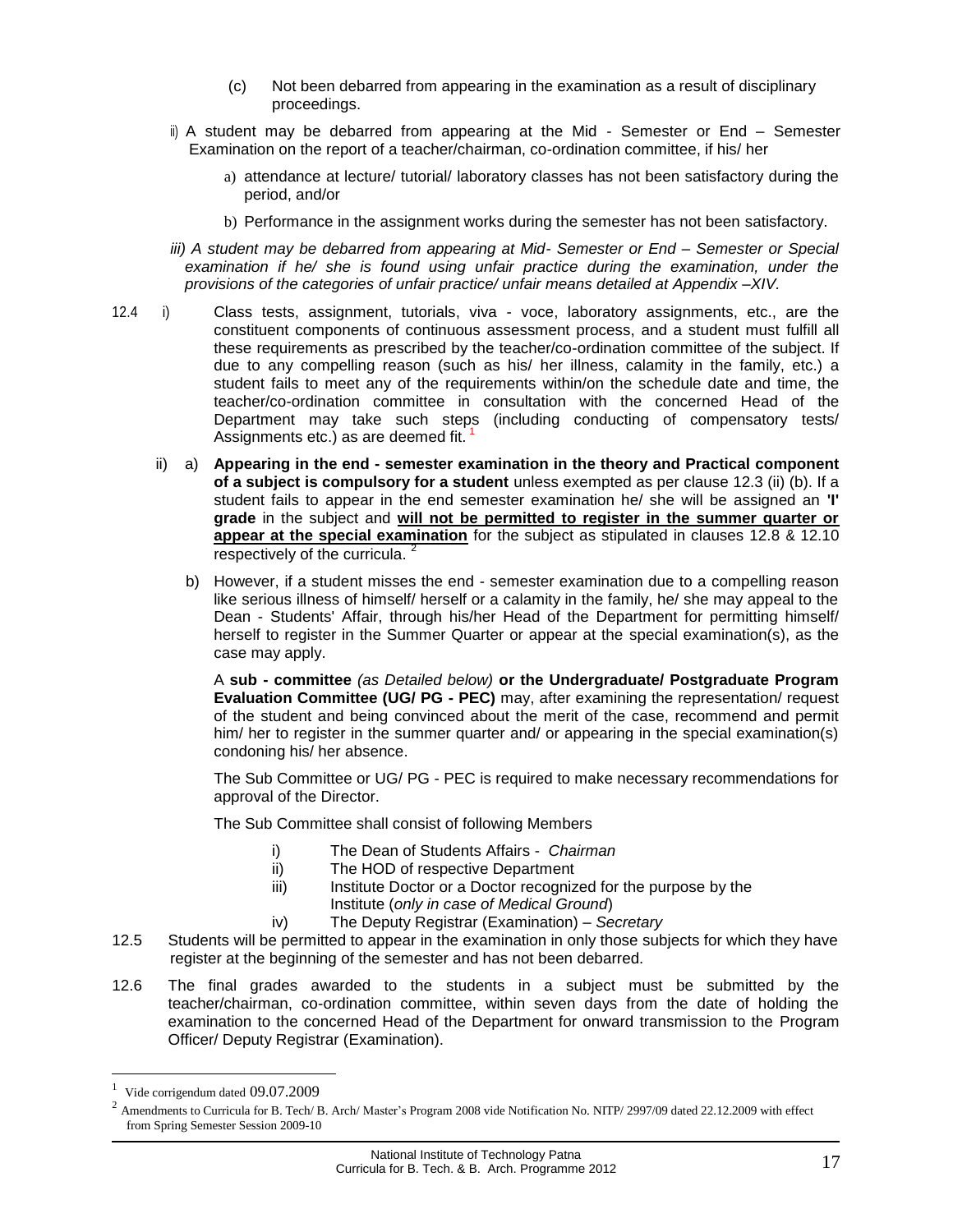- 12.7 The evaluation of performance in the Extra Academic Activities (EAA) will be done by the authorities conducting these. The grades will be communicated to the Assistant/ Deputy Registrar (Examination) by the following authorities through the Coordinator of EAA and through NSS/ NSO Head NSS/ Dean (Student Affairs) for NSS/ NSO.
- 12.8 Any change of grade of a student in a subject, consequent upon detection of any genuine error of omission and/or commission on part of the concerned teacher, must be approved by the Departmental UG Committee and must be forwarded by the teacher/chairman, co-ordination committee, through the Head of the concerned Department within 20 (twenty) days from the date of commencement of the next Semester.
- 12.9 For the benefit of and as a process of learning by the students, the scripts after correction of all class tests, mid - semester examinations, assignments etc. would be shown to the students within 4 weeks from the date of tests/ examinations.

The students may get their answer sheet of end semester examination scrutinized within 20 days of the publication of the result; by making an application on prescribed proforma and payment of fee as fixed by the Institute.

The scrutiny of the end semester answer script shall be done by the Performance Evaluation committee members of respective department. The correction/ modification required shall be incorporated in their result/ Grade.

After scrutiny only changed grade shall be awarded/ recorded in his/her result and grade card after scrutiny.

- 12.10 With a view to assist the students, who failed in one or more subjects in the autumn and/or spring semester in a year, a Summer Quarter will be conducted during the immediately following summer vacation for making up their deficiency and improve the performance. The regulations for running the Summer Quarter are given in *Appendix - IX*.
- 12.11 In order to provide additional opportunity to the students who failed (obtained an 'F' grade) in one or more subjects due to not being able to score higher than the **cut - off marks in the theory components and/ or practical in either the autumn and/or the spring semester in a academic session**, 1
	- (i) Special Examinations equivalent to the end semester examination will be arranged centrally by the Academic Section, and will be conducted in the month of July (before commencement of the next session) every session. Regulations relating to the Special Examination are given in *Appendix - X*.
	- (ii) If the student fails in Special End semester examination also then he/ she may appear for **maximum two course(s)** in the failed course **as non-collegiate student** in corresponding semester of the next session autumn/ Spring End semester examination.

All internal marks for the course shall be carried forward for that paper in next session for preparation of result and award of grades.

- a) Separate examination fee as fixed by the Institution shall be payable to appear Autumn/ Spring End Semester examination as Non collegiate candidate.
- b) **Attending classes for all such courses is not mandatory.** However if a student wants to attend classes, then he/ she must take permission of the concerned HOD. However **no modification in marks for class attendance, class test/ assignments and Mid semester examination for theory or practical component shall be allowed.**
- c) Marks obtained in latest Autumn/ Spring End Semester or Special examination shall be recorded in grade card for the student.
- (iii) In case, a candidate has failed in a subject/ course and **has registered to appear as Noncollegiate candidate** under the regulation for examination, and where the department has implemented new/ revised syllabus for a subject/ course during that academic session then<sup>2</sup>

<sup>1</sup> Amendments to Curricula for B. Tech/ B. Arch/ Master's Program 2008 vide Notification No. NITP/ 2997/09 dated 22.12.2009 with effect from Spring Semester Session 2009-10

<sup>&</sup>lt;sup>2</sup> Addendum as per notification no. NITP/147/10 dated 22.10.2010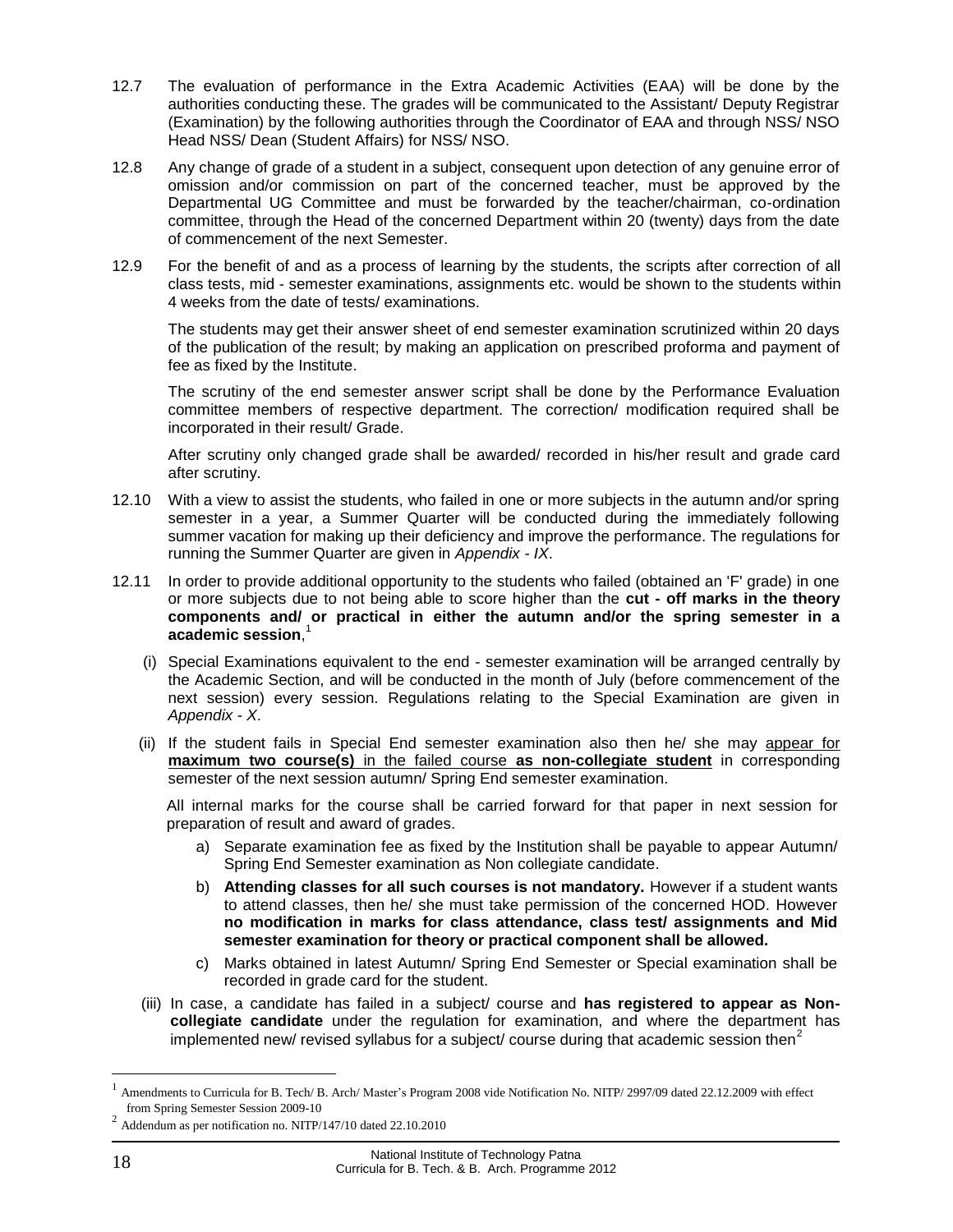- a) *There shall be only one examination in a particular subject as long as the syllabus in the subject does not very more than 20%.*
- b) In case **variation in the syllabus of any subject is more than 20%, then separate question paper for that subject/ course with old syllabus shall be provided** to the Non-collegiate candidate during **next academic session**.
- c) If the candidate is not been able to pass in that subject/ course after availing facility of question paper with old syllabus (as stated above), he/ she shall **have to appear with new syllabus as non-collegiate candidate in subsequent examinations of this subject/ course**. As per provisions *under section 12.11 (ii) b) of the curricula, the*  **candidate may** however *attend classes for this subject/ course also for subsequent examinations of this subject/ course in which change in syllabus is more than 20%.*
- d) If due to some reason that course and is not being offered in subsequent academic session, the candidate shall have to get registered for an equivalent subject/ course approved by **course equivalence committee of the concerned Department**. The student shall be required to attend classes and appear for all assessments for the equivalent course as per rules.

The Course equivalence committee will comprise of three members consisting of the HOD of the concerned department and two subject experts nominated by HOD with HOD of the concerned department acting as chairman of the committee

12.12 A student in any degree Programme must complete the prescribed course work for *B. Tech Program of the eight semesters within a maximum period of six years* and those of the *B. Arch program of ten semesters within a maximum period of seven years*. In special cases the Senate may, on the recommendation of the Department and the Under Graduate Program Evaluation Committee (UGPEC) further extend the total time limit for completion of all the requirements by one more year over and above the limit (as stated above) of six years for the B. Tech. and seven years for B. Arch. degree.<sup>1</sup>

Note: The provisions under Para 9.5 (v) of the curricula for B. Tech/ B. Arch Degree program will also be applicable to the provision under section  $12.12<sup>2</sup>$ .

#### <span id="page-18-0"></span>13. **Graduation Requirement**

 $\overline{a}$ 

13.1 In order to qualify for a B. Tech./ B. Arch. Degree of the Institute covered under these Regulations a student must:

a) Complete all the credit requirements for the degree, as laid down in the prescribed curriculum of the discipline, with a minimum grade 'P' scored in every subject.

b) Obtain a CGPA of 6.00 or higher at the end of the semester in which he/she completes all the requirements for the degree.

c) Have cleared all dues to the Institute, the Hostel, the Library and the Department.

13.2 The minimum total credit requirement that has to be satisfactorily completed for the award of a degree will be decided by the senate, when the new curriculum is framed.

The Minimum Credit Requirement to be offered by the Engineering/ Technology departments and Architecture department for different program from session 2007-08 and thereafter shall be

B. Tech. Program - Minimum 200 credits

B. Arch. Program - Minimum 250 credits

13.3 Normally a student should complete all the requirements consecutively in eight semesters for B. Tech degree and ten semesters for B.Arch. degree.

<sup>1</sup> Section has been amended as per approval of the Senate meeting held on 26<sup>th</sup> Sept 2008 effective from Session 2007-08.

<sup>2</sup> Vide Notification No. NITP/42/2011 dated 27th May 2011 with immediate effect from Odd End Semester Examination (December-2008) of Academic Session 2008-09.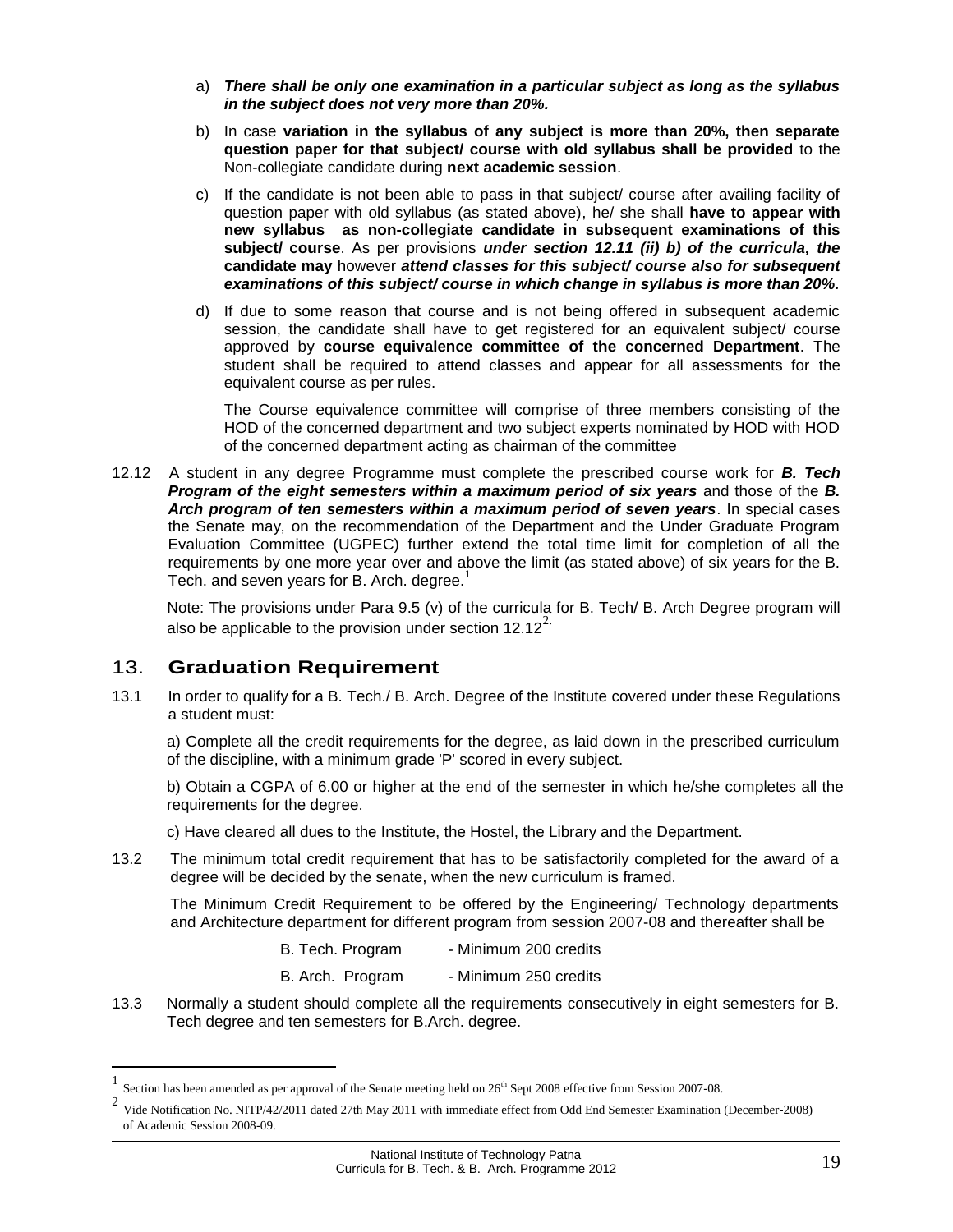Academically weaker students may be granted time up to 12 semesters to complete all the requirements for B. Tech. Degree and 14 semesters for B.Arch. Degree.

13.4 A student, whose academic records at the end of any semester clearly indicate that he/she will not be able to qualify for the degree for which he/she had been admitted within the limits of time specified in clause 13.3 above, shall have to discontinue studies and leave the Institute when asked to do so.

#### <span id="page-19-0"></span>14. **Withdrawal from the Institute**

- 14.1 A student who has been admitted to a degree course of the Institute may be permitted to withdraw temporarily for a period of one semester or more from the Institute on grounds of prolonged illness or acute problem in the family which compelled him to stay at home, provided:
	- (a) He/ She applies to the Institute within 15 days of the commencement of the semester or from the date he/she last attended his/her classes whichever is later, stating fully the reason for such withdrawal together with supporting documents and endorsement of the father/ guardian.
	- (b) The Institute is satisfied that, inclusive of the period of withdrawal, the student is likely to complete his requirements for the degree within the time limits specified in clause 13.3.
	- (c) There are no outstanding dues or demands from him/her by the Institute/ Hostel/ Department/ Library/ Gymkhana/ EAA/ NSS.
	- (d) No Dues and Clearance: Any student is required to clear all dues (if any) and submit NO DUES certificate in prescribed proforma from different departments and sections before he/ she may be granted permission on his request/ application as detailed below:

| S.<br>No. | <b>Requirement of Clearing</b><br>Dues                               | Clearing of Dues/No<br>Dues Certificate to be<br>Submitted | Authority for grant of<br><b>Clearing and Permission</b>                                     |
|-----------|----------------------------------------------------------------------|------------------------------------------------------------|----------------------------------------------------------------------------------------------|
| 1.        | Cancellation of Admission<br>(before Registration to the<br>Program) | Exempted from<br>submission of NO Dues<br>Certificate      | <b>Convener Admission</b><br>Committee                                                       |
| 2.        | Before Registration to a<br>Semester                                 | From Accounts, Hostel,<br>Librarv                          | Chairman HMC and<br>Prof-in-charge (Library)                                                 |
| 3.        | For issues of End Semester<br>Exam Admit Card                        | From Accounts, Hostel                                      | Chairman HMC                                                                                 |
| 4.        | Withdrawal from a Program<br>(after Registration to the<br>Program)  | From all departments<br>Library and Hostel etc.            | All HOD(s), Chairman<br>HMC, Prof-in Charge<br>(Library) and all Service<br>$In-charge(s)$ . |
| 5.        | Award of Degree/ Migration<br>Certificate                            | From all department,<br>Hostel, Library etc.               | All HOD(s), Chairman<br>HMC, Prof-in Charge<br>(Library) and all Service<br>In-charge(s).    |

- (e) *All request for grant for permission of clearing Dues (if any) or NO Dues Certificate will be approved by the respective department, where he/ she has been admitted to a program and submitted at the end to Academic section for final permission and approval.*
- 14.2 A student who has been granted temporary withdrawal from the Institute under the provisions of clause 14.1 *will be required to pay the tuition fee and other essential fees/charges for the intervening period* till such time as his/her name is borne on the Roll List.
- 14.3 A student will be granted only one such temporary withdrawal during his/her tenure as a student of the Institute.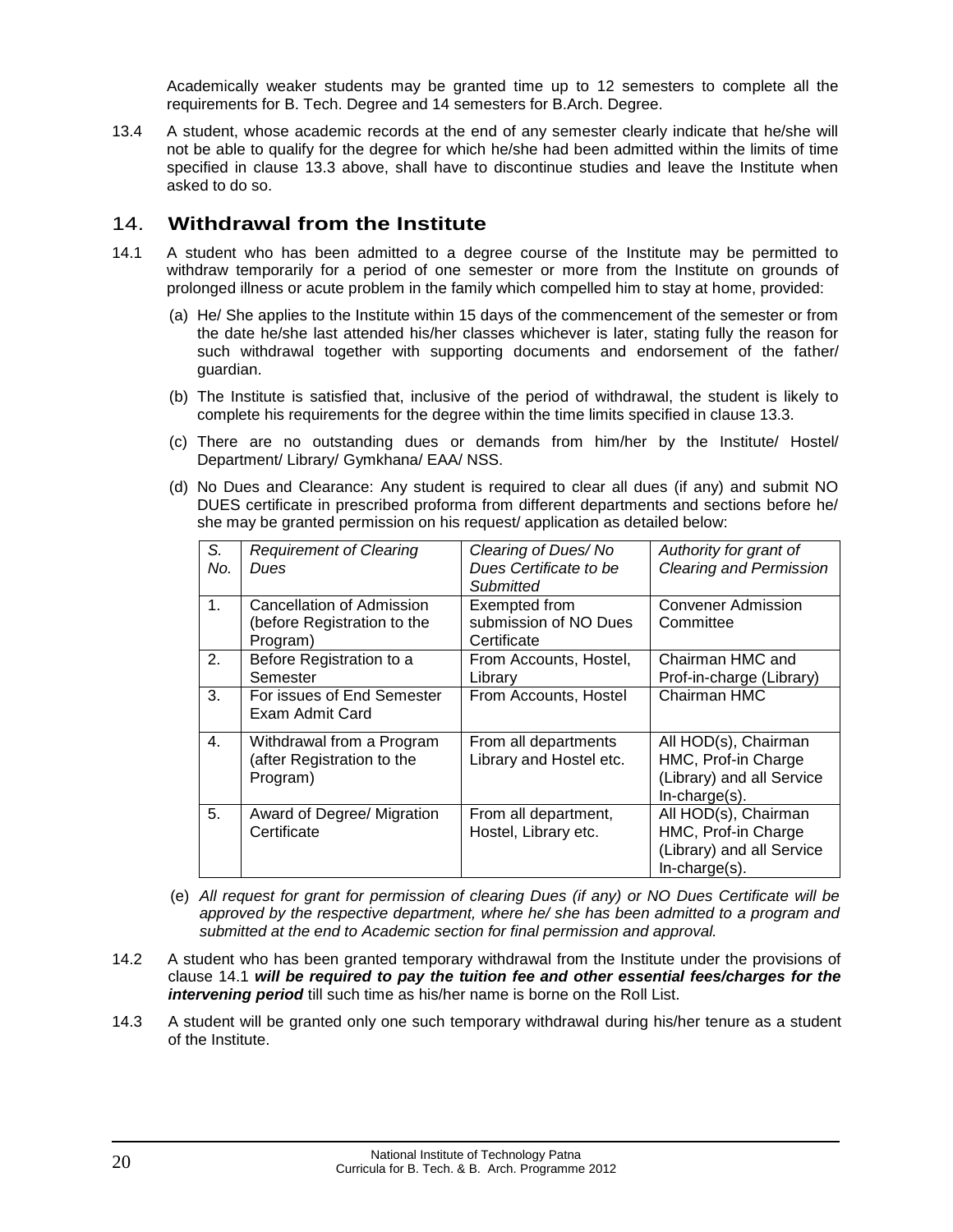#### <span id="page-20-0"></span>15. **Institute Medals and Prizes**

The senate shall have the authority to Institute medals and prizes as it deems fit from time to time. Following guidelines/ rules (as approved by  $9<sup>th</sup>$  Senate) for award of Medal(s) and Certificates the provisions are subject to change with the approval of the Senate.

#### <span id="page-20-1"></span>**Institute Gold Medal(s) and Certificate(s) to Graduating Candidates 1**

- a) The candidates graduating from the Institute shall be awarded Gold Medal in following categories in each academic Session and **shall also be given Academic Merit Certificate**  in the Convocation for that Session
	- (i) **Bachelor's program: Overall Topper** (from amongst all Branch Toppers)
	- (ii) **Bachelor's program: Branch Topper(s)** from each discipline/ Branch.
- b) Branch topper of the Program for Academic Year/ session: Recipient's name from different program(s) is to be decided based on merit i.e. CGPA and Overall percentage of marks of the Candidates graduating in that academic session.
- c) If the result of any program gets delayed due to unavoidable reasons or evaluation procedure etc., then the Program topper(s) from department(s) shall be notified after publication of result. Therefore award of Gold medal for the Program shall be done in next academic session Convocation only.
- d) The selection of candidate for award of gold medal will be done based on merit as detailed below for determining inter-se-merit and merit rank within Program and discipline/ department.
	- (i) The candidate must have *passed all semester examinations for the program in first attempt* **and** *within the time period as prescribed for any Degree program(s)***.**
	- (ii) If in any Academic session from any Program and discipline/ department, **less than five candidates are eligible for award of degree; then in such cases, Gold medals shall not be awarded** in that session for that Program and discipline/ department.
	- (iii) The candidate **must not have been involved in any act of indiscipline or had not been punished/ awarded punishment for an act of indiscipline or adopting unfair practice or unfair means at any examination during his/ her stay at the Institute**. However an act of indiscipline by students' en-masse due to certain reasons may be treated differently compared to an act of indiscipline committed by an individual student.
	- (iv) The candidate **must have highest CGPA among all students who have graduated** from the Institute **within the time limits for the respective program**.
	- (v) If there is **more than one candidate's having same CGPA** then the candidate having **higher overall percentage of marks shall be at higher merit rank**.
	- (vi) Candidates graduating i.e. **completing the program in more time than prescribed time for the program shall be listed with merit rank lower than all such students who have graduated in time**.
- e) Over all Topper of the program shall be decided on the inter-se-merit of the students for Branch Topper(s) as stated above under respective under graduate and Post graduate program.
- f) The Institute shall notify the name(s) and other details of the topper(s) and overall topper for different program, and place the notification for information to all degree recipients and other concerned. Further objections or any claim for discrepancies from stake holder for

<sup>1</sup> vide notification No. 203/2011 dated 21-11-2011 As per direction of the  $9<sup>th</sup>$  Senate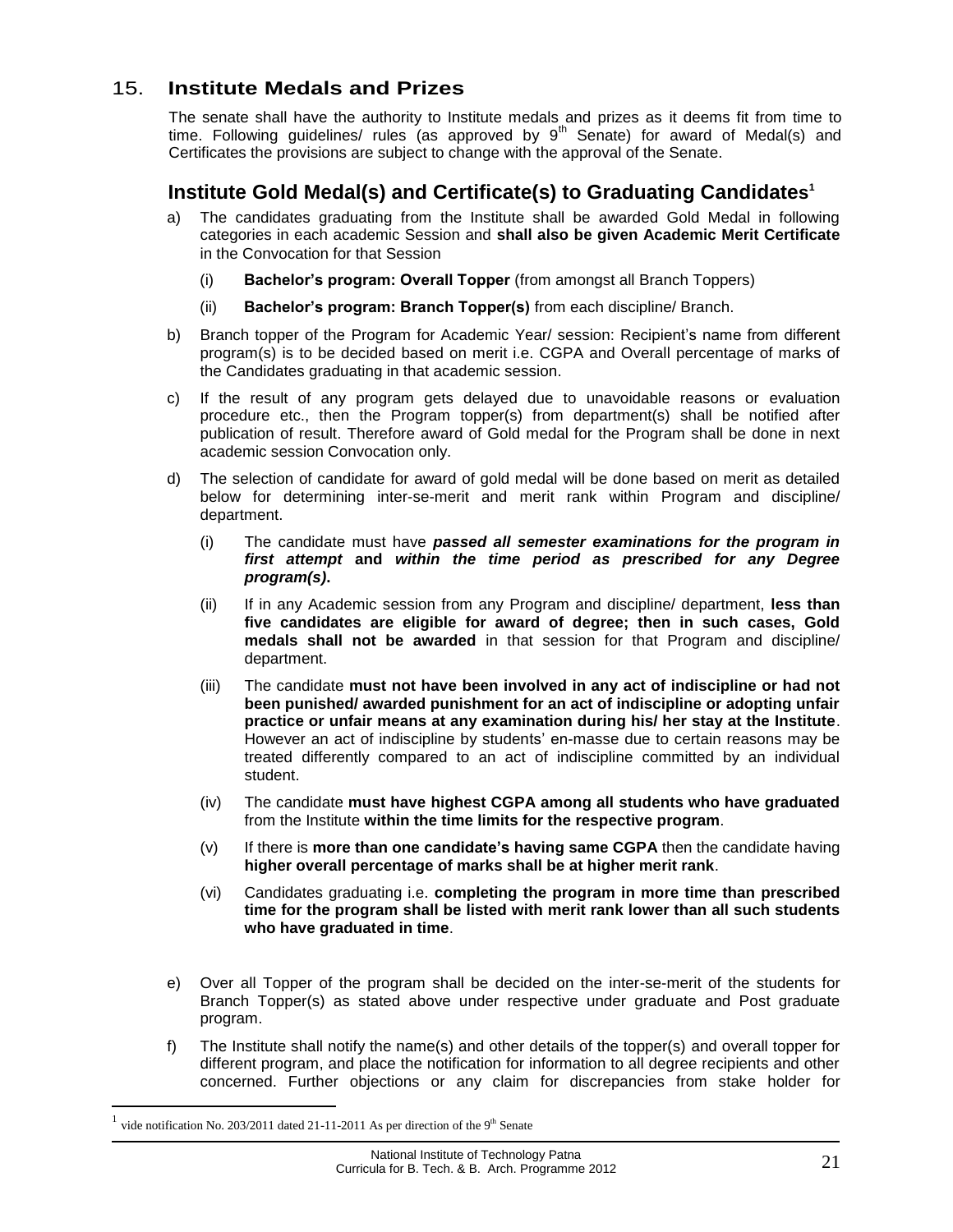consideration will be invited within 15 days with supporting documents for consideration i.e. within 15 days from the date of notification.

If no objection/claim is received then the Medal recipient's list shall be considered final. However if any claim is received the same will be verified and corrected (in case of error) by the Dean (Academics) and approved by the chairman Senate.

#### <span id="page-21-0"></span>**Award of Academic Merit (Rank) Certificate of the Session**

- a) The Institute **will identify Topper(s) of Each session and Program based on CGPA and overall percentage marks obtained at the end of Spring (Even) End Semester Examination of the session**. The other guidelines may be taken from procedure defined above.
- b) The **First (1st) Branch Topper from each semester identified shall be awarded an Academic Merit (Rank) Certificate without any cost**. However rank holders from **second (2nd) to fifth (5th) on request may be issued on payment of requisite fee decided by the Institute**. This fee may be revised by the Institute from time to time.
- c) The candidates having rank below five shall not be issued any academic Merit (Rank) Certificate by the Institute.

#### <span id="page-21-1"></span>16. **Merit - cum - Means Scholarships**

These scholarships are awarded from the Institute funds. Rules pertaining to the award of Merit cum Means scholarships are stated in *Appendix - XII.*

#### <span id="page-21-2"></span>17. **Issuance of Transcript/ Degree/ Recommendation or any other Certificate**

Transcripts are records of the student's academic performance. These are most valuable private and sensitive documents. Utmost care is taken in recording, storing and issuance. The following are the guidelines for issuance of transcripts and certificates:

- (i) No student record shall be shown or given to a third party without written consent of the student. The Institute may have discretionary exceptions to this.
- (ii) No transcripts shall be issued against request made through third parties, i.e. representatives, friends or relatives, agencies etc.
- (iii) In exceptional cases transcripts may be issued on the request of a third party meeting the following conditions:
	- (a) The party must carry a power of attorney/ letter of authority with photograph of the person who has been authorized and attested by the student.
	- (b) The third party must produce affidavit from competent authority to the effect that he/ she assumes full responsibility for any disputes arising from the possibility that the Dean's/ Registrar's office is misled in sending transcripts to persons who have no legal claims over the document.
	- (c) The third party will be required to put his/ her thumb impression on the said affidavit.
	- (d) The third party will not demand that the transcripts be given to him/ her.
	- (e) The transcript shall be dispatched to the student's permanent address by registered/ Speed post only in a sealed envelope.
- (iv) Degree and other certificate are issued by the Dean's Office/ Registrar Office shall be delivered to the student or shall be sent by registered/ speed post to his/ her permanent address only.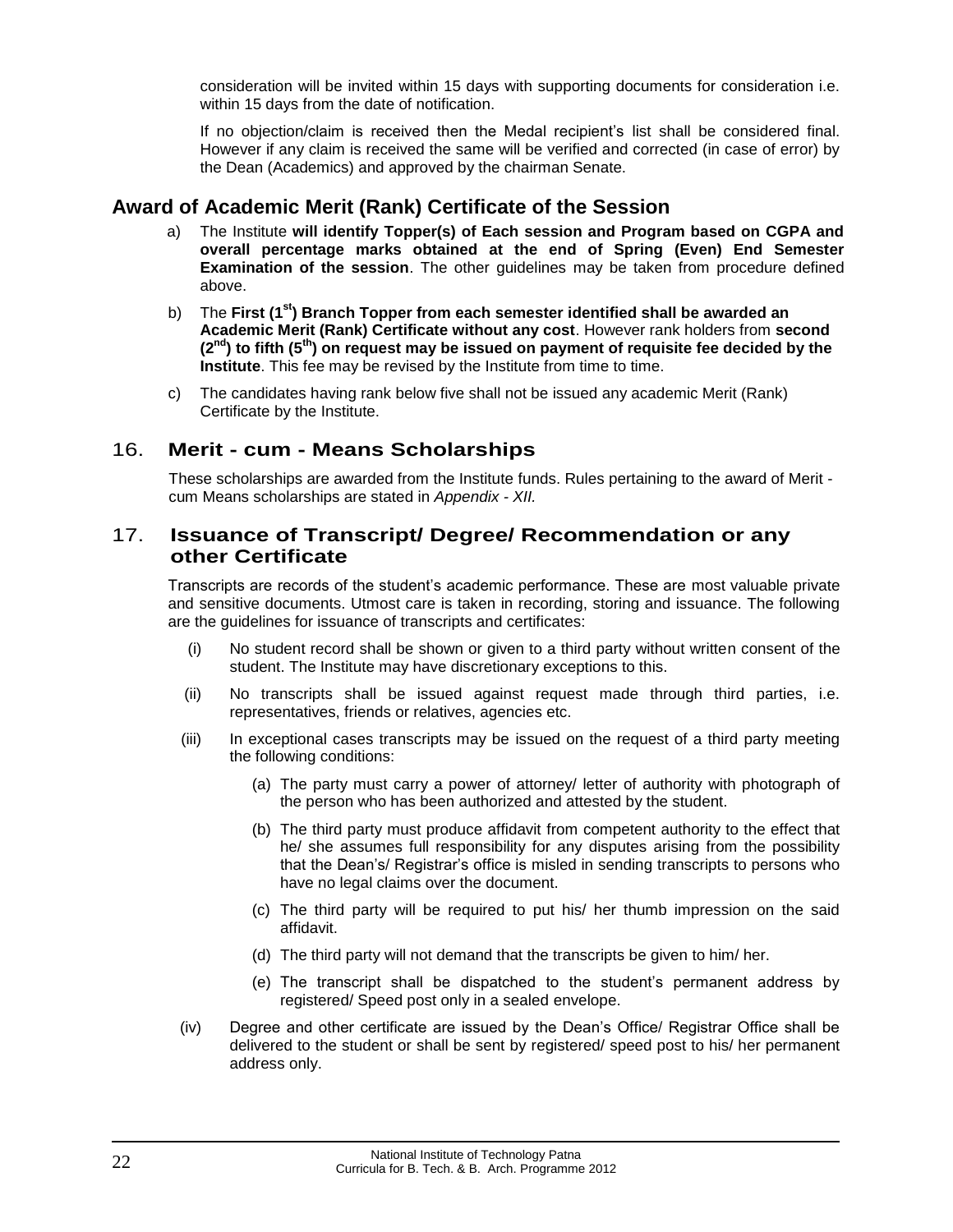- (v) Upon the request of the students, the Dean (Academics) office issues the letter of attendance and other certificates. For all such certificates there is a service charge fixed and is required to be deposited in institution.
- (vi) The Duplicate Transcript / Grade Card will be issued on payment of extra charge fixed by the competent authority.
- (vii) Request for issue of Duplicate copy of any document such as Degree, Migration, certificate and Provisional Degree must carry Affidavit and Fee fixed for it.
- (viii) The grade card / transcript shall be issued by the signature of Deputy Registrar (Exam) and verification by Verifying Officer and Deputy Registrar (Examination).

#### <span id="page-22-0"></span>18. **Relaxation**

The senate may, under exceptional circumstances, consider any case of a student having a minor deficiency in respect of any requirement stated in these regulations and relax the relevant provision of these regulations based on the merit of the case. The ground on which such relaxation is granted shall invariably be recorded and cannot be cited as precedence.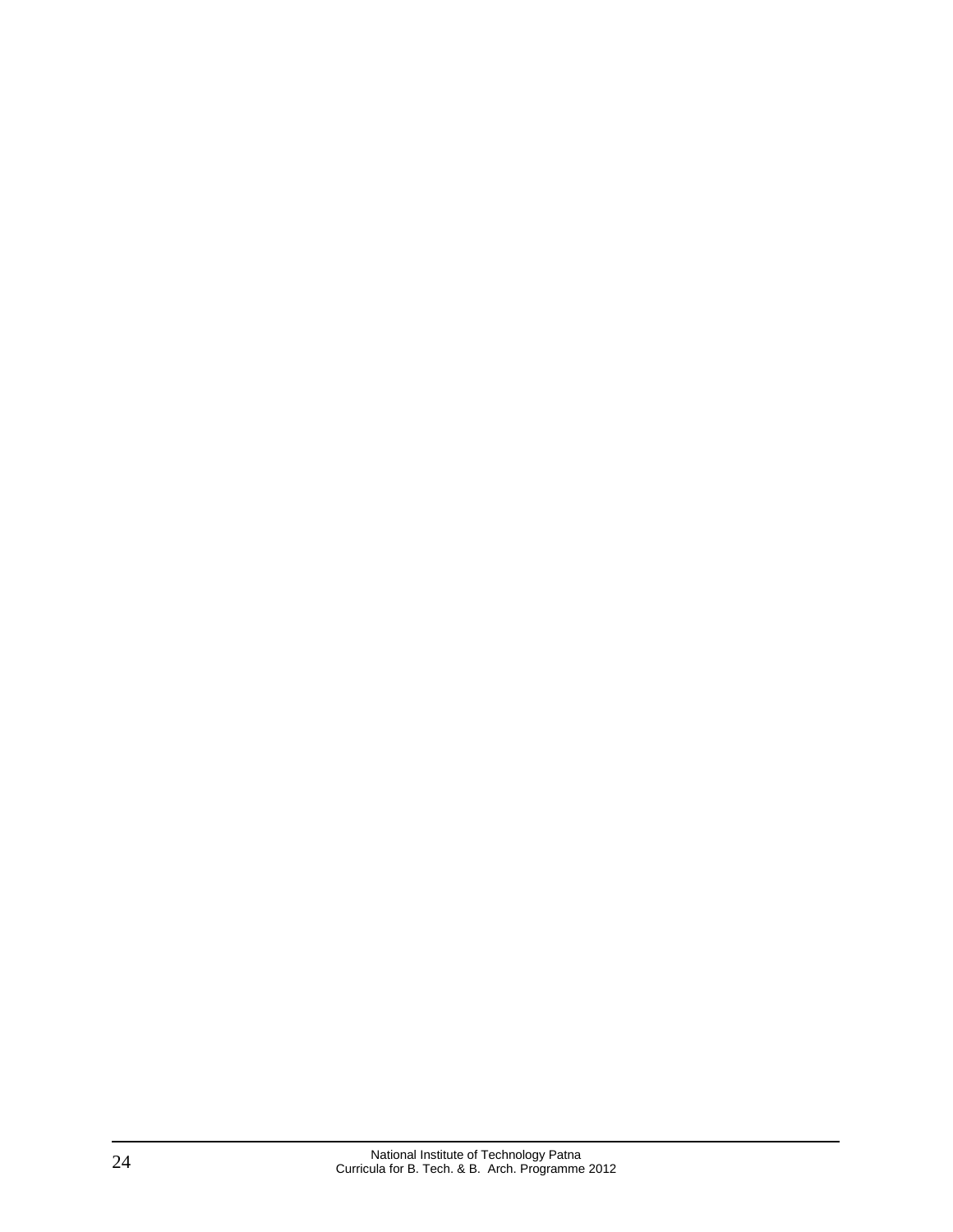## APPENDIX - I

#### **RULES RELATING TO RESIDENCE REQUIREMENTS**

<span id="page-24-1"></span><span id="page-24-0"></span>Following are the detailed rules governing residence requirements of students:

- a. The mess of each Hostel shall function as a single integrated unit and shall not, under any circumstances be sub - divided into any kind of groups or sub - groups.
- b. No married accommodation shall be provided to any student of the undergraduate courses.
- c. No student shall come into or give up the assigned accommodation in any Hostel without the prior permission of the Chairman, Hostel Management Committee (HMC)
- d. A student shall reside in a room allotted to him/her and may shift to any other room only under the direction/ permission of the Warden.
- e. Students shall be required to make their rooms available whenever required for inspection, repairs, maintenance or disinfection and shall vacate the rooms when leaving for the vacations /holidays.
- f. Students shall be responsible for the proper care of the furniture, fan and other fitting in the rooms allotted to them and shall generally assist the Warden in ensuring proper use, care and security of those provided In the Hostels for common use of all students.
- g. Students will be responsible for the safe keeping of their own property. In the event of loss of any personal property of a student due to theft, fire or any other cause, the Institute shall accept no responsibility and shall not be liable for payment of any compensation.
- h. Engaging personal attendants, keeping pets and use of appliances like electric heater, refrigerator etc. by a student in the Hostel is prohibited.
- i. All students must abide the rules and regulations of the Hostel as may be framed from time to time.

## APPENDIX · II

#### **RULES REGARDING ATTENDANCE**

<span id="page-24-3"></span><span id="page-24-2"></span>Following are the rules relating to attendance at classes:

1. Attendance in all classes (lectures + tutorials, laboratories, workshops, EAA including its related camps and other publicized activities etc.) are compulsory. A student may be debarred from appearing at an examination on the ground of unsatisfactory attendance.

The **teacher concerned may condone absence from classes for a very short period subject to maximum of one week due to unavoidable reasons** provided he/she is satisfied with the explanation.

3. a) If the **period of absence is for a short duration (of not more than two weeks) application for leave shall have to be submitted to the Head of the Department concerned** stating fully the reason for the· leave requested for along with supporting document(s) the Head of Department will grant such leave.

b) **Absence for a period not exceeding two weeks in a semester due to sickness or any other unavoidable reason for which prior application could not be made may be condoned by the Head of the Department** provided he is satisfied with the explanation.

- 4. If the **period of absence is likely to exceed two week, a prior application for grant of leave will have to be submitted through the Head of the Department to the Dean, Academic Affairs**, with the supporting documents. The decision to grant or condone such leave shall be taken by the Dean (Academic Affairs) after considering the recommendation of the Head of Department.
- 5. It will be the responsibility of the student to get his absence from classes condoned by the appropriate authority.
- 6. A student must intimate his/her absence to the Warden of the Hostel in which he/she is residing,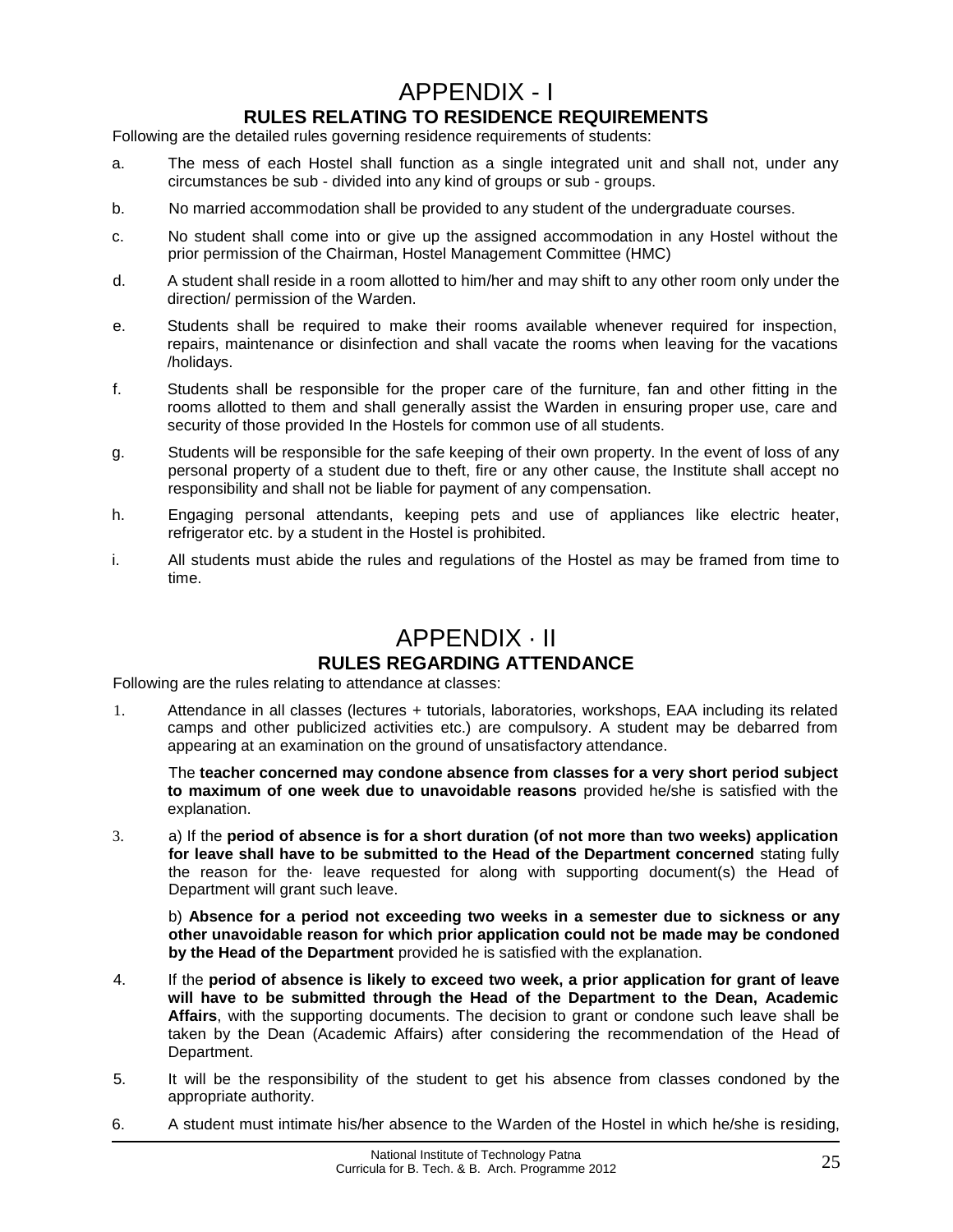before availing of any leave. Failing to do so will be construed as breach of discipline and will be dealt with as per provision in *Appendix - III.*

- 7. In case of natural calamity/ illness/ family problem etc. the condonation / relaxation in Attendance requirement shall be decided by the committee constituted for the purpose.
- 8. **Late Registration or condonation allowed on any ground does not permit compensation in marks for attendance or in marks for internal evaluation**.

## APPENDIX - III **RULES REGARDING CONDUCT AND DISCIPLINE**

<span id="page-25-1"></span><span id="page-25-0"></span>Following rules shall be in force to govern the conduct and discipline of all student:

- 1. Students shall show due respect to the teachers of the Institute, the Wardens of the Hostels, the Sports Officers of Gymkhana and the Officers of the National Social Service; proper courtesy and consideration should be extended to the employees of the Institute and of the Hostels. They shall also pay due attention and courtesy to visitors.
- 2 Students are required to develop a friendly relationship with fellow students. In particular, they are expected to show kindness and consideration to the new student, admitted to the Institute every year. Law bans ragging in any form to anybody - acts of ragging will be considered as gross indiscipline and will be severely dealt with.
- 3 The following acts of omission and/or commission shall constitute gross violation of the code of conduct and are liable to invoke disciplinary measures
	- Ragging as defined by Hon'ble Supreme Court Order(s) writ application No. (C) 656/1998.
	- Furnishing false statement of any kind in the form of application for admission or for award of scholarship etc.
	- Displaying lack of courtesy and decorum; resorting to indecent behavior anywhere within or outside the campus.
	- Willfully damaging or stealthily removing any property/belongings of the Institute. Hostel or fellow students.
	- Possession, consumption or distribution of alcoholic drinks of any kind of hallucinogenic drugs
	- Adoption of unfair means in the examinations.
	- Organizing or participating in any group activity in company with others in or outside the campus without prior permission of the Dean of Student' Affairs.
	- Mutilation or unauthorized possession of library books.
	- Resorting to noisy and unseemly behavior, disturbing studies of fellow students.
	- Not intimating his/her absence to the warden of the Hostel before availing any leave.

Commensurate with the gravity of the offence the punishment may be reprimand, fine expulsion from the Hostel, debarment from an examination, rustication for a specified period or even outright expulsion from the Institute.

4. For an offence committed (a) in the Hostel (b) in the Department or a classroom and (c) elsewhere the Warden, the Head of Department and the Dean of Students' Affairs, respectively, shall have the authority to reprimand or impose fine or take any other suitable measure

All cases involving punishment other than reprimand shall be reported to the Chairman of the Standing Disciplinary Committee

5 (a) All major acts of indiscipline, which may have serious repercussion on the general body of students and/or which may warrant a uniform and more formalized nature of investigation, shall be conducted by the Standing Institute Disciplinary Committee appointed by Senate The standing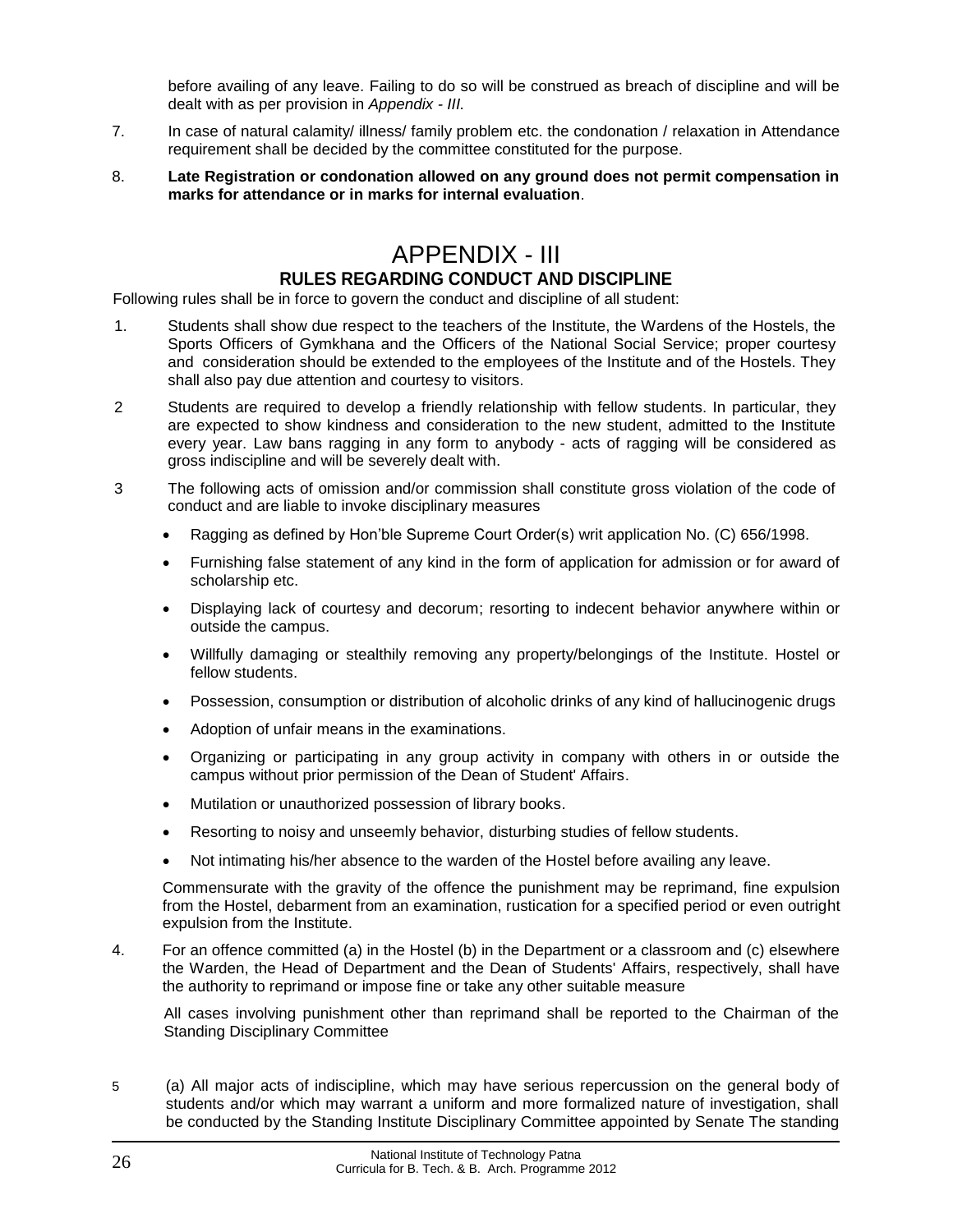Disciplinary Committee consists of the following ex-officio and other members:

| Dean of Students' Affairs                   | Chairman |
|---------------------------------------------|----------|
| (ii) Director's Nominee                     | Members  |
| (iii) Chairman, Hostel Management Committee | Member   |

- (iv) Warden of the Hostel of Residence of which the student Member concerned is a boarder
- (v) One Faculty nominated by the Senate by rotation for two years Member
- (vi) One Student representative nominated by Dean, Students' Affair for one year Member
- (vii) The Registrar assisted by The Deputy Registrar (Personnel & Administration) Member **Secretary**

In addition, the Chairman may invite any other person(s) to be associated with the proceedings of a particular case, if their participation is considered necessary in disposing of the matter.

(b) Recommendation of the committee, which will include the suggested punishment in cases of guilt proven, will be forwarded to the Chairman Senate for necessary action.

6. Cases of adoption of unfair means in an examination shall be dealt with by the committee on Examination Malpractice consisting of the following members:

| $\left( 1\right)$ | Dean, Academics                                                                | Chairman  |
|-------------------|--------------------------------------------------------------------------------|-----------|
| (ii)              | Head of the Department to which the reported student belongs                   | Member    |
| (iii)             | The Invigilator reporting the case                                             | Member    |
| (iv)              | The Invigilator-in-Charge of the Examination Hall concerned                    | Member    |
| (v)               | The subject teacher concerned                                                  | Member    |
| (vi)              | Two members of faculty nominated by the Director for a term of                 | Member    |
|                   | two years                                                                      |           |
| (vii)             | The Deputy Registrar (Examination)                                             | Member    |
|                   |                                                                                | Secretary |
|                   | Committee shall recommend appropriate measures in each case to the Chairman of |           |

The Committee shall recommend appropriate measures in each case to the Chairman the Senate for awarding the punishment.

#### <span id="page-26-0"></span>*7.* **Unfair means and Malpractice at Examination**

If any student is found involved in malpractice and unfair-means practice at Mid Semester or End Semester Examination then

- a. The Hall in-charge is required to submit a detailed report to the Controller of Examination/ Dy. Registrar (Exam.), regarding nature of malpractice and/ or Unfair-means adopted by the student with relevant evidence (if any) with signature of the invigilators.
- b. The student shall be debarred from appearing at the examination in which he/she has been reported and legal action may also be taken as per rules.
- c. The Dean, Academic Affairs or Competent Authority after consultation with subject/ course expert regarding evidence of Malpractice/ Unfair-means adopted by the student, will issue notice to the student regarding status for appearing at subsequent Examination(s).
- d. The answer sheet with a copy of report is required to be sealed in separate envelop and placed before the Unfair-means Committee for necessary decision and recommendation of action.
- e. The details of category and punishment in different case of malpractice and Unfair-means cases are placed at **Appendix – XIV**.

#### <span id="page-26-1"></span>*8.* **Stay-out or Walk-out from Examinations**

**Students are expected to appear at the examination as per schedule notified, and any grievance with respect to question paper or any other matter related to the examination be discussed with the HOD after the examination and submit their representation** with signature of all those students who have something to say regarding the examination question paper difficulties. Any kind of disturbance or **staging WALK-OUT shall be considered as a serious act of indiscipline**.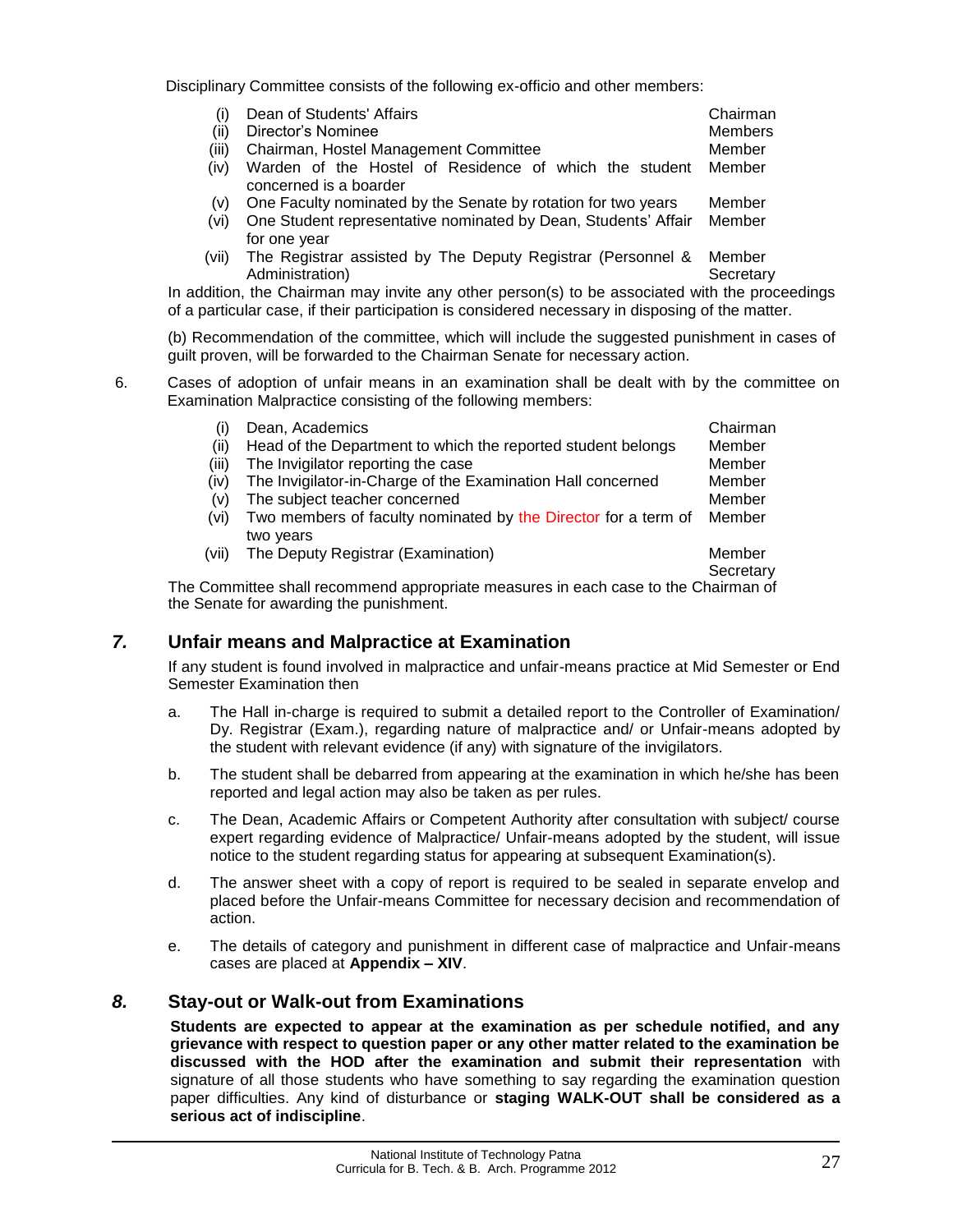There shall be **no re-examination, if student(s) STAY-OUT/ WALK-OUT from the examination hall**. However in special circumstances the issue of **re-examination of courses/ subjects for theory component and/ or Practical component for student(s) who have STAYED-OUT or WALKED-OUT from the examination shall be decided by a Competent Committee** constituted for the purpose.

**If any re-examination is recommended**, then that examination shall be conducted along with Special Examination, and **grades awarded shall be one lower than the actual grade** as detailed under clause 5.2 of APPENDIX – VIII: GUIDELINES FOR AWARD OF LETTER GRADES.<sup>1</sup>

## APPENDIX - IV **RULES FOR CHANGE OF BRANCH**

- <span id="page-27-1"></span><span id="page-27-0"></span>1. A student admitted to a particular branch of the B.Tech course will normally continue studying in that branch till completion.
- 2. However, in special cases the Institute may permit a student, admitted through AIEEE, to change from one branch of studies to another after the first two semesters. Such changes will be permitted, strictly in accordance with the provisions laid down hereinafter.
- 3. Only those students will be eligible for consideration for a change of branch after the Second (Spring) Semester, who have·
	- (a) **Completed all the credits prescribed in the first semesters of their studies, in their first attempt without having had to pass any course requirement in the special examination and/ or summer quarter**.
	- (b) Obtained a **CGPA, at the end of the Second (Spring) Semester, not lower than (i) 8.25** for a change to another Engineering discipline
- 4. Students admitted to 4 Year B. Tech. Programs are eligible for consideration for a change of branch to any Engineering course.

Application for a change of branch must be made by intending eligible students in the form prescribed for this purpose. The Deputy Registrar (Academic) will call for application sometime in the Spring Semester of each academic year and the completed forms must be submitted to him by the last date specified in his notification.

- 5. Students may enlist up to five choices of branch, In order of preference, to which they wish to change over. It will not be permissible to alter the choices after the application has been submitted.
- 6. Change of branch shall be made strictly on the basis of *inter se* merit of the applicants. For this purpose the CGPA obtained at the end of the second (Spring) Semester shall be considered. Ties will be broken by the AIEEE rank of the applicants.
	- a) In making the change of branch, those applicants shall be first considered who have secured a rank within top 1% (one percent), rounded to the nearest integer, amongst all the first year students in terms of the CGPA scored at the end of the second (spring) Semester. Change of branch requested for by such applicants shall be made without any constraint.
	- b) The remaining applicants may be allowed a change of branch, strictly in order of *inter se*  merit, subject to the limitation that the actual number of students in the third (Autumn) Semester, in the branch to which the transfer is to be made, does not exceed 110% of the sanctioned yearly intake for that Branch.
	- c) **Also such change from any branch is to be made keeping in view that the total strength of the branch does not fall below 80% of the sanctioned yearly intake for that branch**. 2

*Note* : Clarification for Clause 6 *Appendix - IV* above:

<sup>1</sup> Amendments to Curricula for B. Tech/ B. Arch/ Master's Program 2008 vide Notification No. NITP/ 2997/09 dated 22.12.2009 with effect from Spring Semester Session 2009-10

<sup>&</sup>lt;sup>2</sup> As per approval of the chairman Senate dated 15.10.2009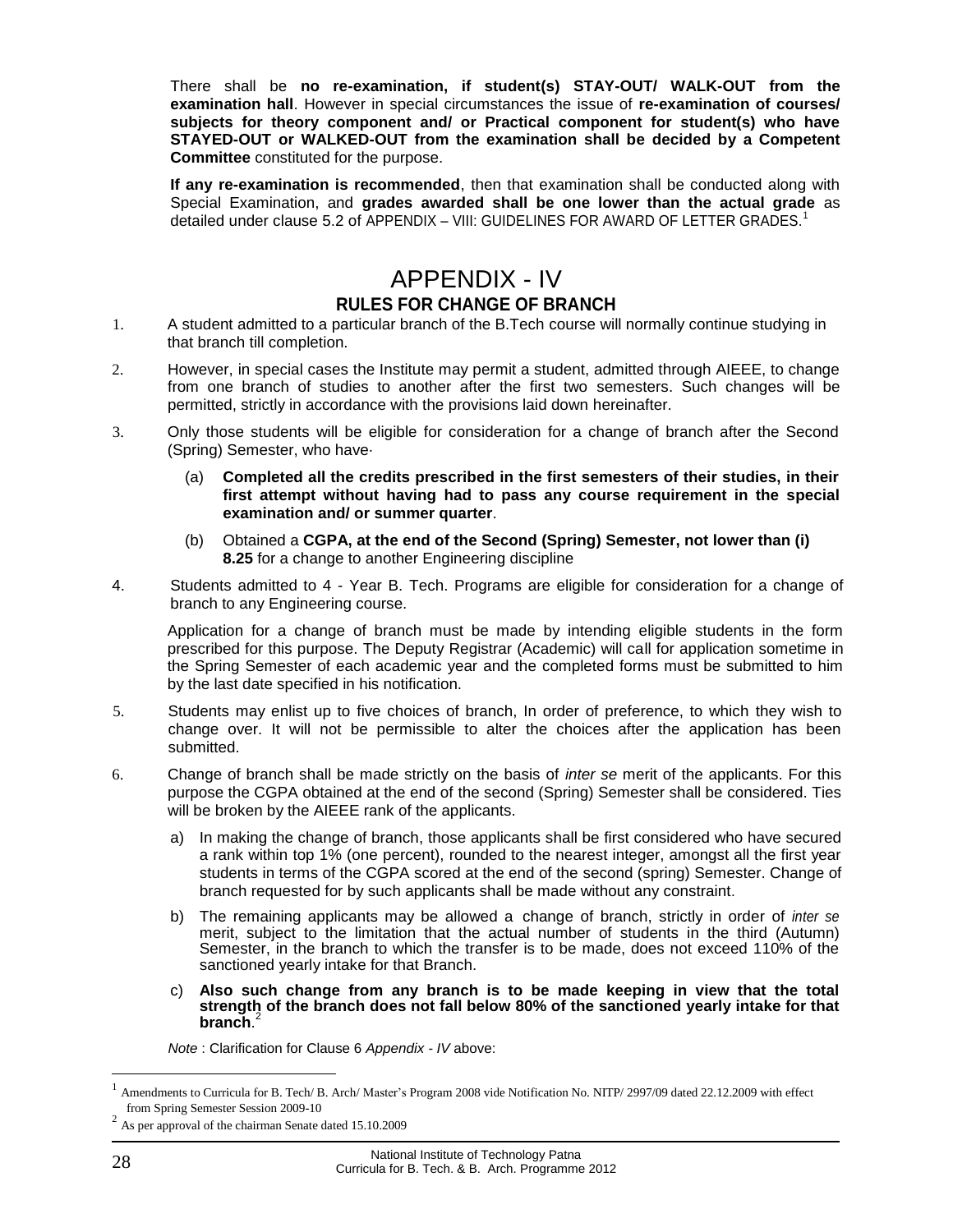The sanctioned yearly intake of a particular branch shall be the number sanctioned by the Senate as the intake for that branch for the particular year of entry of the applicants. To compute the total number of students in the first year sum of the sanctioned yearly intake of all the branches will be taken.

For the purpose of calculating the actual number of students in a particular branch, the number of students joining the branch under Clause 6(a) is to be included.

- 7. All changes of branch made in accordance with the above rules will be effective from the Third (Autumn) Semester of the applicants concerned. No changes of branch shall be permitted here after.
- 8. All changes of branch will be final and binding on the applicants. No student will be permitted, under any circumstances, to refuse the change of branch offered,
- 9. Notwithstanding the provisions of foregoing paragraphs the Senate may, under very special circumstances, permit the transfer of a student from one branch to another, in deviation of the above mentioned rules. In each such case the special reasons for which the transfer is permitted must be recorded in the Senate resolution. Such transfers, if any, will be over and above the regular transfers, and their number will not be counted in the computation of 'Actual Number of Students' in a given branch

## APPENDIX - V

## <span id="page-28-1"></span><span id="page-28-0"></span>**COMMON CURRICULA OF 1ST AND 2ND SEMESTER OF FOUR YEAR B. TECH PROGRAM**

| <b>B. Tech. SEMESTER-I</b> |        |                    |                                                  |               |                |
|----------------------------|--------|--------------------|--------------------------------------------------|---------------|----------------|
| SI. No.                    | Group  | <b>Course Code</b> | <b>Course Title</b>                              | $L - T - P$   | <b>Credits</b> |
|                            | Gr-A   | <b>HS 1111</b>     | <b>Communicative English</b>                     | $3 - 1 - 0$   | 4              |
| 2                          | Gr-A   | MA 1101A           | Mathematics-I                                    | $3 - 1 - 0$   | 4              |
| 3                          | Gr-A   | PH 1101            | Physics                                          | $3 - 0 - 3$   | 5              |
| 4                          | Gr-A   | EE 1101            | <b>Basic Electrical Engineering</b>              | $3 - 0 - 3$   | 5              |
| 5                          | Gr-A   | <b>IT 1101A</b>    | Fundamentals of Information Technology           | $3 - 0 - 3$   | 5              |
| 6                          | Gr-A   | ME 1102            | <b>Engineering Graphics</b>                      | $2 - 0 - 3$   | 4              |
|                            | Gr-A   |                    | <b>Group-A: TOTAL</b>                            | $17 - 2 - 12$ | 27             |
|                            | Gr-B   | <b>HS 1102</b>     | Organizational Behaviour & Industrial Psychology | $3 - 0 - 0$   | 3              |
| $\overline{2}$             | Gr-B   | MA 1101            | Mathematics-I                                    | $3 - 1 - 0$   | 4              |
| 3                          | $Gr-B$ | CH 1101            | <b>Engineering Chemistry</b>                     | $3 - 0 - 3$   | 5              |
| 4                          | Gr-B   | <b>CE 1101</b>     | <b>Engineering Mechanics</b>                     | $3 - 0 - 3$   | 5              |
| 5                          | Gr-B   | ME 1101            | <b>Elements of Mechanical Engineering</b>        | $3 - 0 - 3$   | 5              |
| 6                          | Gr-B   | ME 1103            | Workshop                                         | $2 - 0 - 3$   | 4              |
|                            | $Gr-B$ |                    | <b>Group-B: TOTAL</b>                            | $17 - 1 - 12$ | 26             |

#### **B. Tech. SEMESTER – II**

| SI. No. | Group  | <b>Course Code</b> | <b>Course Title</b>                              | $L - T - P$   | <b>Credits</b> |
|---------|--------|--------------------|--------------------------------------------------|---------------|----------------|
|         | Gr-A   | <b>HS 1202</b>     | Organizational Behaviour & Industrial Psychology | $3 - 0 - 0$   |                |
| 2       | Gr-A   | MA 1201A           | Mathematics - II                                 | $3 - 1 - 0$   | 4              |
| 3       | Gr-A   | CH 1201            | <b>Engineering Chemistry</b>                     | $3 - 0 - 3$   | 5              |
| 4       | Gr-A   | CE 1201            | Engineering Mechanics                            | $3 - 0 - 3$   | 5              |
| 5       | Gr-A   | ME 1201            | Elements of Mechanical Engineering               | $3 - 0 - 3$   | 5              |
| 6       | Gr-A   | ME 1203            | Workshop                                         | $2 - 0 - 3$   | 4              |
|         | Gr-A   |                    | Group-A: TOTAL                                   | $17 - 1 - 12$ | 26             |
|         | Gr-B   | <b>HS 1211</b>     | Communicative English                            | $3 - 1 - 0$   | 4              |
| 2       | Gr-B   | MA 1201A           | Mathematics - II                                 | $3 - 1 - 0$   | 4              |
| 3       | Gr-B   | PH 1201            | Physics                                          | $3 - 0 - 3$   | 5              |
| 4       | $Gr-B$ | EE 1201            | <b>Basic Electrical Engineering</b>              | $3 - 0 - 3$   | 5              |
| 5       | Gr-B   | <b>IT 1201A</b>    | Fundamentals of Information Technology           | $3 - 0 - 3$   | 5              |
| 6       | Gr-B   | ME 1202            | <b>Engineering Graphics</b>                      | $2 - 0 - 3$   | 4              |
|         | Gr-B   |                    | Group-B: TOTAL                                   | $17 - 2 - 12$ | 27             |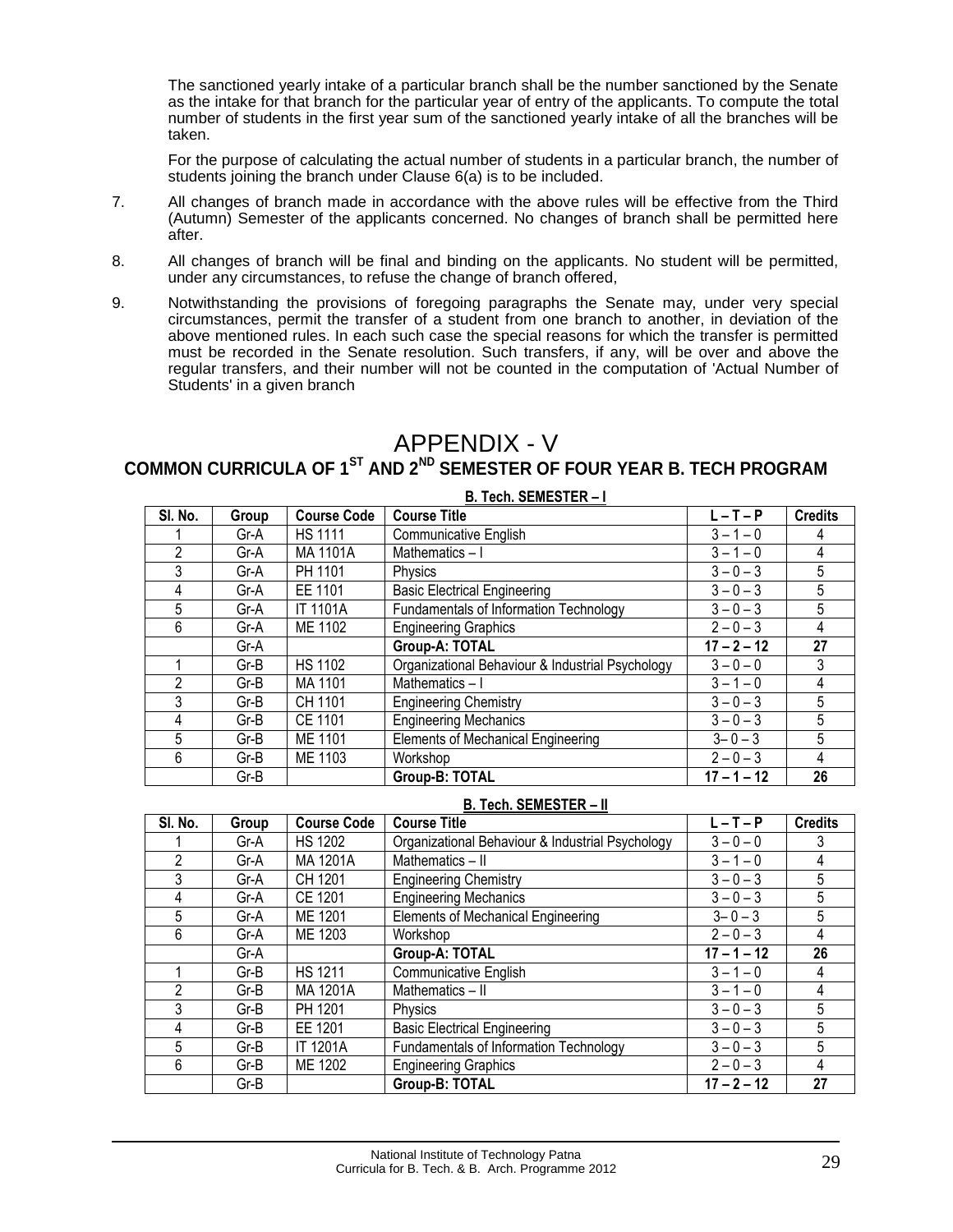#### **Note:**

- First and Second semester courses have been divided in two groups: Group A and Group B. Any set of student of any branch is offered Group A of  $1<sup>st</sup>$  semester then same set of students will be offered Group A of 2<sup>nd</sup> Semester; likewise set of students of any branch is offered Group B of 1<sup>st</sup> semester then they will be offered Group B of  $2^{nd}$  semester.
- **Group A**: Electrical Engineering, Civil Engineering and Mechanical Engineering (for re-admitted students).
- **Group B**: Electronics & Communication Engineering, Computer Sc. & Engineering and Information Technology (for readmitted students).
- In Course Code column 'x' represents Semester Code to be substituted by the department based of subject being offered either in  $1<sup>st</sup>$  or  $2<sup>nd</sup>$  Semester.

## APPENDIX - VI

#### **CO- ORDINATION COMMITTEES FOR U.G. STUDIES**

<span id="page-29-1"></span><span id="page-29-0"></span>**Composition:** One Co-ordination Committee would be constituted for each subject taught by more than one teacher of one or more Department/ Centers. Each committee would consist of all the teachers who are involved with the teaching of the subject during the semester.

> One of its members would be nominated by the Head of that Department. under whose name the subject is being offered, to act as its Chairman.

**Tenure:** The semester in which the subject is being offered

#### **Functions:**

- To lay down the course plan for the subject.
- (II) To co-ordinate instructions and progress of teaching in the subject and to ensure that the full syllabus is covered.
- (III) To review periodically the performance of students who have registered in the subject
- (IV) To forward the results of the examinations and the final grades obtained by each student taking the subject to the concerned Head of the Department.
- (V) To moderate the Question papers on the subject and ensure that the syllabus is well covered by the Question papers
- **Frequency of Meetings:** Each Co-ordination Committee shall meet at least four times during the semester

## APPENDIX - VII

#### **CREDIT OF A SUBJECT IN SEMESTER & ITS PERCENTAGE CONTRIBUTION**

<span id="page-29-3"></span><span id="page-29-2"></span>Credit in any Semester is based on Lecture, Tutorial and Practical  $(L - T - P)$  hours assigned for the subject, as indicated in column 2, 3 and 4 of the Table below.

Lecture/ Tutorial: One hour per week in a semester will be equivalent to one credit.

Practice: Three hours per week in a semester will be equivalent to two credits i.e. 2/3 = 0.667 hours/ week in a semester is equivalent to one credit.

Credit of a Subject offered in a Semester =  $L + T + (P \times 0.667)$ 

Credit of any subject will be an integer number. If Credit calculated as stated above has any fractional part that needs to be rounded off to an integer number.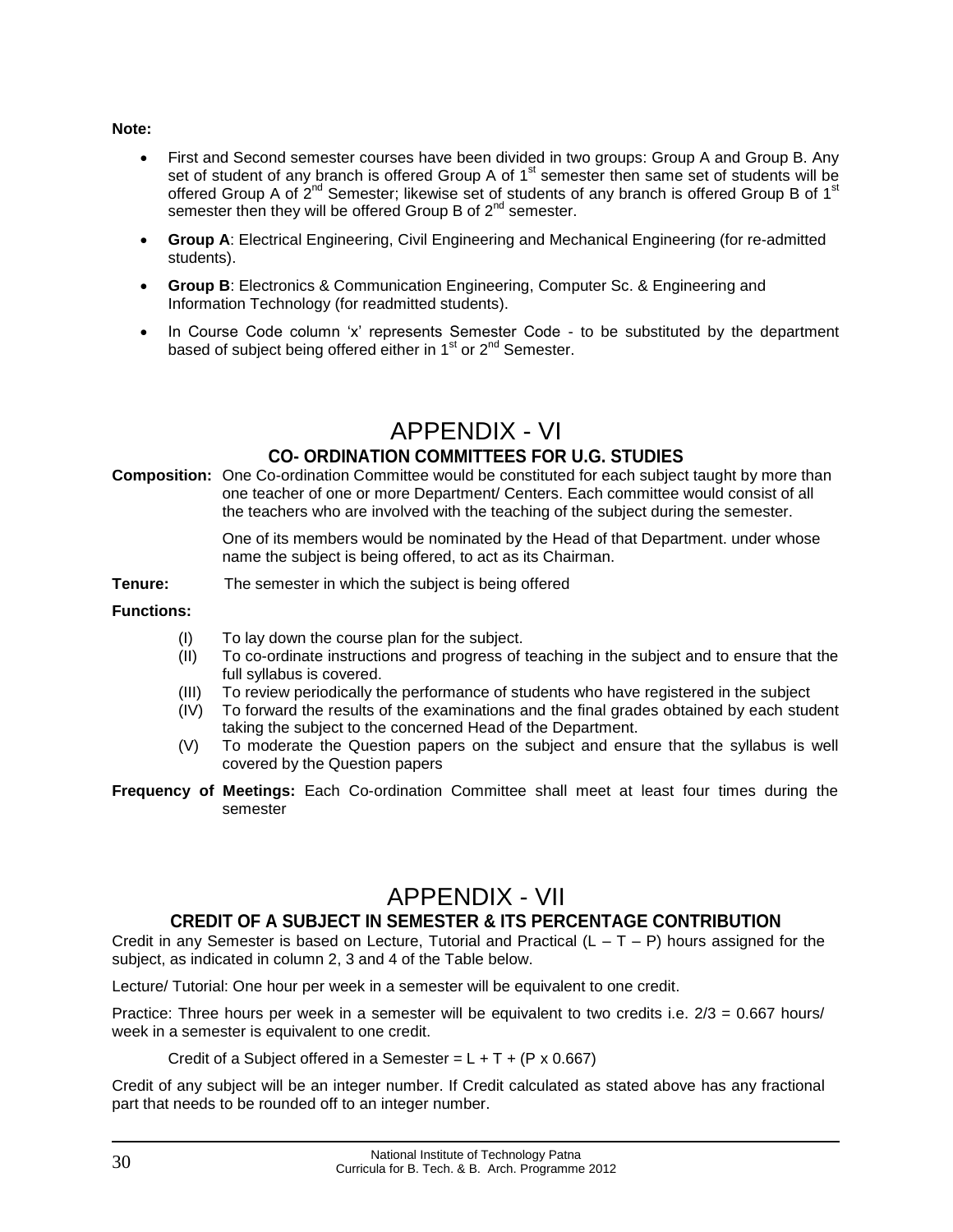In case the course credit is a fractional number greater than or equal to 0.5, then it should be rounded up to next higher integer. If fractional part is less than 0.5 then should be ignored.

| Semester System: Percentage Contribution of Total Full marks (FM) - 100 |
|-------------------------------------------------------------------------|
|-------------------------------------------------------------------------|

|                         |                 | <b>Course</b>                 |                  | <b>Theory</b><br>(L - T Component) |                                                       | Laboratory<br>(P - Component) |                                                            | Total                         |                      |
|-------------------------|-----------------|-------------------------------|------------------|------------------------------------|-------------------------------------------------------|-------------------------------|------------------------------------------------------------|-------------------------------|----------------------|
| S. No.                  | L               | T                             | P                | <b>Credit</b>                      | <b>End Semester</b><br><b>Exam</b><br>(50% of Col- G) | <b>FM Theory</b>              | <b>End Semester</b><br><b>Viva Voce</b><br>(50% of Col- I) | <b>FM</b><br><b>Practical</b> | Full<br><b>Marks</b> |
| $\overline{\mathsf{A}}$ | $\underline{B}$ | $\overline{C}$                | D                | E                                  | E                                                     | $\mathbf G$                   | <u>Н</u>                                                   |                               |                      |
| 1.                      | 4               | 1                             | 0                | $\overline{5}$                     | 50                                                    | 100                           |                                                            | $\bf{0}$                      | 100                  |
| $\overline{2}$ .        | 4               | $\mathbf 0$                   | 6                | $\overline{\mathbf{8}}$            | $\overline{25}$                                       | 50                            | $\overline{25}$                                            | 50                            | 100                  |
| $\overline{3}$ .        | $\overline{4}$  | $\overline{0}$                | $\overline{3}$   | $\overline{\mathbf{6}}$            | 35                                                    | 70                            | 15                                                         | 30                            | 100                  |
| $\overline{4}$ .        | 3               | 1                             | $\overline{3}$   | $\overline{\mathbf{6}}$            | 35                                                    | 70                            | 15                                                         | 30                            | 100                  |
| $\overline{5}$ .        | 3               | 1                             | $\overline{2}$   | $\overline{\mathbf{5}}$            | 40                                                    | 80                            | 10                                                         | 20                            | 100                  |
| 6.                      | 3               | $\mathbf{1}$                  | 0                | $\overline{\mathbf{4}}$            | 50                                                    | 100                           |                                                            | $\bf{0}$                      | 100                  |
| 7.                      | 3               | $\mathbf 0$                   | $6\phantom{1}6$  | $\overline{7}$                     | $\overline{20}$                                       | 40                            | $\overline{30}$                                            | 60                            | 100                  |
| 8.                      | 3               | $\mathbf 0$                   | 3                | $\overline{5}$                     | 30                                                    | 60                            | $\overline{20}$                                            | 40                            | 100                  |
| 9.                      | 3               | $\mathbf 0$                   | $\overline{2}$   | $\overline{\mathbf{4}}$            | 37.5                                                  | 75                            | 12.5                                                       | 25                            | 100                  |
| 10.                     | $\overline{3}$  | $\mathbf 0$                   | 0                | $\overline{3}$                     | 50                                                    | 100                           |                                                            | $\bf{0}$                      | 100                  |
| 11.                     | $\overline{2}$  | 1                             | $\overline{3}$   | $\overline{5}$                     | 30                                                    | 60                            | $\overline{20}$                                            | 40                            | 100                  |
| 12.                     | $\overline{2}$  | 1                             | $\overline{2}$   | $\overline{\mathbf{4}}$            | 37.5                                                  | 75                            | 12.5                                                       | 25                            | 100                  |
| 13.                     | $\overline{2}$  | 1                             | $3/2*$           | 4                                  | 37.5                                                  | 75                            | 12.5                                                       | 25                            | 100                  |
| 14.                     | $\overline{2}$  | 1                             | 0                | $\overline{3}$                     | 50                                                    | 100                           |                                                            | $\bf{0}$                      | 100                  |
| 15.                     | $\overline{2}$  | $\mathbf 0$                   | 4                | $\overline{5}$                     | $\overline{20}$                                       | 40                            | $\overline{30}$                                            | 60                            | 100                  |
| 16.                     | $\overline{2}$  | $\mathbf{0}$                  | 3                | $\overline{4}$                     | $\overline{25}$                                       | 50                            | $\overline{25}$                                            | 50                            | 100                  |
| 17.                     | $\overline{2}$  | $\mathbf 0$                   | $\overline{2}$   | $\overline{\mathbf{3}}$            | 35                                                    | 70                            | 15                                                         | 30                            | 100                  |
| 18.                     | $\overline{2}$  | $\mathbf 0$                   | 1                | $\overline{\mathbf{3}}$            | 35                                                    | $\overline{70}$               | $\overline{15}$                                            | 30                            | 100                  |
| 19.                     | $\overline{c}$  | $\mathbf{0}$                  | 0                | $\overline{\mathbf{2}}$            | 50                                                    | 100                           |                                                            | $\bf{0}$                      | 100                  |
| 20.                     | 1               | 1                             | 3                | $\overline{\mathbf{4}}$            | $\overline{25}$                                       | 50                            | $\overline{25}$                                            | 50                            | 100                  |
| 21.                     | 1               | $\overline{1}$                | $\overline{2}$   | $\overline{\mathbf{3}}$            | 35                                                    | $\overline{70}$               | $\overline{15}$                                            | 30                            | 100                  |
| 22.                     | 1               | 1                             | 0                | $\overline{\mathbf{2}}$            | 50                                                    | 100                           |                                                            | $\bf{0}$                      | 100                  |
| 23.                     | 1               | $\mathbf 0$                   | 8                | $\overline{\mathbf{6}}$            | No ES                                                 | 20                            | 40                                                         | 80                            | 100                  |
| 24.                     | 1               | $\mathbf{0}$                  | $\overline{6}$   | $\overline{5}$                     | No ES                                                 | 20                            | 40                                                         | 80                            | 100                  |
| 25.                     | 1               | $\mathbf 0$                   | $\overline{5}$   | $\overline{\mathbf{4}}$            | No ES                                                 | 25                            | 37.5                                                       | 75                            | 100                  |
| 26.                     | 1               | $\mathbf{0}$                  | 4                | 4                                  | No ES                                                 | 25                            | 37.5                                                       | 75                            | 100                  |
| 27.                     | 1               | $\mathbf{0}$                  | 3                | $\overline{\mathbf{3}}$            | No ES                                                 | 30                            | 35                                                         | 70                            | 100                  |
| 28.                     | 1               | $\mathbf{0}$                  | $\overline{2}$   | $\overline{2}$                     | No ES                                                 | 50                            | $\overline{25}$                                            | 50                            | 100                  |
| 29.                     | $\mathbf 0$     | $\mathbf{0}$                  | 38<br>36         | $\overline{25}$                    | No ES                                                 | $\bf{0}$                      | $\overline{50}$                                            | 100                           | 100                  |
| 30.                     | 0               | $\mathbf{0}$                  |                  | 24                                 | No ES                                                 | $\bf{0}$                      | $\overline{50}$                                            | 100                           | 100                  |
| 31.                     | 0               | 0                             | $\overline{23}$  | 15                                 | No ES<br>No ES                                        | $\bf{0}$                      | $\overline{50}$<br>50                                      | 100                           | 100                  |
| 32.                     | $\overline{0}$  | $\overline{0}$<br>$\mathbf 0$ | 20               | 13                                 |                                                       | $\overline{\mathbf{0}}$       |                                                            | 100                           | 100                  |
| 33.                     | 0               |                               | 15               | 10                                 | No ES                                                 | $\bf{0}$                      | 50                                                         | 100                           | 100                  |
| 34.                     | 0               | 0                             | $\overline{12}$  | $\pmb{8}$                          | No ES                                                 | $\pmb{0}$                     | 50                                                         | 100                           | 100                  |
| 35.                     | 0               | 0                             | $\boldsymbol{9}$ | $6\phantom{a}$                     | No ES                                                 | $\pmb{0}$                     | 50                                                         | 100                           | 100                  |
| 36.                     | 0               | $\mathbf 0$                   | $\overline{8}$   | $\overline{\mathbf{5}}$            | No ES                                                 | $\pmb{0}$                     | 50                                                         | 100                           | 100                  |
| 37.                     | 0               | $\mathbf 0$                   | $\overline{6}$   | $\overline{4}$                     | No ES                                                 | $\pmb{0}$                     | 50                                                         | 100                           | 100                  |
| 38.                     | 0               | $\mathbf 0$                   | 5                | $\overline{\mathbf{3}}$            | No ES                                                 | $\pmb{0}$                     | 50                                                         | 100                           | 100                  |
| 39.                     | 0               | $\mathbf 0$                   | 4                | $\overline{\mathbf{3}}$            | No ES                                                 | $\pmb{0}$                     | 50                                                         | 100                           | 100                  |
| 40.                     | 0               | $\mathbf 0$                   | 3                | $\overline{2}$                     | No ES                                                 | $\pmb{0}$                     | 50                                                         | 100                           | 100                  |
| 41.                     | 0               | $\pmb{0}$                     | $\overline{2}$   | $\overline{\mathbf{1}}$            | No ES                                                 | $\pmb{0}$                     | 50                                                         | 100                           | 100                  |

Practical class of Three hours- fortnightly i.e. 1.5 Hr/ week

**No ES**: No Mid/ End Semester examination for Theory component of the course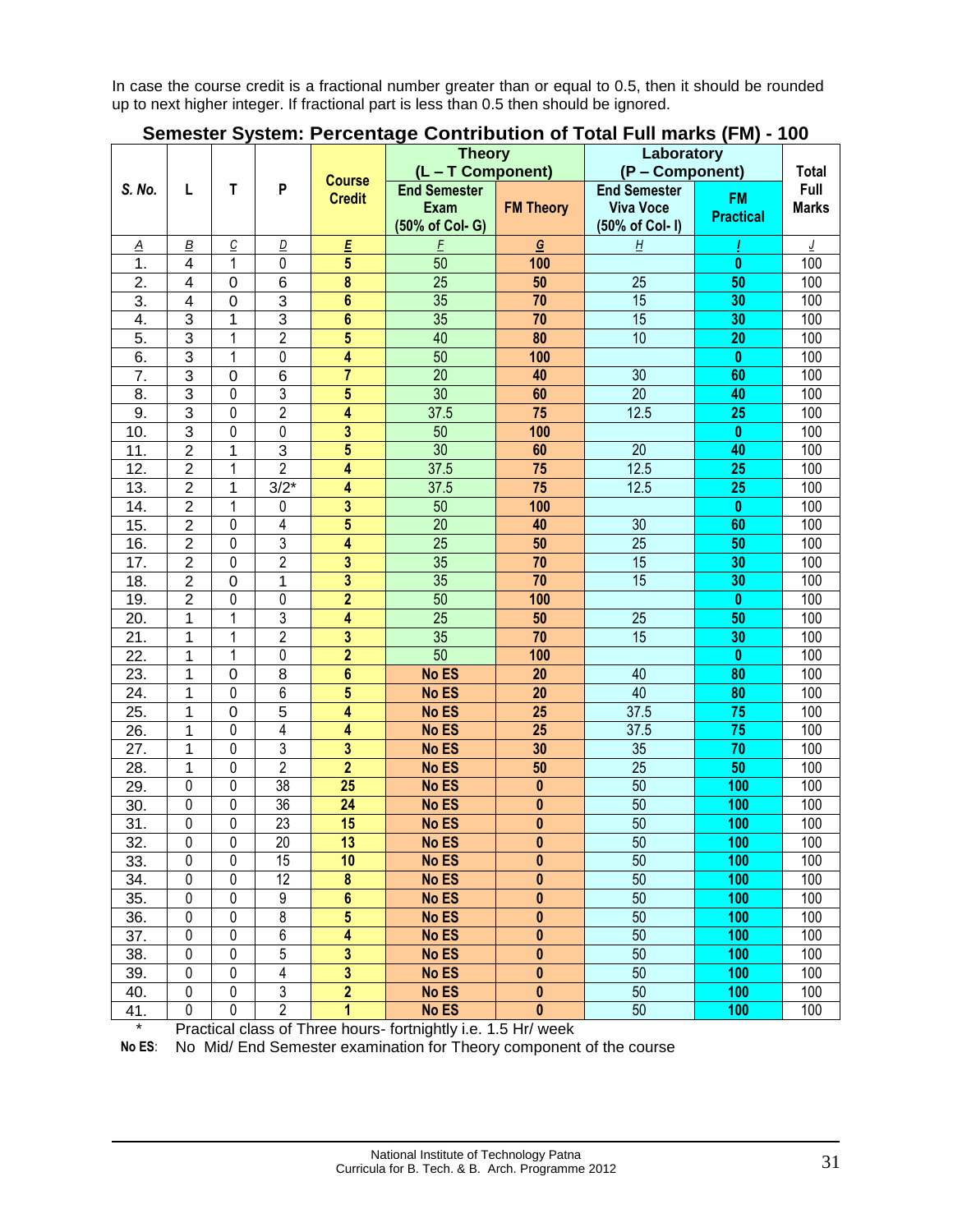## APPENDIX - VIII **GUIDELINES FOR AWARD OF LETTER GRADES**

- <span id="page-31-1"></span><span id="page-31-0"></span>1. In general there shall be no rigid marks - to - grade linkage. Difficulty levels of the examinations, tests, assignments, viva-voce and other factors that contributed to the final marks are to be considered by the teacher/co-ordination committee of a subject while converting marks into letter grades.
- 2. a) The grades 'F' and 'A+' are to be considered as bench mark grades.
	- b) For subjects which have a laboratory component (P-component), to secure any grade higher than 'F' a student has to achieve individually more than the cut-off marks in both the theory component and the laboratory component. Otherwise, he/she has to achieve higher than the cut-off marks in the theory component alone.
	- c) *The cut-off marks below which a student would be a assigned an 'F' grade is 35 for the theory component and 40 for the laboratory component*.
	- d) The exceptionally brilliant performance is to be assigned an 'A+' grade. Even the best student of any class needs to be good enough to be awarded the 'A+' grade.
- 3 In the case of a relatively large class and/or classes where the performance level depicts more or less a normal distribution:
	- a) The average performance (around mean value of marks) is to be assigned 'C' grade. However, if by teacher's/co-ordination committee's perception the general level of the class is considered to be appreciably high, the average performance may be assigned 'B' grade.
	- b) All other marks to grade conversion are to be done relatively with respect to the average performance in between (but excluding) the F and A+ grades, which have already been assigned, by choosing appropriate boundary marks between grades.
	- c) Normally, in a reasonably large class of students distribution of grades is expected to be as follows

| A+      | $: < = 10\%$  |
|---------|---------------|
| A       | $: 10 - 20\%$ |
| B, C, D | $: 20 - 35\%$ |
| P       | $: 10 - 26\%$ |
| F       | $: < = 5\%$   |

- 4. In the case where a student appears in the special examination or attends summer quarter, the conversion from marks to grade would be done applying the same norm as was framed for the original class.
- 5.1 For classes where excessive bunching occurs resulting in all most all the marks tending to cluster in to same category, conversion from marks to grade may be done using the table given below, where 'm' stands for the marks obtained*.*

| Range of marks     | Grade                      |
|--------------------|----------------------------|
| M > 90             | A+                         |
| $80 < \, = m < 90$ | A                          |
| 70 < p m < 80      | в                          |
| 60 < p m < 70      | C                          |
| 50 < p m < 60      | D                          |
| 35 < m < 50        | P for Theory Component     |
| $40 < \, = m < 50$ | P for Laboratory Component |
| $= m < 35$         | F for Theory Component     |
| m < 40             | F for Laboratory Component |

5.2 **Due to disciplinary reasons or any other reason** if a student is recommended **for appearing at regular/ Special end semester examination with reduced grades, then the grade award will be one lower than the actual grade thus scored,** except that of performance grade 'P'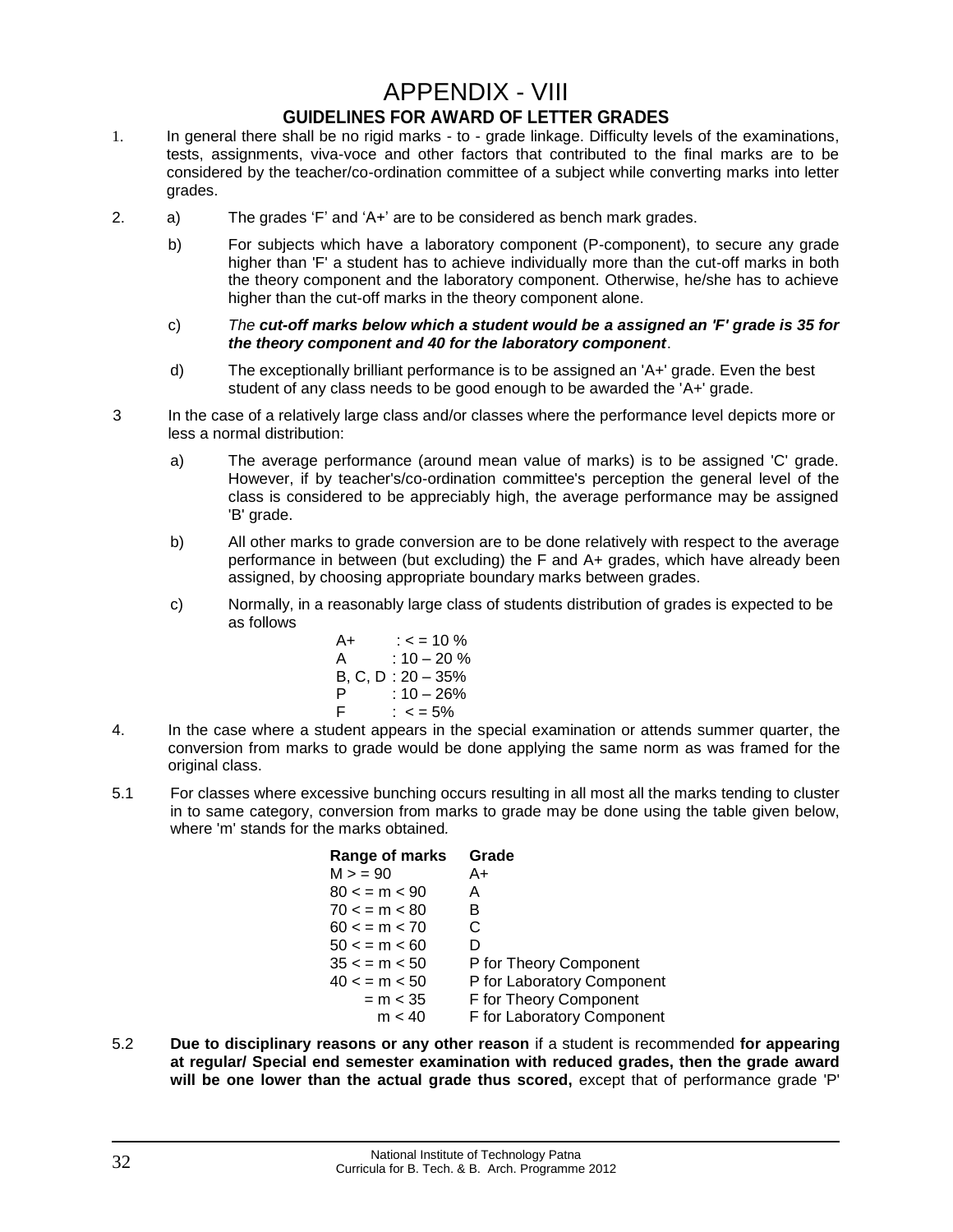remains unaltered. Grades shall be as elucidated in the table given below:  $1$ 

| <b>Grade Obtained</b> | Grade to be awarded |
|-----------------------|---------------------|
|                       |                     |
|                       |                     |
| נ ו                   |                     |
| C                     |                     |
| в                     | C                   |
|                       | к                   |
|                       |                     |

To arrive at the lowered grade as above, the student's marks shall be reduced by 10% of the full marks from the marks obtained in each component. However in case of "P" grade marks shall be reduced only up to minimum limit of passing marks in that component (i.e. up to minimum 35% for theory and 40% for practical component). In case of "F" grade NO Change or reduction of marks shall be done."<sup>2</sup>

- 6. Co-ordination committee would moderate the results of the different sections of a class if wide disparity in performance across sections were observed.
- 7. All the requirements for the laboratory component are to be satisfied by a student within deadline set-up by the teacher/ co-ordination committee before the start of the end - semester examination. If a student due to a genuine reason like illness of himself/ herself or calamity in the family, cannot complete a particular sub-component, the teacher/co-ordination committee may allocate him/her additional time. In this case an I-grade if needed may temporarily be allocated to the student in the subject. However, the requirement in any case has to be fulfilled within 15 days after the end of the end - semester examination and the grade finalized.
- 8. There is a provision of Summer Quarter and Special examination for all students, who have been **declared fail in any course in theory or practical or both component in Autumn/ Spring End Semester examination**. However such provisions are not permitted for courses having only Practical Component. Details of such provisions may be refered under respective annexure(s).<sup>3</sup>

#### **9. Grade Card/ Transcript and Academic Status:**

*Cumulative Grade Point Average (CGPA) will be calculated for only such students who have*  passed all courses till previous semester and/ or passed all subjects offered in annual system of *PU (for transitory regulation students).* 

*The academic status of a student in a particular semester shall be based on total performance/ evaluation for the courses offered for the program during the current semester.*

*The academic status shall be also recorded on the Grade Card issued to the student. The logic table for determining Academic status is placed below in Table VIII (i) for reference.*

- 10. The Duplicate Transcript / Grade Card will be issued on payment of extra charge fixed by the competent authority.
- 11. Request for issue of Duplicate copy of any document such as Degree, Migration, certificate and Provisional Degree must carry Affidavit and Fee fixed for it.
- 12. The grade card/ transcript shall be issued by the signature of Deputy Registrar (Exam)/ Dean (Academics) after verification by Program Officer.

<sup>1</sup> Amendments to Curricula for B. Tech/ B. Arch/ Master's Program 2008 vide Notification No. NITP/ 2997/09 dated 22.12.2009 with effect from Spring Semester Session 2009-10

<sup>2</sup> Vide Addendum to the B.Tech., B.Arch. and M.Tech Curricula, NITP/5640/10 dated 16/03/2010

<sup>3</sup> Amendments to Curricula for B. Tech/ B. Arch/ Master's Program 2008 vide Notification No. NITP/ 2997/09 dated 22.12.2009 with effect from Spring Semester Session 2009-10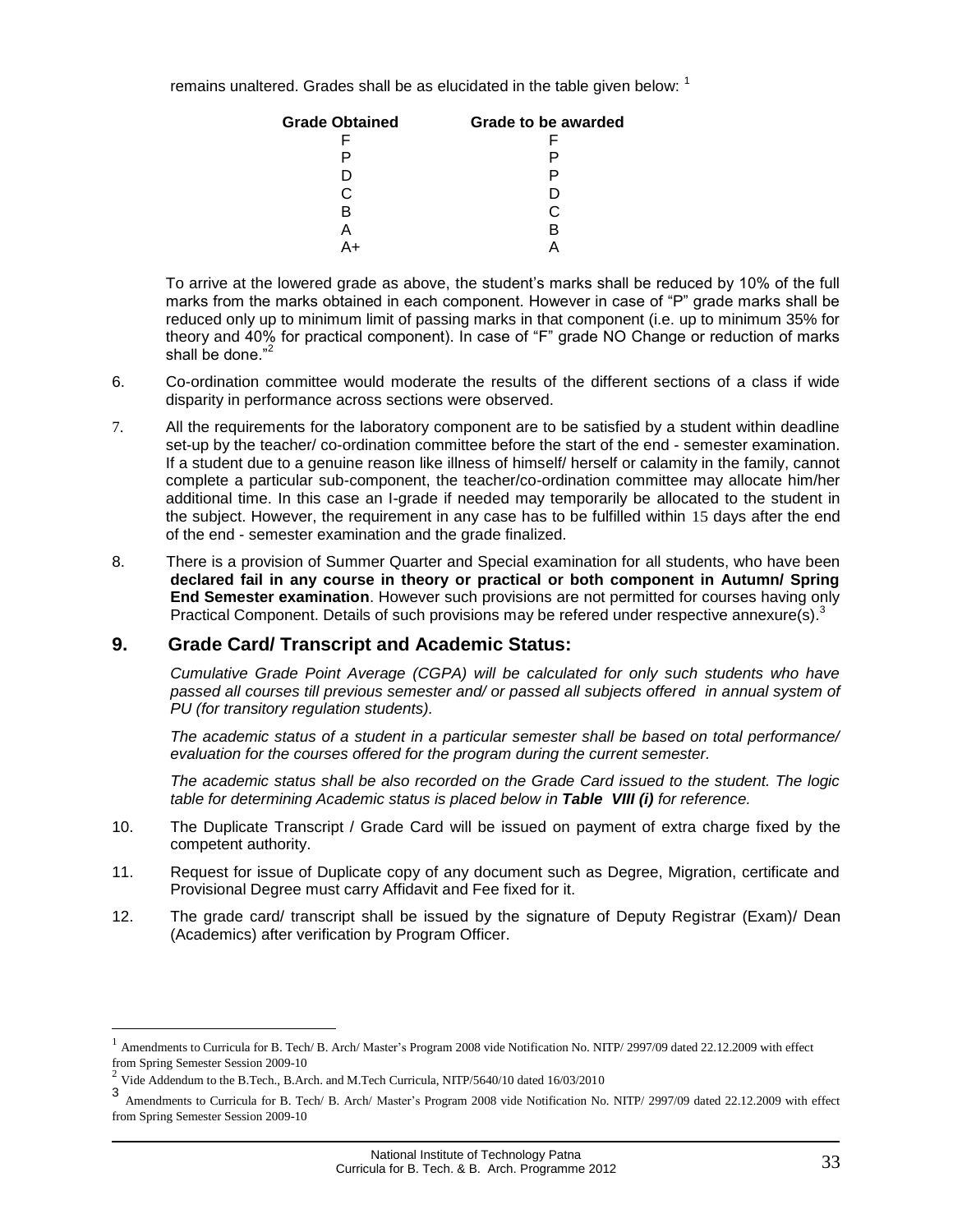**Table - VIII (i)**

| S.<br>No. | Category                      | Details of grades and sub-category                                                                                                                                                                                                                                                                                                                                                                                                                                                                                                                                                |                      |                                                                |
|-----------|-------------------------------|-----------------------------------------------------------------------------------------------------------------------------------------------------------------------------------------------------------------------------------------------------------------------------------------------------------------------------------------------------------------------------------------------------------------------------------------------------------------------------------------------------------------------------------------------------------------------------------|----------------------|----------------------------------------------------------------|
| 1.        | <b>PASS</b>                   | Grade awarded for All Courses are between A+ to P and<br>Total Credit Earned = Total credit offered during the semester for the<br>program                                                                                                                                                                                                                                                                                                                                                                                                                                        |                      |                                                                |
| 2.        | <b>BACK LOG</b>               | Grade awarded is "F or F <sup>*"</sup> for some of the course(s) or for all course<br>having different Components as detailed below:                                                                                                                                                                                                                                                                                                                                                                                                                                              |                      |                                                                |
|           |                               | Course(s) with<br>Components                                                                                                                                                                                                                                                                                                                                                                                                                                                                                                                                                      | Grade<br>Awarde<br>d | Classification<br>of failure<br>different<br>in<br>components: |
|           |                               | Theory only                                                                                                                                                                                                                                                                                                                                                                                                                                                                                                                                                                       | $F^*$                | Fail in Theory component.                                      |
|           |                               | Theory &<br>Practical                                                                                                                                                                                                                                                                                                                                                                                                                                                                                                                                                             | F*                   | Fail in Theory component but Pass in<br>Practical component.   |
|           |                               | Practical only                                                                                                                                                                                                                                                                                                                                                                                                                                                                                                                                                                    | F                    | Fail in Practical component.                                   |
|           |                               | Theory &                                                                                                                                                                                                                                                                                                                                                                                                                                                                                                                                                                          | F                    | Fail in Practical only OR                                      |
|           |                               | Practical                                                                                                                                                                                                                                                                                                                                                                                                                                                                                                                                                                         |                      | Theory and Practical component both.                           |
| 3.        | <b>INCOMPLETE</b>             | Grade awarded is "I", if student has incomplete evaluation as he/ she<br>could not appeared for course(s) at End Semester Examination, i.e.                                                                                                                                                                                                                                                                                                                                                                                                                                       |                      |                                                                |
|           |                               | Such students may appear at Special Examination to be held during<br>summer vacation, as per provisions under the curricula for the Program.                                                                                                                                                                                                                                                                                                                                                                                                                                      |                      |                                                                |
| 4.        | <b>DEBARRED</b><br>and REPEAT | Grade awarded for Course(s) is "X", as student have been debarred<br>due to following reasons(s):                                                                                                                                                                                                                                                                                                                                                                                                                                                                                 |                      |                                                                |
|           |                               | Shortage of attendance i.e. attendance is less than required for a<br>i)<br>course/ program and/ or<br>Adopting UNFAIR practice at Mid/ End Semester examination and/ or<br>ii)<br>Disciplinary action recommend by Disciplinary Committee.<br>iii)<br>The student under category (i) is required to Re-register for the Course(s)<br>with next batch or next semester as per provisions of the curricula for the<br>program. However, for students under (ii) and/ or (iii) above categories<br>registration shall be allowed after completion of the punishment period<br>only. |                      |                                                                |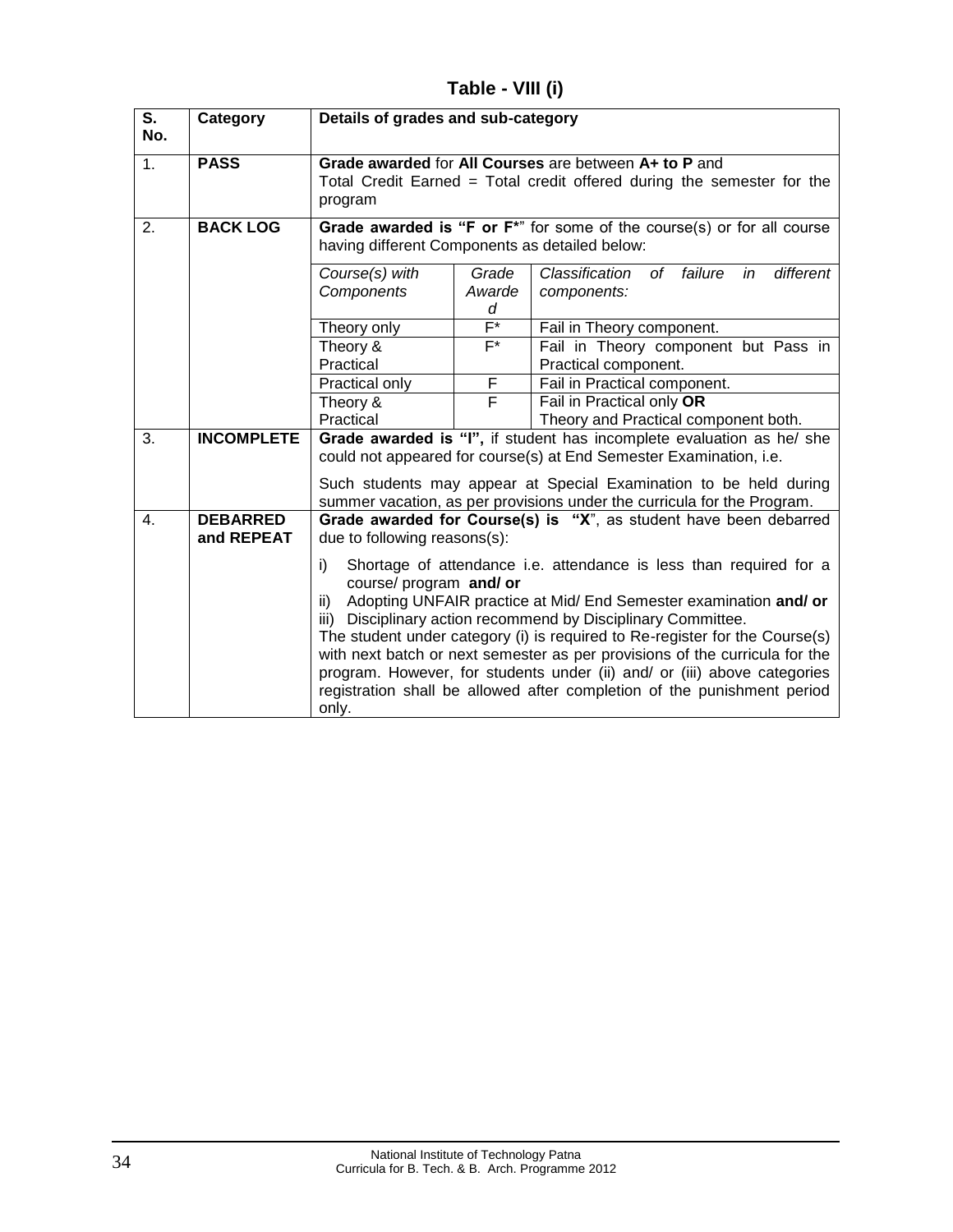## APPENDIX -IX

#### **RULES RELATING TO SUMMER QUARTERS**

#### <span id="page-34-1"></span><span id="page-34-0"></span>*Provision of summer quarter stands withdrawn/ abolished for Students admitted from Session 2012-13 as per direction of the 10th Senate, however the provision shall continue for three years for existing students admitted under unrevised regulation*<sup>1</sup>

#### **1. Introduction**

- 1.1 To enable the undergraduate students to make up deficiencies a Summer Quarter will be organized every year during the summer vacation. *Summer Quarter shall be offered in courses having theory Component and also for Courses having Theory and Practical Components.<sup>2</sup>*
- 1.2 The students of 4 year B. Tech. and 5 year B. Arch. Courses are eligible to register for the Summer Quarter, if any is offered.
- 1.3 **Conduct of the summer quarter** in any course(s) by the department (offering such course) **is not mandatory**. 3
- 1.4 Registration during summer quarter **for any course with practical component only** is not permitted.
- 1.5 If any course is being offered by the department during Summer Quarter, then
	- a) The students have to appear for Full course, theory & practical both, at Special examination and will be evaluated for all components by the department at Special Examination.
	- b) If a student is declared failed at special Examination even after attending summer quarter, then he/ she has to appear for the course as non- collegiate candidate in respective End semester examination(s) as per regulation for examination Under section 12.11(ii).
	- c) Marks obtained in Special examination of the summer quarter shall be final and recorded in grade card for the student.
- 1.6 If a registered student for summer quarter and is **declared debarred due shortage of attendance** or due to any reason then he/ she will have to **re-register for that course(s) in corresponding semester** during **next session**.

#### **2. Duration**

- 2.1 The duration of the Summer Quarter shall be seven weeks from around the middle of May till around the end of June. The exact dates for holding the Summer Quarter for a particular session shall be decided by the Senate every year while finalizing the Academic Calendar.
- 2.2 The attendance requirement for the Summer Quarter shall be the same as for a regular semester. A student who does not satisfy the norms will not be allowed to appear at the examination.

#### **3. Eligibility**

- 3.1 Only those students will be permitted to register themselves for a subject offered in the Summer Quarter who have cleared all Institute and Hall dues till date and have paid the necessary fees and Mess Advances for the Summer Quarter for which they are registering.
- 3.2 A student will be eligible to register in a subject if he/she actually appeared at the last end semester examination in that subject and obtained the grade 'F'.
- 3.3 A student, who could not appear at the end semester examination due to self illness or calamity in the family, will also be eligible to register for the subjects concerned in the Summer Quarter as per clause *14.3 II) b)* if his/her attendance was satisfactory in the judgment of the teacher.
- 3.4 No Special Examination shall be held in a subject that is being offered in the Summer Quarter of the session unless extraordinary circumstances justify it.

<sup>1</sup> vide notification No. NITP/  $06/12$  dated 13-04-2012 as per  $10<sup>th</sup>$  Senate direction

<sup>2</sup> Section has been amended as per approval of the Senate meeting held on 26<sup>th</sup> Sept 2008 effective from Session 2007-08

<sup>3</sup> Amendments to Curricula for B. Tech/ B. Arch/ Master's Program 2008 vide Notification No. NITP/ 2997/09 dated 22.12.2009 with effect from Spring Semester Session 2009-10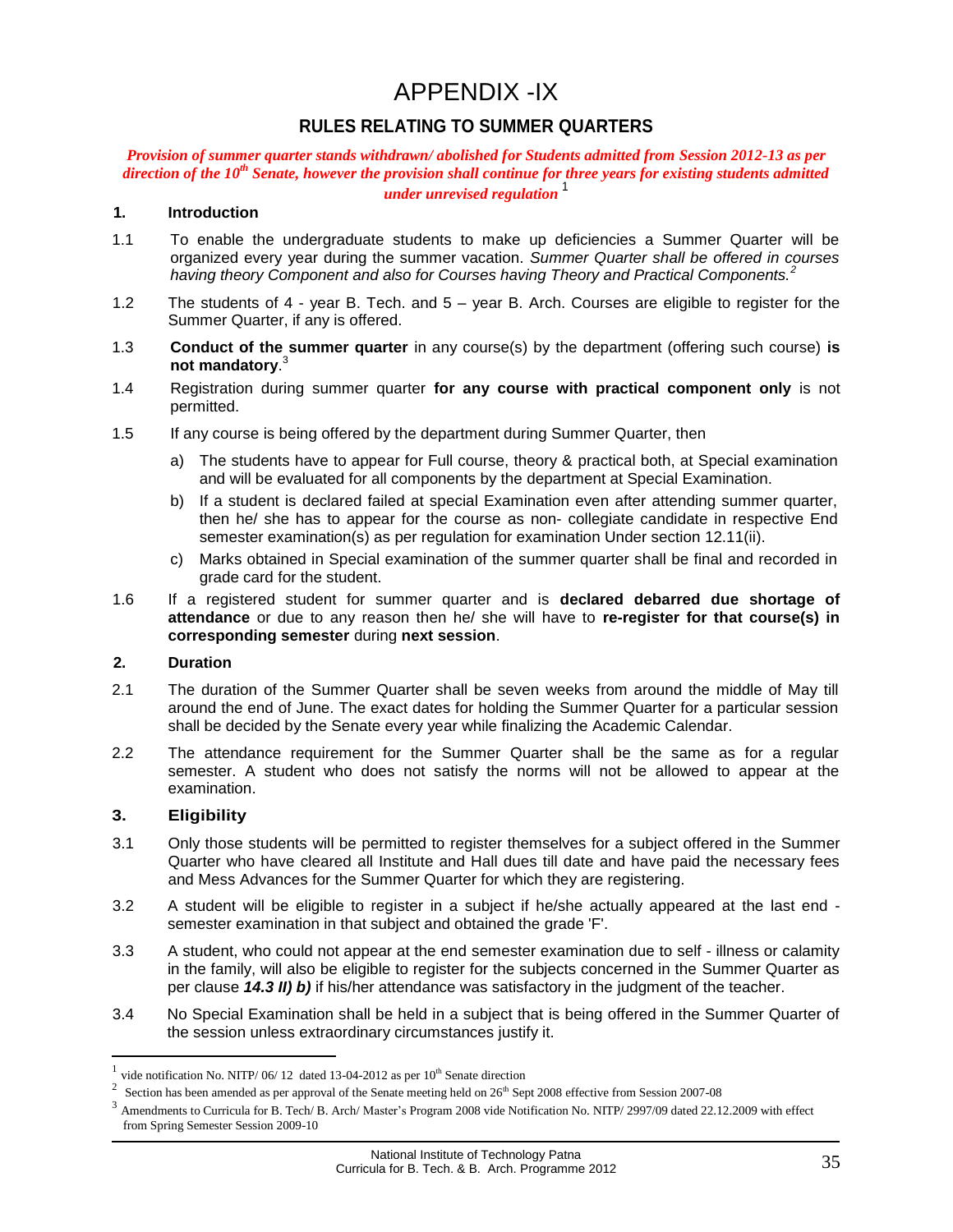#### **4. Registration**

- 4.1 All students intending to join a Summer Quarter must register themselves for the subjects concerned on the day fixed for the purpose. No late registration shall be permitted on any ground.
- 4.2 A prevalent Summer Quarter registration fee, as decided by the Institute from time to time shall have to be paid along with the application in a prescribed form.
- 4.3 Registration of students for the Summer Quarter in a subject shall be done by the Faculty Adviser in the Department concerned under the supervision of the Head of the Department.
- 4.4 The weekly lectures and tutorials of a subject taught in the Summer Quarter shall be twice the corresponding loading it carries during the normal semester. The credits allotted to it shall however, remain the same.
- 4.5 A student shall not be allowed to register for more than two subjects during a Summer Quarter.
- 4.6 Summer Quarter in a subject shall be offered only if at least 5 students register for that subject.

#### **5. Assessment**

The teacher offering a particular subject during the Summer Quarter shall

- 5.1 Take care of all aspects of the theory component of the subject, viz, lectures, tutorials, assignments etc.
- 5.2 Conduct all class tests, mid semester examination, end-semester examination viva-voce etc. the end - semester examinations may however be centrally arranged.
- 5.3 Compute the grade as per rules laid down in *Clauses* 13.2 (a) *through* (b) *of section* 13. The contribution of the laboratory component, if there is any in the subject, ascertained in the original semester has to be used for computing the numeric marks out of 100.
- 5.4 The grades -awarded to the registered students must be sent to the Assistant/Deputy Registrar (Academic) within 3 days from the date the examination was held.

## APPENDIX - X

#### **RULES REGARDING SPECIAL EXAMINATION**

- <span id="page-35-1"></span><span id="page-35-0"></span>1. Except as specified in Clause 12.3(ii)(b), a student will be eligible to appear in the special examination in a subject if he/she had actually appeared at the last end - semester examination in that subject and obtained the grade 'F'.
- 2. A student will not be allowed to appear in more than 5 (five) subjects in the special examinations.<sup>1</sup>
- 3. Intending students must submit their application, countersigned by the teacher(s) of the subject(s) or the Head of the Department concerned, along with the necessary fees to the Deputy Registrar (Examination) by the date as announced by a notification.
- 4. The special examinations shall be held on such dates as laid down in the Academic Calendar for the year or as notified separately.
- 5. The student appearing at Special examination for any course(s) having "F Grade, their marks shall be computed by substituting marks of Special examination in place of previous end semester examination marks, however internal marks shall remain same and accordingly grade shall be awarded.<sup>2</sup>
- 6 The final grades awarded to the students must be sent to the Program Officer/ DR (Examination) within 3 days from the date the special examination was held.

<sup>1</sup> Relaxation for appearing at all failed courses granted to 2010 (Re-admitted) and 2011 Batch students vide Notification No. 467 / Acad., dated 11-04-2012

<sup>&</sup>lt;sup>2</sup> Amendments to Curricula for B. Tech/ B. Arch/ Master's Program 2008 vide Notification No. NITP/ 2997/09 dated 22.12.2009 with effect from Spring Semester Session 2009-10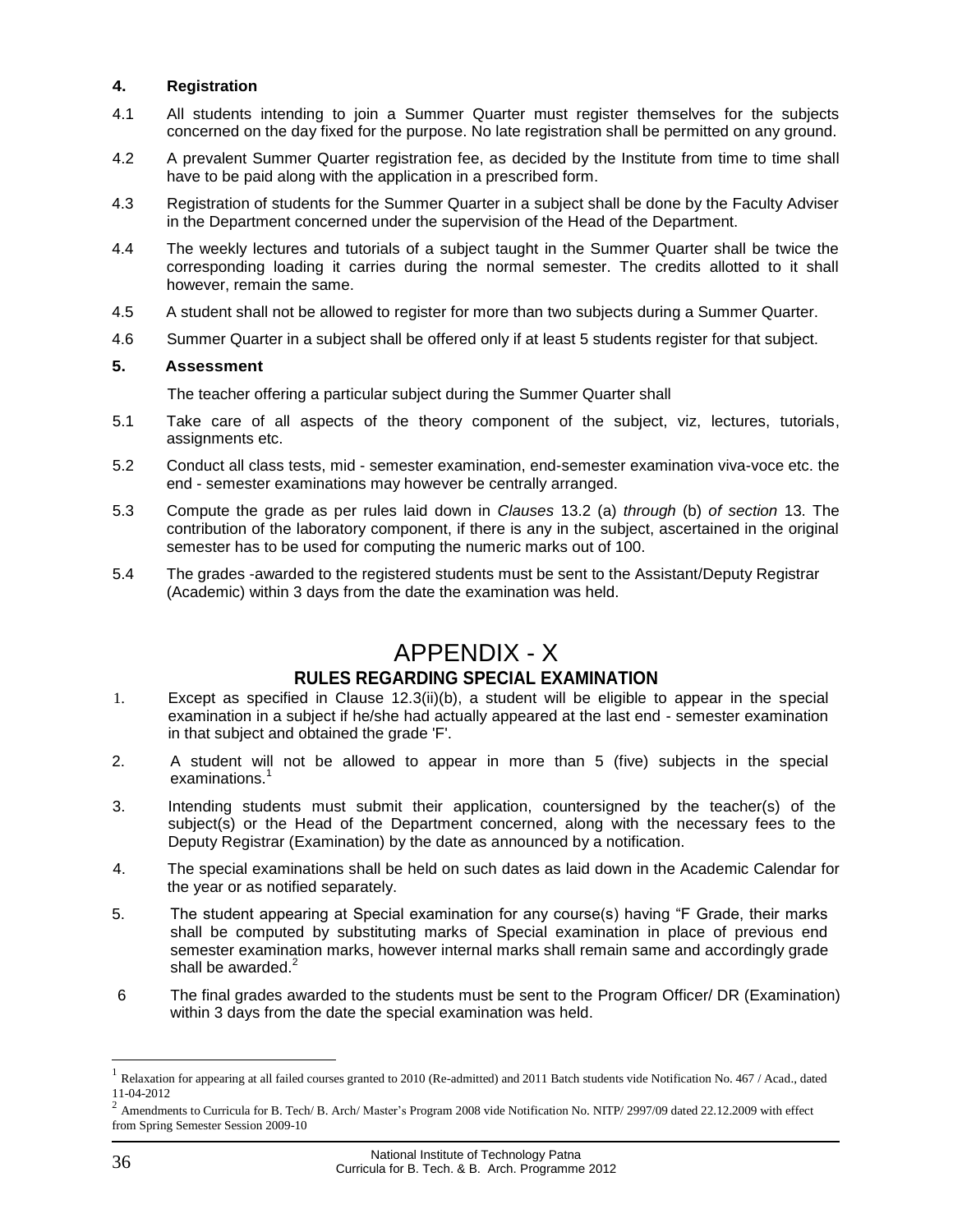### APPENDIX - XI **RULES FOR THE AWARD OF MERIT - CUM - MEANS SCHOLARSHIPS**

<span id="page-36-1"></span><span id="page-36-0"></span>The Institute award scholarships on the basis of merit-cum-means to all eligible students of the 4 - year B.Tech. / 5 year B. Arch. in accordance with the following rules:

- 1. All students admitted to any of the 4 year B.Tech,/ 5 year B.Arch. except the students belonging to SC and ST (who are eligible for Post - Metric Scholarship of their respective State Governments) who fulfill the conditions hereinafter appearing shall be eligible for the award of the Merit - Cum - Means (MCM) scholarship.
- 2. These scholarships will be awarded to not more than 25 % of the students admitted each year to the Undergraduate courses.
- 3 The value of these scholarships shall be as determined by the Board of Governors from time to time.
- 4 All MCM scholarship holders will be entitled to exemption from payment of Institute tuition fee. They shall however, be required to pay all other prescribed fees.
- 5 (a) The MCM scholarships will be payable for all 12 months of the academic session. from the month of July of one year to the month of June of the following year.
- (b) Scholarships for the month of July shall be paid In full regardless of the date in July when the Institute reopens after the Summer Vacation, provided the student joins .the Institute on the prescribed date of registration. Otherwise, the scholarship for the month of July shall be paid on a pro - rata basis.
- 6. No student will be permitted to enjoy more than one scholarship during the same period. In the event of an awardees becoming eligible for another scholarship from any other source, he will have the option to accept either of the two. In such a case he/she is required to communicate in writing his/her choice to the Dean of Academic Affairs.
- 7. The Initial award of the scholarship and it. annual renewal through proper application shall be governed by the following conditions :
	- (a) The student satisfies the *merit criterion* laid down for the award of these scholarships.
	- (b) The parent/guardian of the student satisfies the *means criterion* laid down for the award of the scholarship.
	- (c) No disciplinary action has been taken against him/her during the preceding year.
- 8. The *merit criterion* for the award of the scholarship shall be as follows:
	- (a) For fresh entrants, the student should have obtained at least 60 % marks in aggregate 'or a grade corresponding to 60 % marks in the qualifying examination for AIEEE.
	- (b) For subsequent renewals, the student's performance in the two consecutive semesters of the preceding session, that is, the average of the two SGPAs concerned, as updated after the last supplementary summer quarter examination, must not be lower than 7.00.
- 9. The upper limit of annual income as laid down by the Government of India from time to time shall be applicable as the *means criterion* for the award of the scholarships. The income during the financial year completed before the session commences shall be taken into consideration for this purpose.
- 10. An employer's certificate/copy of the income tax return/Income affidavit for the financial year preceding the grant or renewal of the award, as the case may be, shall have to be submitted by the parent/guardian of the student along with the application for the scholarship
- 11. In the event of tie among two or more applicants for the award of the last available scholarship, every student involved in the tie will be awarded the scholarship even if the total number of scholarships exceeds ·the 25% limit.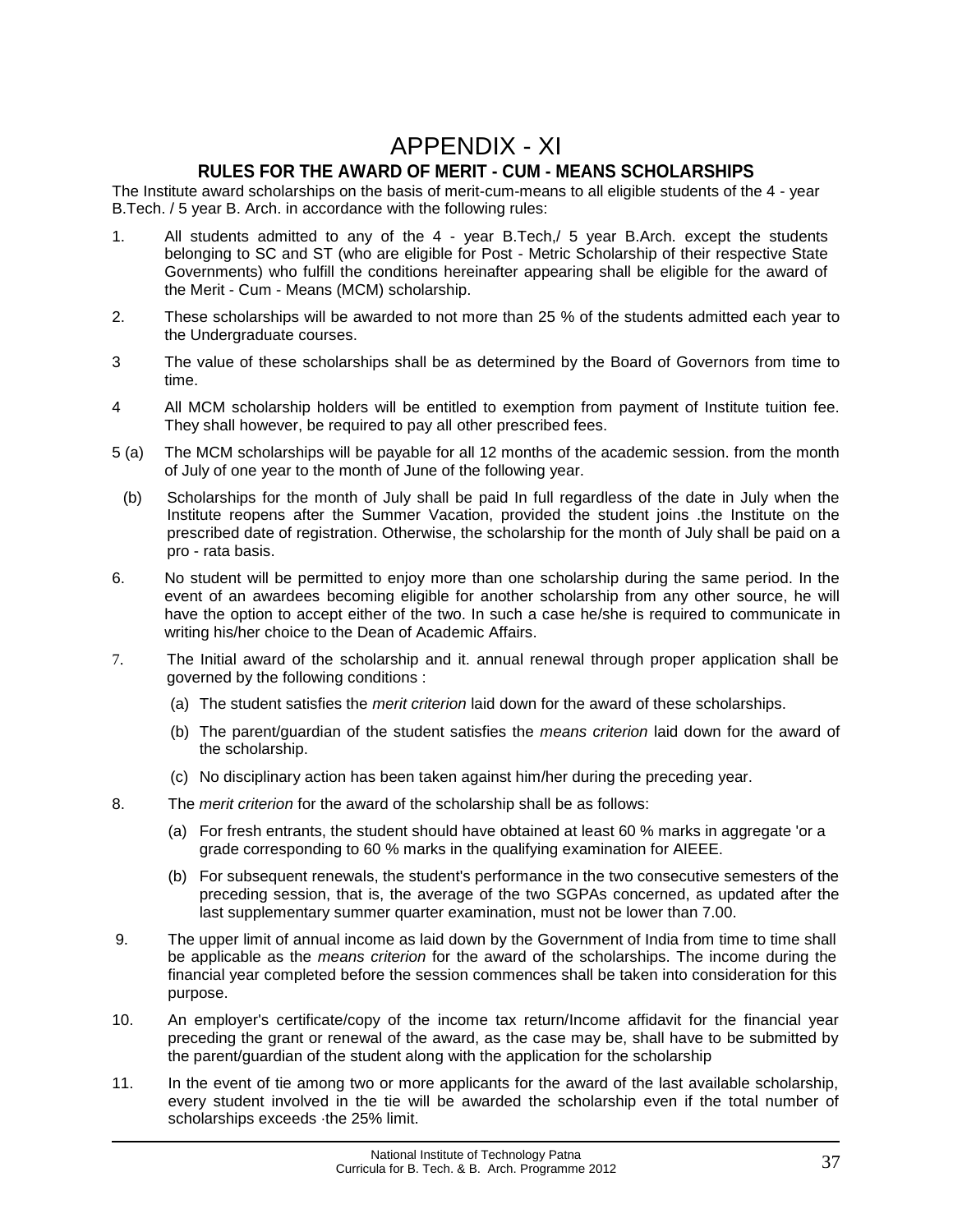- 12. The scholarship holder must (a) obey all the regulations laid down in the *Appendix - II* regarding attendance (b) appear in all the semester examinations except for illness or calamity in the family (to be supported by documents). In case of any breach the scholarship would be terminated.
- 13. Outstanding Institute and Hostel dues, if any, may be deducted at the source and the balance, if any, would be paid to the Scholar.
- 14. Those students who satisfy the specified *means criterion* but are unable to satisfy the specified *merit criterion* may be granted exemption from the payment of tuition fees. The number of such *tuition -* free students shall be restricted to10 % of the students admitted each year.

## Appendix - XII **DISCRETIONARY PROBATION AND DISMISSAL FROM PROGRAM**

<span id="page-37-1"></span><span id="page-37-0"></span>Students liable for dismissal for academic reasons will be dismissed unless placed on probation. No student liable for dismissal may expect probation as a matter of right.

Probation can be given at the request of student by applying to Dean (Academic) through his/ her department and the request should be made in the first week of the beginning of the semester. Decision to permit a student to continue his/ her studies on probation must be based on individual consideration of his/ her case and a conclusion that, in view of all the relative circumstances, there are valid reasons to believe that the student can raise himself/ herself academically to the required level of achievement after one semester on probation.

Such valid reasons should be spelled out and documented in academic performance evaluation committees' minutes for each student placed under probation.

#### **Students placed on probation for a semester will be dismissed unless such a student attains a minimum SGPA of 4.50 and CGPA of 6.00.** *When a student is placed on probation he/ she will be notified*.

A student's academic status and auditing is required to be done and he she shall be granted discretionary Probation or dismissal from a course/ program as per curricula for different program. The academic auditing for such students is required to be done by respective department's Performance Evaluation Committee for different programs before the start of registration to a semester. The details are given below for reference<sup>1</sup>:

| S.<br>No. | Program              | Semester and Period for Academic<br>Auditing                                              | Remarks                                                                                                                    |
|-----------|----------------------|-------------------------------------------------------------------------------------------|----------------------------------------------------------------------------------------------------------------------------|
| 1.        | B. Tech./<br>B. Arch | 2 <sup>nd</sup> Semester and Within One Year<br>of admission                              | Probation in $2^{nd}$ Sem (within one year)                                                                                |
|           |                      | In case of readmission as per<br>Section 9.5 (iii) then within Two<br>Years of admission. | Probation in 2 <sup>nd</sup> Sem (within two<br>years) and Dismissal from program<br>after completion of two years.        |
| 2.        | B. Tech./<br>B. Arch | <b>Within Three Years of Admission</b>                                                    | Probation in $5^{\text{th}}/6^{\text{th}}$ sem                                                                             |
| 3.        | B. Tech.             | In Fourth year and Within Six<br>years of admission                                       | Probation in $7^{\text{th}}$ / $8^{\text{th}}$ Sem and<br>dismissal from Program after<br>completion of six years          |
| 4.        | B. Arch.             | In 5 <sup>th</sup> Year and within Seven years<br>of admission                            | Probation in 8 <sup>th</sup> /9 <sup>th</sup> Sem and<br><b>Dismissal from Program after</b><br>completion of seven years. |

**In case of disciplinary action, adopting malpractice and unfair-means in examination or any other reason of action against any student, he/ she may be granted probation and/ or dismissal from a program by the Institute on recommendation of different committee constituted for the purpose**.

<sup>&</sup>lt;sup>1</sup> Sections under Appendix XII has been revised as per approval of the Senate meeting held on 26<sup>th</sup> Sept 2008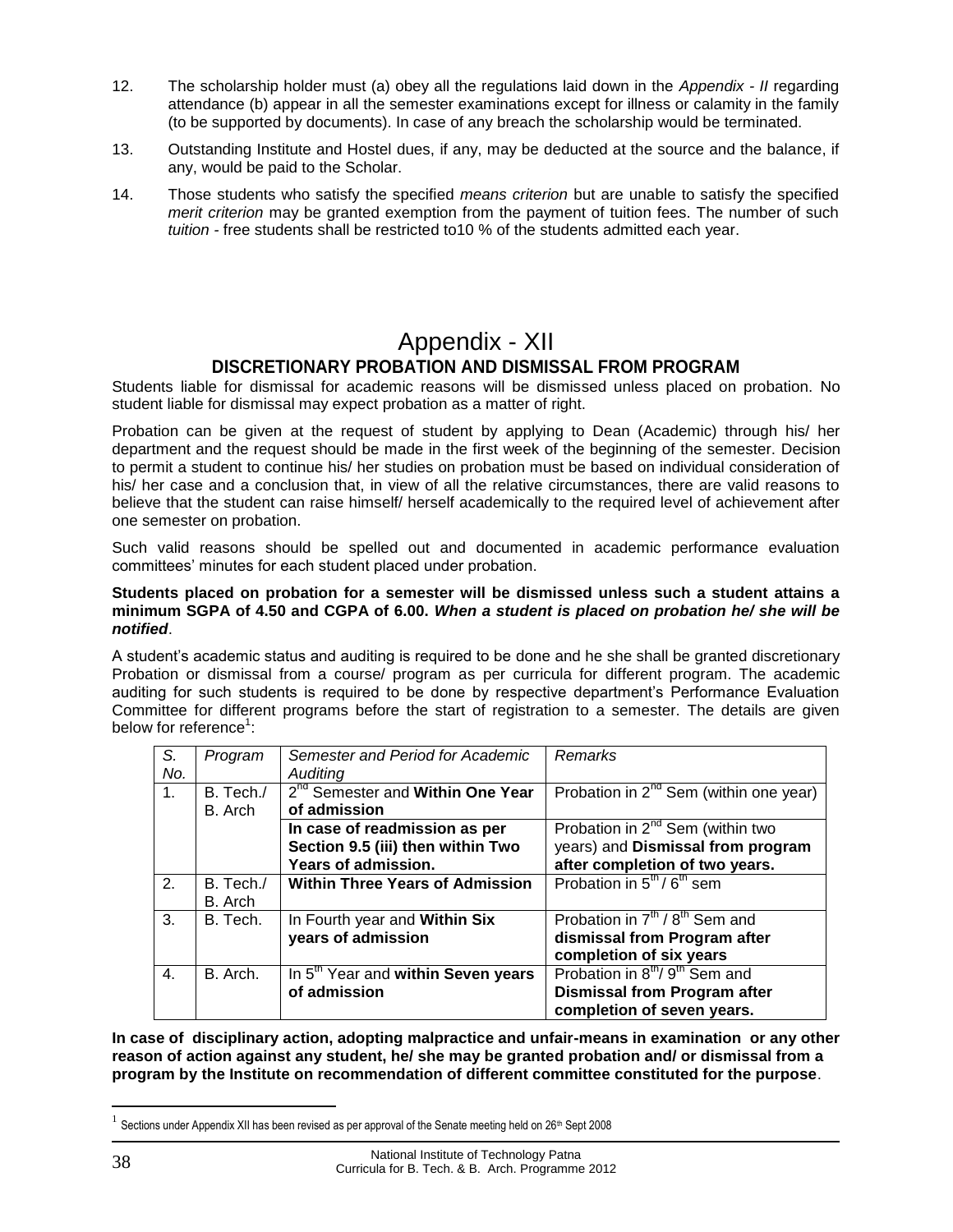## Appendix - XIII

#### <span id="page-38-1"></span><span id="page-38-0"></span>**REFUND RULES OF TUITION FEE AND OTHER FEE DEPOSITED BY ANY STUDENT AFTER TAKING ADMISSION IN THE INSTITUTION AND CANCELLATION/ WITHDRAWAL THEREAFTER**

1. The candidates withdrawing from the program before registration to the program are required to submit application to the Dean (Academics)/ Assistant Registrar (Admission) with counter signature of the Parent/ Legal Guardian. Such candidates are exempted from submission of NO DUES.

No request for cancellation of admission and/ or permission to withdraw from a program shall be entertained unless application is countersigned by Parent/ Legal Guardian with justifications. However there may be exceptions to the above requirement.

2. Any student may request for withdraw from the Institute after admission and joining the program. But in such all cases, the student is required to inform the Dean Academics through the HOD and submit reasons/ justification before grant of such permission.

The student is required to submit No Dues from different departments, labs, Hostel, Library, Accounts and academic section on NO DUES PROFORMA form before grant of permission to withdrawal.

- 3. Refund of fee deposited at Central Counseling Board (CCB) or any other admission agency shall be allowed only if amount has been transferred to the Institute as per rules of the Institute only.
- 4. The application of refund of fee etc. shall be processed only after admission has been closed for the session.
- 5. Refund Rules of tuition fee and other fee deposited by any candidate/ student after taking Admission in the allotted Institution and cancellation/ Withdrawal thereafter from the institution are processed as per following categories:

| S.<br>No. | Category of Withdrawal/ cancellation of Admission                                                                                                                                                                                                                                                                                                                                                                                   | Refund of Initial Fee deposited/ Admission fee/ Tuition Fee/<br>Development Charges/ Registration charges, Examination<br>fee, Caution money etc.                                                                                                                                                   |
|-----------|-------------------------------------------------------------------------------------------------------------------------------------------------------------------------------------------------------------------------------------------------------------------------------------------------------------------------------------------------------------------------------------------------------------------------------------|-----------------------------------------------------------------------------------------------------------------------------------------------------------------------------------------------------------------------------------------------------------------------------------------------------|
| 1.        | Candidates withdraws after reporting and/ or during the<br>period when Counseling for admission/ allotment of<br>seats is in progress at CCB and<br>Vacated/ cancelled seats have been referred back/<br>transferred to the admission agency for admission in<br>subsequent counseling.                                                                                                                                             | Refund of initial Fee as per Admission Agency rules (i.e.<br>CCB) in different Academic Sessions plus Processing fee of<br>the institution<br>Refund will be made by the institution only after receipt/<br>transfer of from CCB                                                                    |
| 2.        | <b>Before the Institution level Counseling:</b><br>Students withdraw after reporting/ taking admission at<br>the institution and/ or leave the institution after<br>registered to a program.<br>In such case vacated/ cancelled seats have been<br>referred back/ transferred for admission in subsequent<br>counseling along with institutional counseling scheduled<br>for filling up lapsed/ vacant seats in different branches. | Refund of Fee shall be made after deduction of Rs 1000/- as<br>admission processing/ cancellation fee of the Institute, in<br>addition to the Processing fee of CCB, from the initial amount<br>deposited at the Institute. <sup>1</sup>                                                            |
| 3.        | After the Institution level Counseling:<br>Students withdraw after reporting/ taking admission at<br>the institution and/ or leave the institution after<br>registration to a program.<br>In such case vacant seat due to cancellation/withdrawal<br>or lapsed/ vacant seats in different branches will remain<br>vacant/ can not be filled up.                                                                                     | No refund of fee will be allowed, except examination fee and<br>Caution money if deposited by the student.<br>The institution will claim for transfer of initial fee deposited by<br>the student at the CCB as seat will remain vacant for next 4<br>yrs for B. Tech and 5 yrs for B. Arch program. |

<sup>1</sup> Amendment in refund of fee rules to the candidates withdrawing admission vide order dates 28.12.2010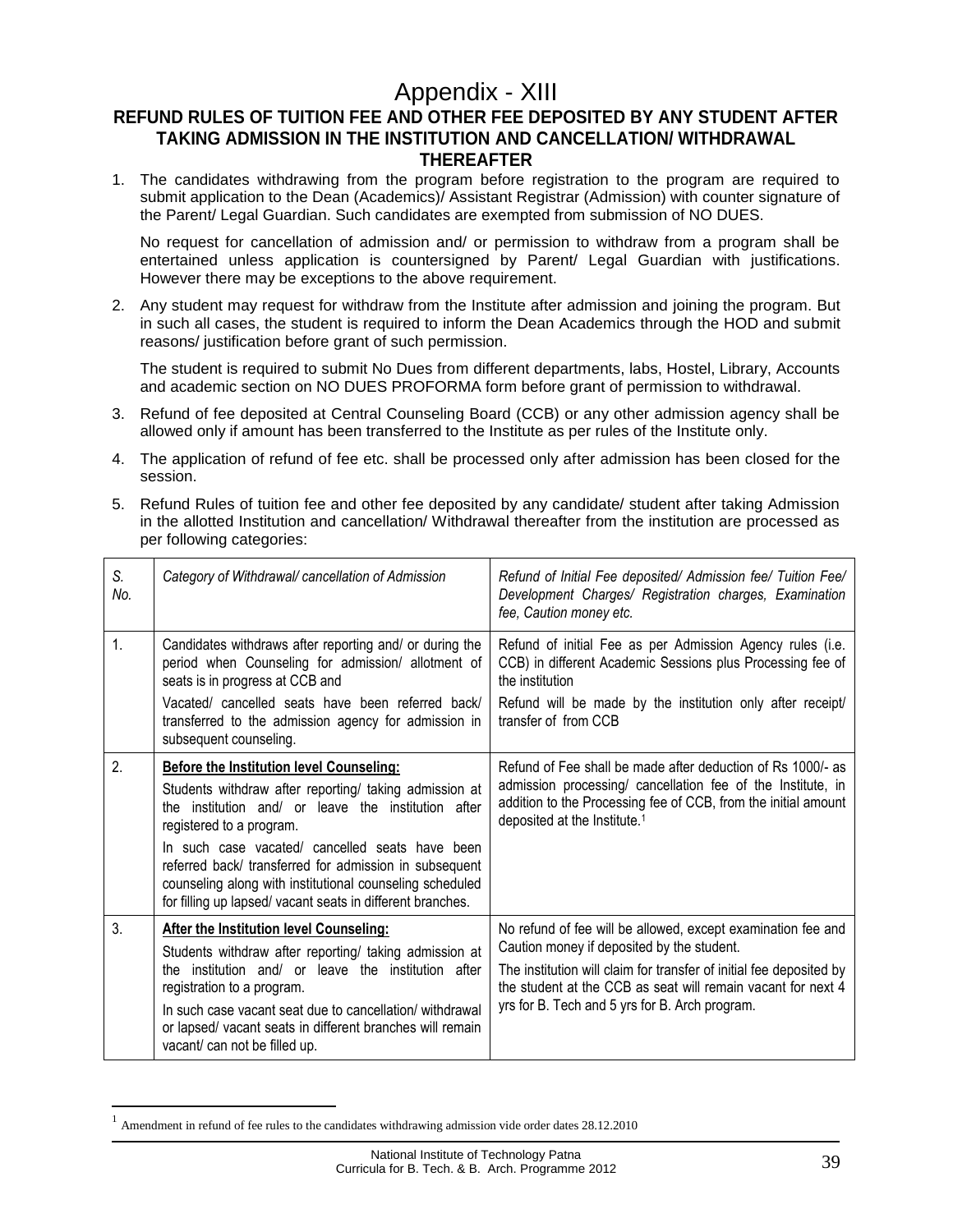## <span id="page-39-0"></span>Appendix - XIV **EXAMINATION MALPRACTICE AND UNFAIR MEANS CASES (UMC) DURING EXAMINATIONS**

<span id="page-39-1"></span>1. The provisions of punishment for various reported cases of *Unfair-means Cases (UMC) in Examination* **during End semester/ Special examination** is as given below:

| Category | <b>Nature of offence</b>                                                                                                                                                                                                                                                                     | <b>Provision of Punishment</b>                                                                                                                                                                                                                                                       |  |  |
|----------|----------------------------------------------------------------------------------------------------------------------------------------------------------------------------------------------------------------------------------------------------------------------------------------------|--------------------------------------------------------------------------------------------------------------------------------------------------------------------------------------------------------------------------------------------------------------------------------------|--|--|
| (1)      | (2)                                                                                                                                                                                                                                                                                          | (3)                                                                                                                                                                                                                                                                                  |  |  |
| 1.       | Possession of piece of paper which is<br>unconnected with the matter or making<br>identifying mark on the answer book.                                                                                                                                                                       | Cancellation of the Examination in that<br>paper.<br><b>OR</b><br>If the student has been debarred from<br>subsequent<br>examination,<br>then<br>all<br>subsequent papers.                                                                                                           |  |  |
| 2.       | Possession of piece of paper, which is<br>connected with the subject matter but not<br>utilized.                                                                                                                                                                                             | Cancellation of the Current Examination                                                                                                                                                                                                                                              |  |  |
| 3.       | Utilization of piece of paper / notes/<br>books chits etc which is connected with<br>the subject matter of the Examination                                                                                                                                                                   | Cancellation of current Examination and<br>debar from any Examination in the next one<br>academic session. After the next academic<br>session the student has to get registration in<br>the same semester and attend classes (i.e.<br>re- admission).                                |  |  |
| 4.       | Substituting<br>replacing,<br>changing<br>or<br>adding pages in the<br>answer book<br>supplied to the candidate, taking answer<br>outside<br>the<br>examination<br>book<br>hall,<br>with<br>material<br>tempering<br>evidence,<br>threatening the persons connected with<br>the examination. | Cancellation of current/ ongoing Examination<br>and debar from any Examination in the next<br>academic<br>session<br>i.e.<br>after<br>two<br>two<br>academic sessions, the student (s) has/<br>have to get registered in the same semester<br>and attend classes (i.e. re-admission) |  |  |
| 5.1      | Impersonation:                                                                                                                                                                                                                                                                               |                                                                                                                                                                                                                                                                                      |  |  |
|          | (a) If the Impersonator is identified<br>to be a student of the Institution,                                                                                                                                                                                                                 | (a) His admission be cancelled and he<br>be expelled from the Institution.                                                                                                                                                                                                           |  |  |
|          | (b) If the Impersonator is identified<br>to be other than a student of the<br>Institution                                                                                                                                                                                                    | (b) He shall be handed over to the<br>police/ magistrate for action under<br>the law.                                                                                                                                                                                                |  |  |
|          | (c) In case of both $5.1$ (a) & (b)<br>above:- In respect of the student<br>for whom the impersonator was<br>appearing                                                                                                                                                                       | (c) Examination<br>of that<br>paper<br>be<br>cancelled and further<br>action<br>for<br>cancellation of current examination<br>of all papers be taken after enquiry &<br>confirmation                                                                                                 |  |  |
| 5.2      | Disruption of examination by slogans or<br>Gherao, leading to cancellation of<br>examination.                                                                                                                                                                                                | Cancellation of the Current Examination. (As<br>for UMC-2 above) and reduction of one<br>grade whenever such students appear in the<br>cancelled paper(s).                                                                                                                           |  |  |
| 5.3      | Snatching or tearing of answer book of<br>other examinees                                                                                                                                                                                                                                    | Cancellation of current Examination and<br>debar from any Examination in the next one<br>academic session i.e. after one academic<br>sessions, the student(s) has/ have to get<br>registered in the same semester and attend<br>classes (i.e. re-admission) (As for UMC-3<br>above)  |  |  |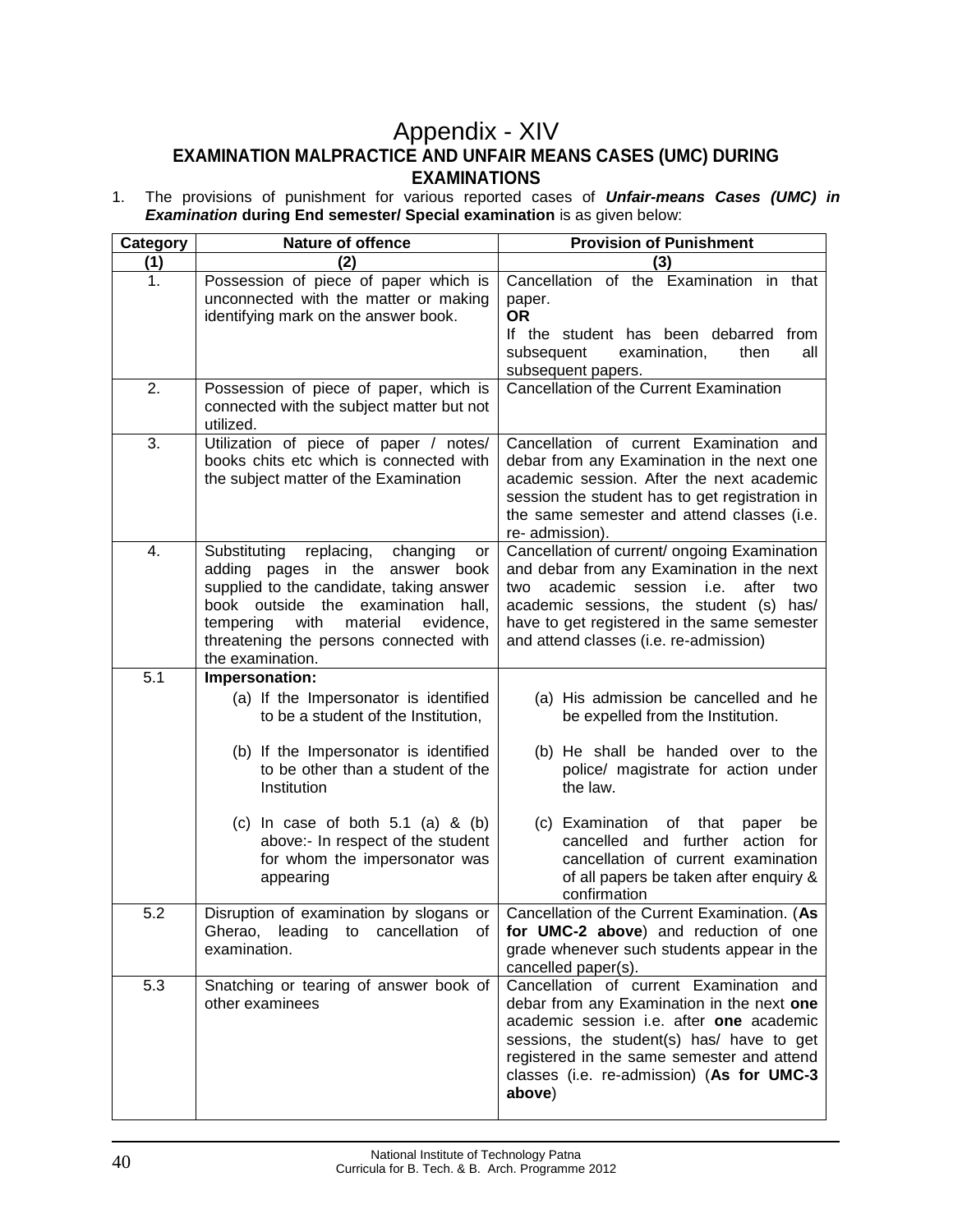| Category | <b>Nature of offence</b>                                                         | <b>Provision of Punishment</b>                                                                                                                                                                                                                                                        |
|----------|----------------------------------------------------------------------------------|---------------------------------------------------------------------------------------------------------------------------------------------------------------------------------------------------------------------------------------------------------------------------------------|
|          | 21                                                                               |                                                                                                                                                                                                                                                                                       |
| 5.4      | Threats or assault or use of force against<br>persons connected with examination | Cancellation of current Examination and<br>debar from any Examination in the next two<br>academic session i.e. after two academic<br>sessions, the student (s) has / have to get<br>registered in the same semester and attend<br>classes (i.e. re-admission) (As for UMC-4<br>above) |
| 5.5      | <b>Exhibiting Gross indiscipline</b>                                             | Disciplinary action and legal action may be<br>initiated considering the seriousness of the<br>offence.                                                                                                                                                                               |
| 5.6      | Illegal activities by examinees.                                                 | Any or all of the aforesaid punishment,<br>considering the seriousness of the offence.                                                                                                                                                                                                |

2. The provision of punishment for various reported cases of Unfair means Cases (UMC) in Examination during Mid Semester examination is as given below:

| Category          | <b>Nature of offence</b>                                                                                                                 | <b>Provision of Punishment</b>                                                                                                                                                                                                                   |
|-------------------|------------------------------------------------------------------------------------------------------------------------------------------|--------------------------------------------------------------------------------------------------------------------------------------------------------------------------------------------------------------------------------------------------|
| $\left( 1\right)$ | (2)                                                                                                                                      | '3)                                                                                                                                                                                                                                              |
|                   | Possession of piece of paper which is<br>unconnected with the subject matter or<br>making identifying mark on the answer<br>book         | Cancellation of the concerned paper<br><b>OR</b><br>If the student has been debarred from<br>subsequent examination,<br>then<br>all<br>subsequent papers.                                                                                        |
| 2.                | Possession of piece of paper which is<br>connected with the subject matter but not<br>utilized.                                          | Cancellation of all the papers of the current<br>Examination                                                                                                                                                                                     |
| 3                 | Utilization of piece of paper / note books/<br>chits etc which is concerned with the<br>subject matter and<br>any act of<br>indiscipline | Cancellation of all the papers of the current<br>Examination and disciplinary action which<br>may lead to debar from the End Semester<br>Examination and any other legal action may<br>be initiated depending upon the nature of the<br>offence. |

**Note:** In above table "**Possession of piece of paper"** has been further broadened vide notification No. NITP/11/ 12 dated 23<sup>rd</sup> April 2012 as detailed below:

**"Possession of Mobile or any other electronic gadget having capability of mass storage and programming during Mid or End Semester examination be considered as equivalent to Possession of piece of paper connected/ unconnected with subject matter of the examination." <sup>1</sup>**

## Appendix – XV **TRANSITORY REGULATIONS FOR B. TECH./ B. ARCH. PROGRAM<sup>2</sup>**

- <span id="page-40-1"></span><span id="page-40-0"></span>1. The regulations herein specified apply to undergraduate programmes offered by National Institute of Technology (NIT) Patna and shall be applicable to all students who are presently registered under Patna University for award of B. Sc. Engg./ B. Arch degree.
- 2. The academic status of students under transitory regulation shall be governed by the B.Sc. Engg./ B. Arch. Examination Regulation of Patna University at the time of registration at NIT Patna.

<sup>1</sup> Vide notification No. NITP/11/ 12 dated 23rd April 2012 as per approval of the 10th Senate

 $2^{2}$  The transitory regulation is now applicable to students, who all are presently in final year during session 2009-10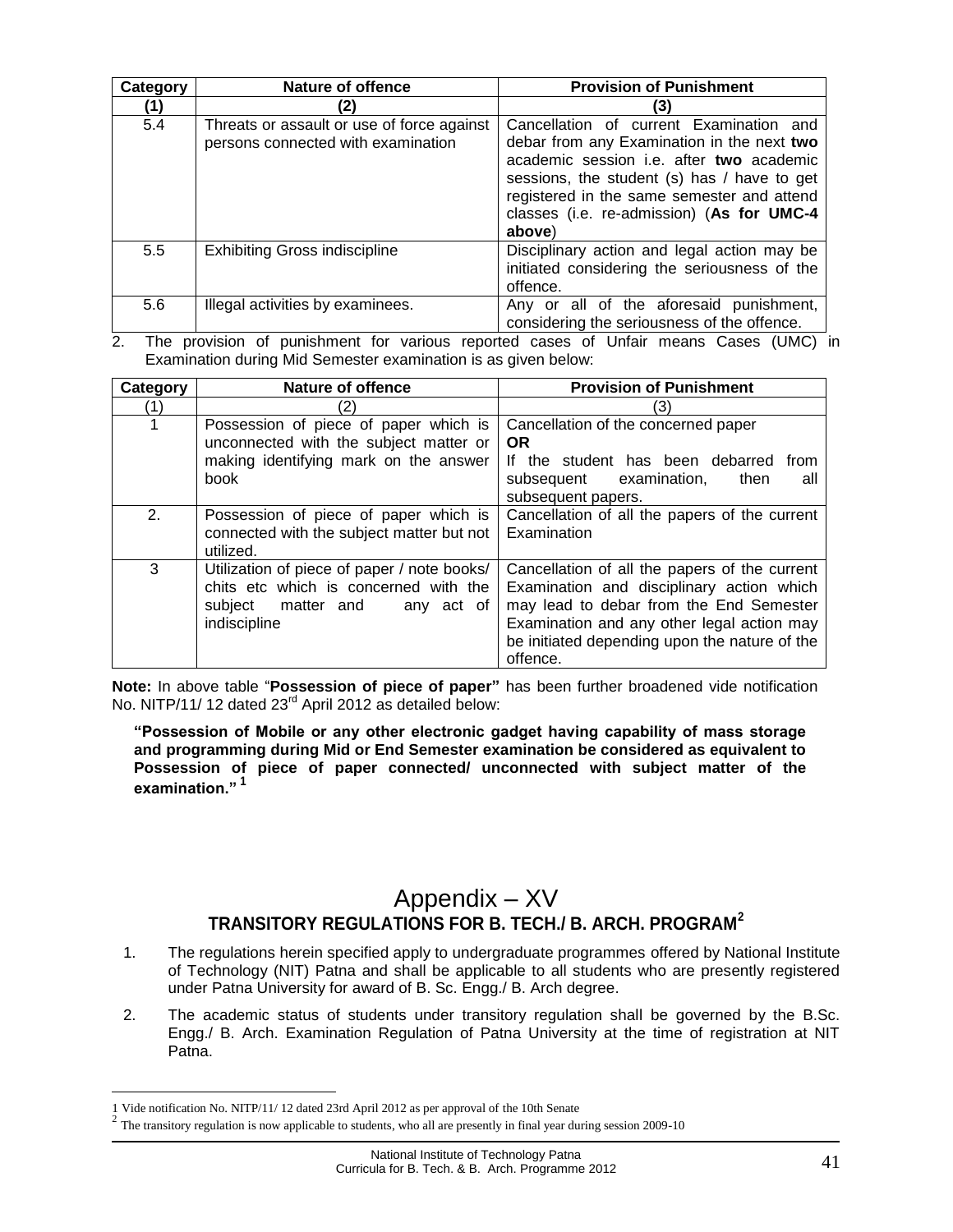- 3. The curricula regulations, course structure and syllabus of semester system effective from academic session 2007-08 shall be applicable to all students covered under the transitory regulations.
- 4. In order to qualify for B. Tech. degree, a student must earn a minimum of 200 credits and to qualify for B. Arch. Degree a student must earn a minimum of 250 credits. Need for compliance of subjects under depth and breadth requirement will be waived off.
- 5. Credit of subjects already covered under annual system is given in Table -1 for its equivalent credit in semester system. Credit in any Semester/ Annual system is based on Lecture, Tutorial and Practical  $(L - T - P)$  hours assigned for the subject, as indicated in column 2 of the Table-1 below.

| Credit of a Subject offered in a Semester | $= L + T + (P \times 0.667)$    |
|-------------------------------------------|---------------------------------|
| Equivalent credit in Annual system        | $=$ {L + T + (P x 0.667)} x 1.6 |

Credit of any subject will be an integer number. If Credit calculated has any fractional part that will be rounded off to next higher value, if fractional part is equal to 0.5 or more than 0.5; else be ignored.

| S. No.          | $L - T - P$    | Credit of subject in semester<br>system                             | <b>Equivalent Credit in</b><br><b>Annual System</b> |
|-----------------|----------------|---------------------------------------------------------------------|-----------------------------------------------------|
| 1               | $\overline{2}$ | 3                                                                   | 4                                                   |
| 1               | $4 - 0 - 6$    | 8                                                                   | $\overline{13}$                                     |
| $\overline{2}$  | $3 - 0 - 6$    | $\overline{7}$                                                      | 11                                                  |
| $\overline{3}$  | $1 - 0 - 8$    | 6                                                                   | 10                                                  |
| $\overline{4}$  | $4 - 0 - 3$    | $\bf 6$                                                             | 10                                                  |
| $\overline{5}$  | $3 - 1 - 2$    | $\overline{\mathbf{5}}$                                             | 9                                                   |
| $\overline{6}$  | $3 - 0 - 3$    | $\overline{\mathbf{5}}$                                             | 8                                                   |
| $\overline{7}$  | $2 - 0 - 4$    | $\overline{\mathbf{5}}$                                             | 8                                                   |
| $\overline{8}$  | $1 - 0 - 5$    | 4                                                                   |                                                     |
| $\overline{9}$  | $3 - 0 - 2$    | 4                                                                   | $\overline{7}$                                      |
| $\overline{10}$ | $2 - 1 - 2$    | 4                                                                   | $\overline{7}$                                      |
| 11              | $0 - 0 - 6$    | 4                                                                   | 6                                                   |
| 12              | $2 - 0 - 3$    | 4                                                                   | $\overline{6}$                                      |
| 13              | $3 - 1 - 0$    | 4                                                                   | 6                                                   |
| 14              | $2 - 1 - 3/2*$ | 4                                                                   | $\overline{6}$                                      |
| 15              | $2 - 0 - 2$    | 3                                                                   | 5                                                   |
| 16              | $1 - 0 - 3$    | 3                                                                   | 5                                                   |
| 17              | $2 - 0 - 2$    | $\overline{\mathbf{3}}$                                             | 5                                                   |
| 18              | $3 - 0 - 0$    | $\overline{\mathbf{3}}$                                             | $\overline{\mathbf{5}}$                             |
| 19              | $2 - 1 - 0$    | 3                                                                   | 5                                                   |
| 20              | $2 - 0 - 1$    | $\overline{\mathbf{3}}$                                             | 4                                                   |
| 21              | $0 - 0 - 4$    | 3                                                                   | 4                                                   |
| 22              | $1 - 0 - 2$    | $\mathbf 2$                                                         | 4                                                   |
| 23              | $0 - 0 - 3$    | $\overline{2}$                                                      | 3                                                   |
|                 |                | * 3/2: Practical class of Three hours fortnightly i.e. 1.5 Hr/ week |                                                     |

*Table 1: Equivalent credit of subject in Semester system and annual system*

**6.** Transitory Regulation for students appeared/ passed in B. Sc. Engg./ B. Arch. 2007 Annual Examination of Patna University is detailed below in table -2.

*Table – 2: B. Sc. Engg./ B. Arch. Annual System of P.U. vs Semester System of NIT Patna*

| <b>Student</b><br>admitted in<br>Academic<br><b>Session</b> | Status in B. Sc. Engg. /<br><b>B.</b> Arch 2007<br><b>Annual Examination</b><br>under PU Regulation | <b>Status of student at NIT Patna</b><br>under semester system in<br><b>Academic Session 2007-08</b> |
|-------------------------------------------------------------|-----------------------------------------------------------------------------------------------------|------------------------------------------------------------------------------------------------------|
| B. Sc. Engg./<br>B. Arch 2006-                              | Eligible for promotion to<br>next year                                                              | Student will get register in 3 <sup>rd</sup> Semester & will be<br>governed by Semester rules.       |
| 07                                                          |                                                                                                     | Examination of carry over subjects will be<br>conducted by NIT Patna as per PU Syllabus.             |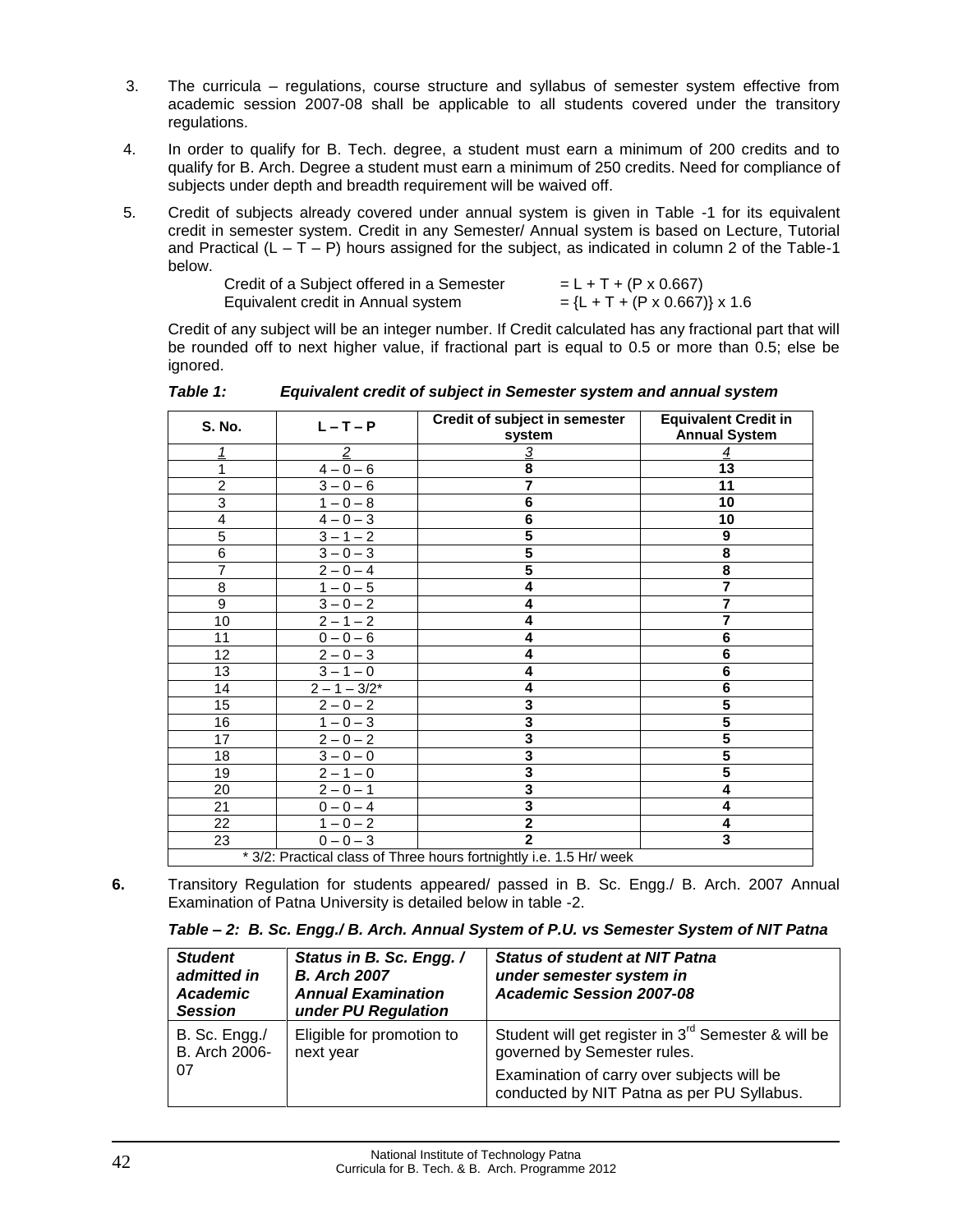| <b>Student</b><br>admitted in<br><b>Academic</b><br><b>Session</b> | Status in B. Sc. Engg. /<br><b>B.</b> Arch 2007<br><b>Annual Examination</b><br>under PU Regulation | <b>Status of student at NIT Patna</b><br>under semester system in<br><b>Academic Session 2007-08</b>                                                                                                                                                                                                |
|--------------------------------------------------------------------|-----------------------------------------------------------------------------------------------------|-----------------------------------------------------------------------------------------------------------------------------------------------------------------------------------------------------------------------------------------------------------------------------------------------------|
|                                                                    | Declared fail in 1 <sup>st</sup> year                                                               | Student will take re-admission in 1 <sup>st</sup> semester &<br>will be governed by Semester rules.                                                                                                                                                                                                 |
|                                                                    |                                                                                                     | Required to Pay Tuition Fee and other annual<br>Charges/ Fee as per rules of NIT Patna.                                                                                                                                                                                                             |
| B. Sc. Engg./<br>B. Arch 2005-                                     | Eligible for promotion to<br>next year                                                              | Student will Register in 5 <sup>th</sup> Semester & will be<br>governed by Semester rules.                                                                                                                                                                                                          |
| 06                                                                 |                                                                                                     | Examination of carry over subjects will be<br>conducted by NIT Patna as per PU Syllabus <sup>#</sup> .                                                                                                                                                                                              |
|                                                                    | Declared fail in 2 <sup>nd</sup> year                                                               | Student will take re-admission in 3 <sup>rd</sup> semester &<br>will be governed by Semester rules.                                                                                                                                                                                                 |
|                                                                    |                                                                                                     | Required to Pay Tuition Fee and other annual<br>Charges/ Fee as per rules of NIT Patna.                                                                                                                                                                                                             |
| B. Sc. Engg./<br>B. Arch 2004-                                     | Eligible for promotion to<br>next year                                                              | Student will Register in 7 <sup>th</sup> Semester & will be<br>governed by Semester rules.                                                                                                                                                                                                          |
| 05                                                                 |                                                                                                     | Examination of carry over subjects will be<br>conducted by NIT Patna as per PU Syllabus.                                                                                                                                                                                                            |
|                                                                    | Declared fail in 3rd year                                                                           | Student will take re-admission in 5 <sup>th</sup> semester &<br>will be governed by Semester rules.                                                                                                                                                                                                 |
|                                                                    |                                                                                                     | Required to Pay Tuition Fee and other annual<br>Charges/ Fee as per rules of NIT Patna.                                                                                                                                                                                                             |
| B. Arch. 2003-<br>04                                               | Eligible for promotion to<br>next year                                                              | Student will Register in 9 <sup>th</sup> Semester & will be<br>governed by Semester rules                                                                                                                                                                                                           |
|                                                                    |                                                                                                     | Examination of carry over subjects will be<br>conducted by NIT Patna as per PU Syllabus.                                                                                                                                                                                                            |
|                                                                    | Declared fail in 4 <sup>th</sup> year                                                               | Student will take re-admission in 7 <sup>th</sup> semester &<br>will be governed by Semester rules.                                                                                                                                                                                                 |
|                                                                    |                                                                                                     | Required to Pay Tuition Fee and other annual<br>Charges/ Fee as per rules of NIT Patna.                                                                                                                                                                                                             |
| B. Sc. Engg.<br>2003-04 and<br>B.Arch. 2002-                       | Declared fail in carryover<br>papers                                                                | Those who failed in the examination they may<br>appear at the examination conducted by PU<br>or                                                                                                                                                                                                     |
| 03 and earlier<br>Sessions                                         |                                                                                                     | May get registered in B. Tech.- 7 <sup>th</sup> semester/ B.<br>Arch - 9 <sup>th</sup> Semester of NITP and in this case<br>they will<br>be governed<br>under<br>transitory<br>regulations of NIT Patna. Required to Pay<br>Tuition Fee and other annual Charges/ Fee as<br>per rules of NIT Patna. |
|                                                                    |                                                                                                     | Examination of carryover paper will be<br>conducted by PU as per existing PU rules.                                                                                                                                                                                                                 |

7. The students, who have got registered at NIT Patna for award of B. Tech./ B. Arch. degree may appear in their carry over subjects/ year back subjects in the examination conducted by Patna University under B. Sc. (Engg.)/ B. Arch. Examination Regulation and Syllabus (under annual scheme) with their Patna University Registration Number.

*As per No Objection issued by Patna University vide letter no. VC/RES/152 Dated 29.07.2008*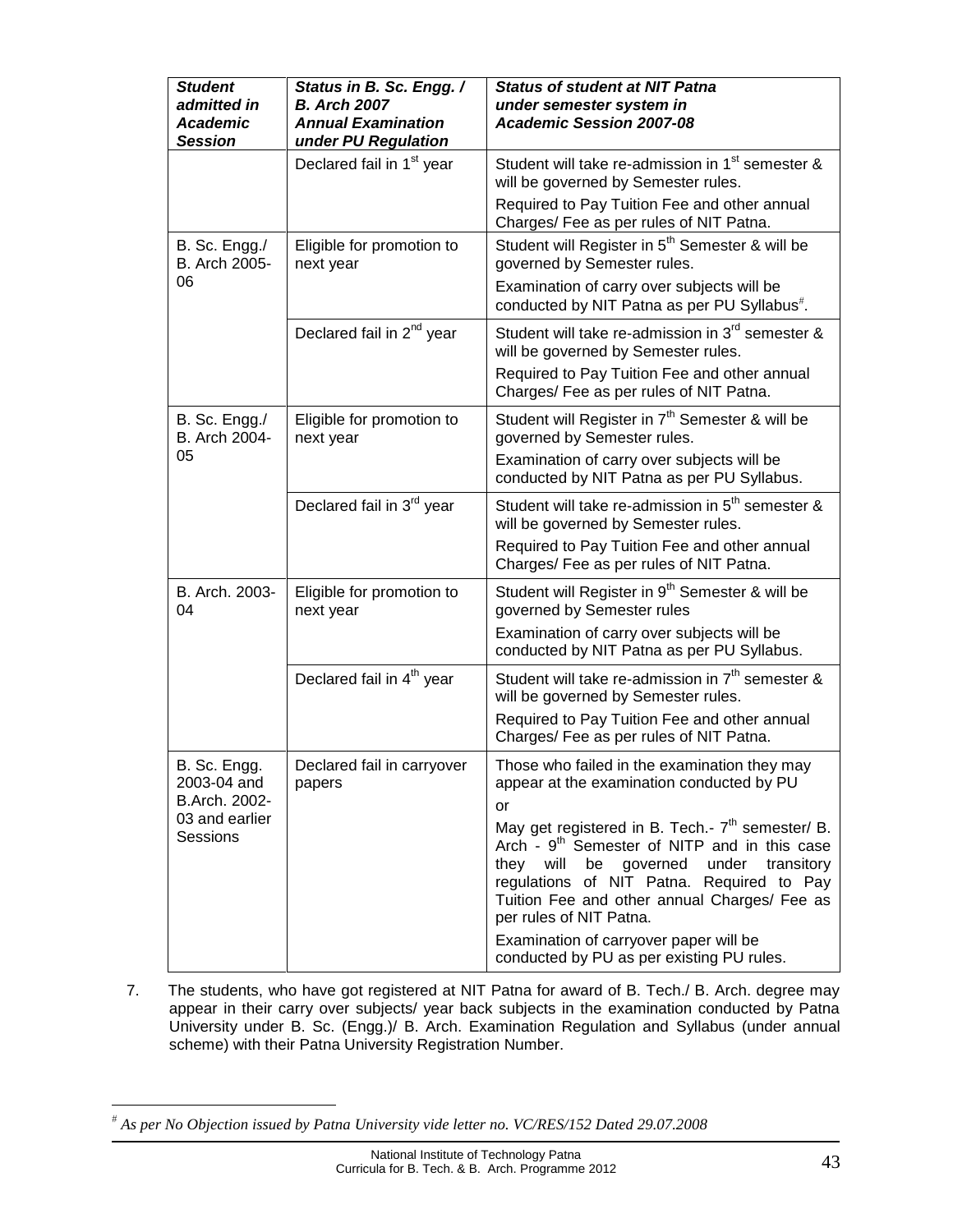- 8. NIT Patna adopts B. Sc. Engg./ B. Arch Examination Regulation and syllabus (under annual scheme) of Patna University for the conduct of Special Examination during summer vacation<sup>#</sup>.
- 9. The students presently registered at NIT Patna (as per Table 2) and has carry over in some of the subjects/ papers of B. Sc. Engg./ B. Arch Program as per Patna University Regulation are required to pass in those papers; the provision for the same is outlined below:
	- (i) The students may appear for such carry over subjects/ papers in examination(s) conducted by Patna University (*as per Section 7 above*) and/ or at Special Examination conducted by NIT Patna during summer vacation, with syllabus of Patna University**#** .
	- (ii) The students are required to deposit examination fee as fixed by the institution and must full fill all conditions to appear in the examination as per Patna University/ NIT Patna regulation.
	- (iii) The students shall be allowed *only two opportunities to pass/ clear the subject with the old syllabus of Patna University*.
	- (iv) If student who do not pass/ clear the carry over subjects/ paper in examination(s) conducted for the purpose, then he/ she shall not be granted promotion to higher semester. He/ she is required to get registered for equivalent course/ subject for carry over subjects/ papers under new syllabus/ course structure during regular semester/ summer quarter as per the rules of NIT Patna. The equivalent course/ subject and credits shall be decided by the head of the department/ course Coordinator.
	- (v) The students are required to fulfill minimum credit criterion and time bar under section 12 Examination subsection 12.12 as stated in *Curricula for B. Tech./ B. Arch. Program 2007*.
- 10. The students who have got **year back/ not granted Promotion** under Patna university Regulation may get registered in equivalent lower semester as indicated in Table -2, thereafter they will be governed by NIT Patna Transitory Regulation.

If any student under the above category doesn't prefer to get register in equivalent semester but wants to appear in examination for such year back subjects/ papers as per Patna University Syllabus and Regulation; then the provisions are as stated below:

- (i) The students may appear for such year back subjects/ papers in examination(s) conducted by Patna University (*as per Section 7 above*) and/ or at Special Examination conducted by NIT Patna during summer vacation, with syllabus of Patna University**#** .
- (ii) The students are required to deposit Registration fee, examination fee and any other fee applicable as fixed by the institution and must full fill all conditions to appear in the examination as per Patna University/ NIT Patna regulation.
- (iii) The students shall be allowed *only two opportunities to pass/ clear the year back subjects with the old syllabus of Patna University*.
- (iv) If any student do not pass/ clear the year back (as per PU regulation) in the examination(s) conducted for the purpose, he/ she shall not be granted promotion to higher semester rather he/ she shall have to get registered in equivalent lower semester as per NIT Patna regulation.
- (v) If any student is eligible for promotion (as per PU regulation) but now he/ she has carry over in some of the subject/ papers then, he/ she shall be granted promotion to equivalent higher semester. But he/ she is required to get registered for equivalent courses/ subjects for carryover subjects/ papers under new syllabus/ course structure during regular semester/ summer quarter as per the rules of NIT Patna. The equivalent course/ subjects and credits shall be decided by the head of the department/ course Coordinator.
- (vi) The students are required to fulfill minimum credit criterion and time bar under section 12 Examination subsection 12.12 as stated in *Curricula for B. Tech./ B. Arch. Program 2007*.

*As per No Objection issued by Patna University vide letter no. VC/RES/152 Dated 29.07.2008*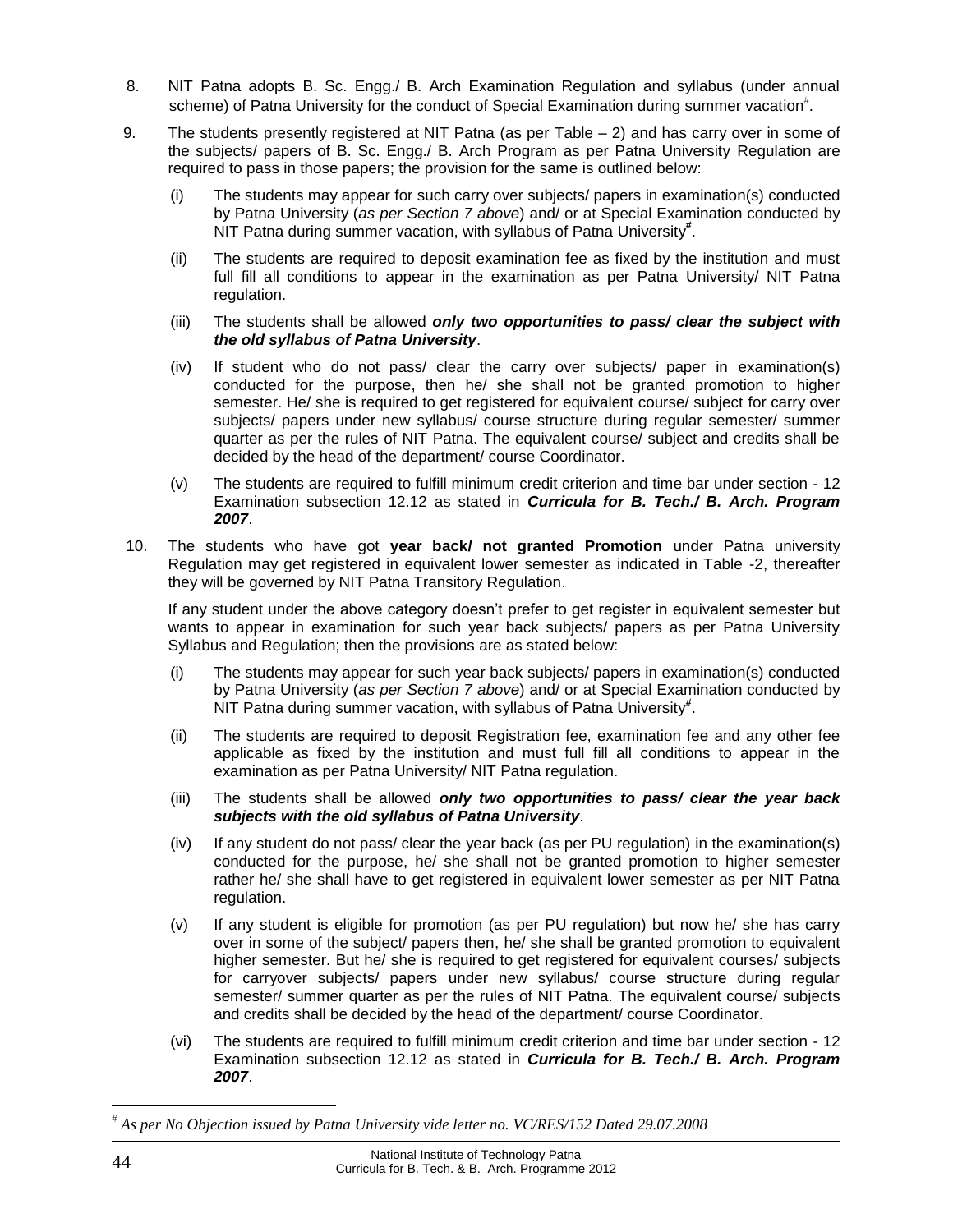- 11. Students admitted during session 2003-04 of B. Sc. Engg. and during session 2002-03 of B. Arch program their examination for carryover papers will be conducted by Patna University for award of B. Sc. Engg./ B. Arch Degree.
- 12. Conversion of marks obtained by any student in annual system will be directly converted to GPA/ SGPA/ CGPA with table-3 under ten point grade system for different considerations and minimum requirement for award of degree.

| <b>Grade Point</b> | <b>Percentage Marks</b>                                            |
|--------------------|--------------------------------------------------------------------|
| 6.00               | Passed under annual system but marks obtained<br>is less than 55%. |
| 6.25               | 55                                                                 |
| 6.75               | 60                                                                 |
| 7.25               | 65                                                                 |
| 7.75               | 70                                                                 |
| 8 25               | 75                                                                 |

*Table -3: Percentage Equivalence of Grade Point for a Ten Point Scale:*

#### **Transitory Regulations valid till Session 2010-11<sup>1</sup>** *(For all students (Except B. Tech/ B. Arch 1st Semester)*

<span id="page-44-0"></span>

| Reference                                   | <b>Existing Provisions</b>                                                                                                         | <b>Amended Transitory Rules</b>                                                                                                                                                                                                                                                                         |  |  |  |  |
|---------------------------------------------|------------------------------------------------------------------------------------------------------------------------------------|---------------------------------------------------------------------------------------------------------------------------------------------------------------------------------------------------------------------------------------------------------------------------------------------------------|--|--|--|--|
| $U/s$ 9.6 (b)                               | Students having backlog till 2008-09 and not<br>registered during Autumn Semester Session                                          | Permitted to appear as non-collegiate<br>candidate. As per amendment, and                                                                                                                                                                                                                               |  |  |  |  |
|                                             | 2009-10                                                                                                                            | Registration for all such courses is also<br>permitted in which a student has been<br>sent up and failed in that course, but<br>wants to improve by re-registering in that<br>backlog course, provided the normal time<br>table of the semester permits registration in<br>any such course <sup>4</sup> |  |  |  |  |
| 12 <sub>1</sub><br>Examinatio<br>n U/S 12.4 | Registered for backlog paper but declared<br>debarred due to shortage of attendance<br>during Session 2009-10: Autumn<br>semester. | Permitted to appear as non-collegiate<br>candidate as per clause 8.1(a), provided in<br>previous session he/ she was sent-up for<br>the course and obtained "F" grade. All<br>Internal marks of that session/ Semester<br>shall be carried forward.                                                     |  |  |  |  |

<sup>1</sup> Amendments to Curricula for B. Tech/ B. Arch/ Master's Program 2008 vide Notification No. NITP/ 2997/09 dated 22.12.2009 with effect from Spring Semester Session 2009-10 and extended till 2011-12 by the approval of Senate, cease to **exist with effect from session 2012-13 vide notification No. NITP/ 06/12 dated 13th April 2012.**

<sup>&</sup>lt;sup>2</sup> Addendum to the transitory regulation B. Tech/ B. Arch/ Master's Program 2008 (except 1st and 2nd Semester students) vide Notification No. NITP/ 5586/10 dated 09.03.2010 extended till 2011-12 by 9<sup>th</sup> Senate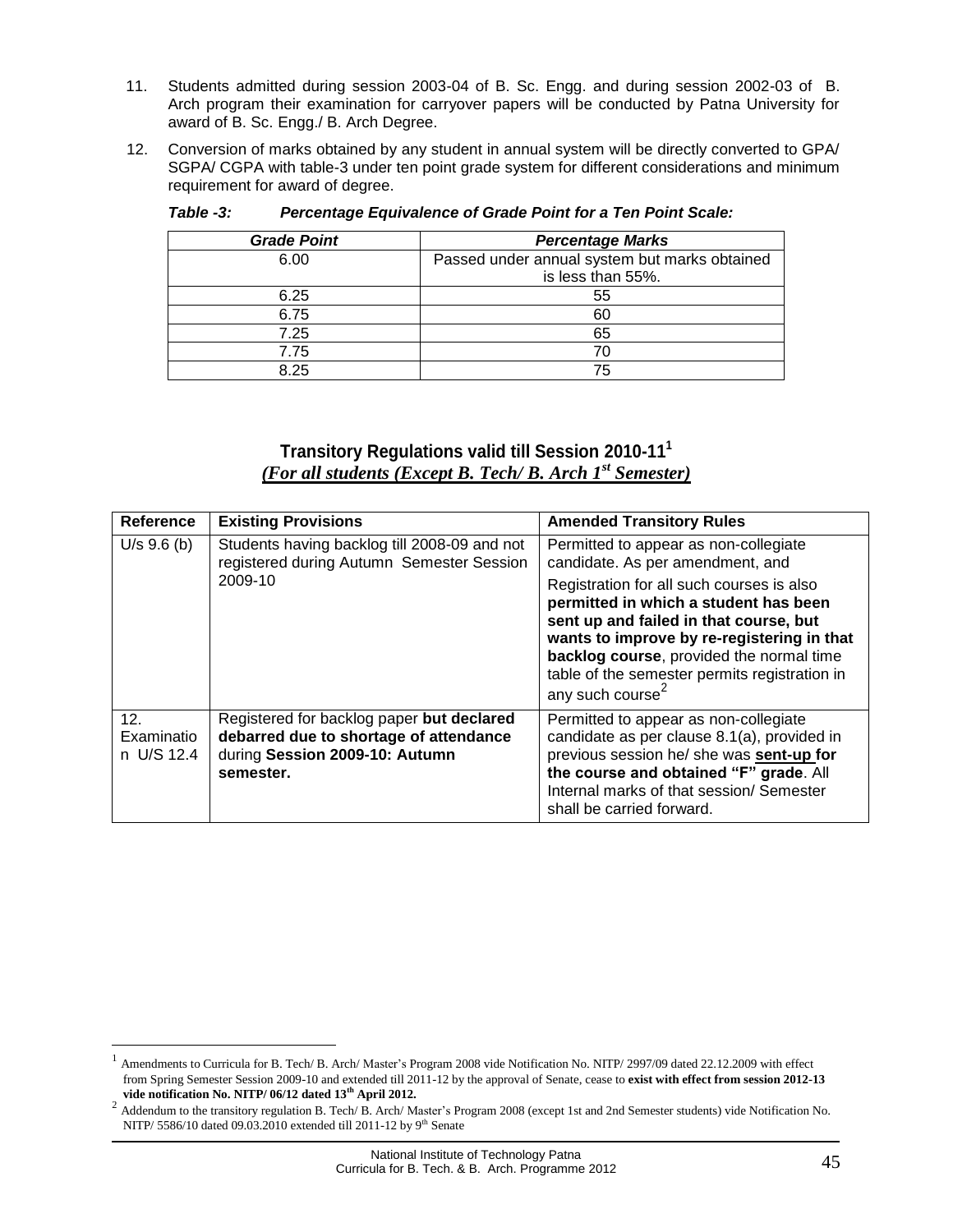<span id="page-45-0"></span>

| Details of Total credit earned by students Under Transitory Regulation for award of B.                                                                                                                                        |  |  |  |  |  |  |  |  |  |  |  |  |
|-------------------------------------------------------------------------------------------------------------------------------------------------------------------------------------------------------------------------------|--|--|--|--|--|--|--|--|--|--|--|--|
| Tech./ B. Arch. Degree (i.e. from Annual System being transfer to semester system):                                                                                                                                           |  |  |  |  |  |  |  |  |  |  |  |  |
| The company of the most of the company of the company of the company of the company of the company of the company of the company of the company of the company of the company of the company of the company of the company of |  |  |  |  |  |  |  |  |  |  |  |  |

| <b>Admission</b><br><b>Session</b> | <b>Degree under Transitory</b><br><b>Regulation (NIT)</b><br>/Examination(s) | <b>B.Arch</b> | <b>B.</b> Tech<br>(Civil) | <b>B.</b> Tech<br>(Mech) | <b>B.</b> Tech<br>(Elect) | <b>B.</b> Tech<br>(ECE) | <b>B.</b> Tech<br>(CSE) | <b>B.</b> Tech<br>(IT) |
|------------------------------------|------------------------------------------------------------------------------|---------------|---------------------------|--------------------------|---------------------------|-------------------------|-------------------------|------------------------|
| $2006 - 07$                        | B. Sc. Engg/ B. Arch. 1st Year                                               | 51            | 49                        | 49                       | 49                        | 49                      | 49                      | 49                     |
| $2006 - 07$                        | B. Tech/ B. Arch. 3rd Semester                                               | 28            | 28                        | 27                       | 27                        | 26                      | 27                      | 27                     |
| $2006 - 07$                        | B. Tech/ B. Arch. 4 <sup>th</sup> Semester                                   | 28            | 27                        | 27                       | 27                        | 26                      | 25                      | 27                     |
| $2006 - 07$                        | B. Tech/ B. Arch. 5 <sup>th</sup> Semester                                   | 27            | 26                        | 25                       | 26                        | 28                      | 29                      | 26                     |
| $2006 - 07$                        | B. Tech/ B. Arch. 6 <sup>th</sup> Semester                                   | 28            | 27                        | 26                       | 27                        | 27                      | 27                      | 26                     |
| $2006 - 07$                        | B. Tech/ B. Arch. 7 <sup>th</sup> Semester                                   | 27            | 27                        | 28                       | 27                        | 26                      | 26                      | 26                     |
| $2006 - 07$                        | B. Tech/ B. Arch. 8 <sup>th</sup> Semester                                   | 29            | 27                        | 26                       | 27                        | 27                      | 24                      | 23                     |
| $2006 - 07$                        | B. Arch 9 <sup>th</sup> Semester                                             | 27            |                           |                          |                           |                         |                         |                        |
| $2006 - 07$                        | B. Arch 10 <sup>th</sup> Semester                                            | 27            |                           |                          |                           |                         |                         |                        |
| $2006 - 07$                        | <b>Total Credits Under Transitory</b><br>Regulation                          | 272           | 211                       | 208                      | <b>210</b>                | 209                     | 207                     | 204                    |
| $2005 - 06$                        | B. Sc. Engg/ B. Arch. 1st Year                                               | 51            | 49                        | 49                       | 49                        | 49                      | 49                      | 49                     |
| $2005 - 06$                        | B. Sc. Engg/ B. Arch. 2nd Year                                               | 51            | 52                        | 50                       | 51                        | 51                      | 50                      | 51                     |
| $2005 - 06$                        | B. Tech/ B. Arch. 5 <sup>th</sup> Semester                                   | 27            | 29                        | 26                       | 28                        | 28                      | 29                      | 28                     |
| $2005 - 06$                        | B. Tech/ B. Arch. 6 <sup>th</sup> Semester                                   | 28            | 27                        | 28                       | 25                        | 27                      | 26                      | 29                     |
| $2005 - 06$                        | B. Tech/ B. Arch. 7 <sup>th</sup> Semester                                   | 27            | 27                        | 24                       | 28                        | 26                      | 27                      | 26                     |
| $2005 - 06$                        | B. Tech/ B. Arch. 8 <sup>th</sup> Semester                                   | 29            | 27                        | 26                       | 28                        | 27                      | 26                      | 23                     |
| $2005 - 06$                        | B. Arch 9th Semester                                                         | 27            |                           |                          |                           |                         |                         |                        |
| $2005 - 06$                        | B. Arch 10 <sup>th</sup> Semester                                            | 27            |                           |                          |                           |                         |                         |                        |
| $2004 - 05$                        | <b>Total Credits Under Transitory</b><br><b>Regulation</b>                   | 267           | 211                       | 203                      | 209                       | 208                     | 207                     | 206                    |
| $2004 - 05$                        | B. Sc. Engg/ B. Arch. 1st Year                                               | 51            | 49                        | 49                       | 49                        | 49                      |                         |                        |
| $2004 - 05$                        | B. Sc. Engg/ B. Arch. 2nd Year                                               | 51            | 52                        | 50                       | 51                        | 51                      |                         |                        |
| $2004 - 05$                        | B. Sc. Engg/ B. Arch. 3rd Year                                               | 51            | 53                        | 49                       | 50                        | 50                      |                         |                        |
| $2004 - 05$                        | B. Tech/ B. Arch. 7 <sup>th</sup> Semester                                   | 27            | 29                        | 27                       | 28                        | 26                      |                         |                        |
| $2004 - 05$                        | B. Tech/ B. Arch. 8 <sup>th</sup> Semester                                   | 29            | 30                        | 29                       | 28                        | 25                      |                         |                        |
| $2004 - 05$                        | B. Arch 9 <sup>th</sup> Semester                                             | 27            |                           |                          |                           |                         |                         |                        |
| $2004 - 05$                        | B. Arch 10 <sup>th</sup> Semester                                            | 27            |                           |                          |                           |                         |                         |                        |
| $2004 - 05$                        | <b>Total Credits Under Transitory</b><br>Regulation                          | 263           | 213                       | 204                      | 206                       | 201                     |                         |                        |
| $2003 - 04$                        | B. Arch. Engg 1st Year                                                       | 51            |                           |                          |                           |                         |                         |                        |
| $2003 - 04$                        | B. Arch. Engg 2nd Year                                                       | 51            |                           |                          |                           |                         |                         |                        |
| $2003 - 04$                        | B. Arch. Engg 3rd Year                                                       | 51            |                           |                          |                           |                         |                         |                        |
| $2003 - 04$                        | B. Arch. Engg 4th Year                                                       | 51            |                           |                          |                           |                         |                         |                        |
| $2003 - 04$                        | B. Arch 9th Semester                                                         | 27            |                           |                          |                           |                         |                         |                        |
| $2003 - 04$                        | B. Arch 10th Semester                                                        | 27            |                           |                          |                           |                         |                         |                        |
| $2003 - 04$                        | <b>Total Credits Under Transitory</b><br>Regulation                          | 258           |                           |                          |                           |                         |                         |                        |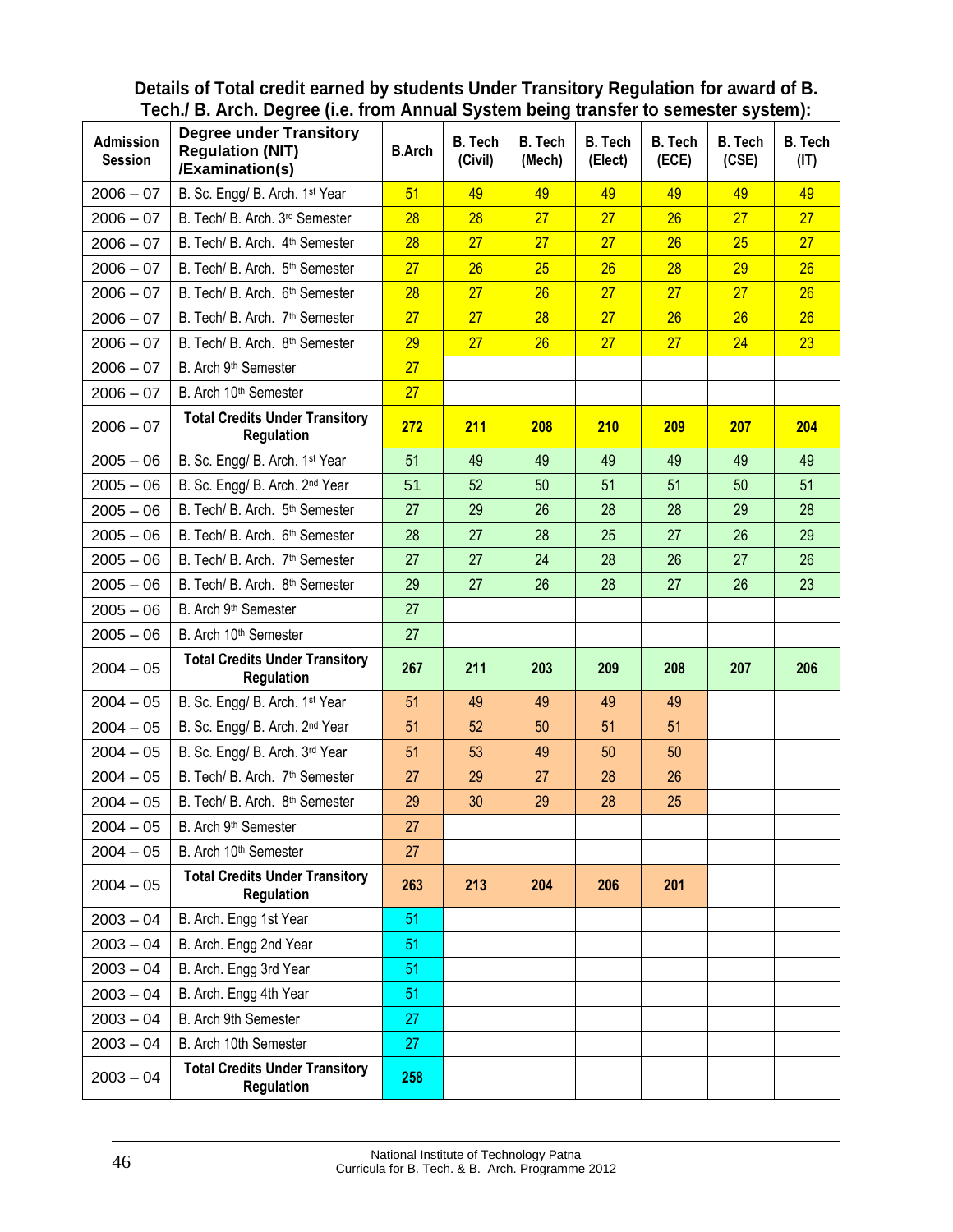<span id="page-46-0"></span>

| Program     | Year | Course<br>Code | <b>Course Title</b>                               | <b>PU Paper</b><br>Code | PU<br><b>Practical</b><br>Code | <b>Theory</b><br>Code (old) | Practical<br>Code<br>(Old) | Theory<br><b>FM</b> | Practical<br>FM | Full<br><b>Marks</b> | L              | T           | P              | Course<br><b>Credits</b> |
|-------------|------|----------------|---------------------------------------------------|-------------------------|--------------------------------|-----------------------------|----------------------------|---------------------|-----------------|----------------------|----------------|-------------|----------------|--------------------------|
|             |      |                | <b>B. Arch Program</b>                            |                         |                                |                             |                            |                     |                 |                      |                |             |                |                          |
| ARUG        | 1PU  | <b>MA P103</b> | Mathematics - I                                   | Paper-1                 |                                | Paper-1                     |                            | 100                 | 0               | 100                  | $\mathbf{2}$   |             | $\Omega$       | 5                        |
| ARUG        | 1PU  | <b>MA P104</b> | Mathematics - II                                  | Paper-2                 |                                | Paper-2                     |                            | 100                 | $\mathbf{0}$    | 100                  | $\overline{2}$ |             | $\Omega$       | 5                        |
| <b>ARUG</b> | 1PU  | <b>HS P104</b> | <b>Technical English</b>                          | Paper-3                 |                                | Paper-3                     |                            | 100                 | $\pmb{0}$       | 100                  | $\overline{2}$ |             | $\Omega$       | 5                        |
| <b>ARUG</b> | 1PU  | <b>AR P108</b> | Basic Arch Design                                 | Paper-4                 | $S-1$                          | Paper-5                     | $S-11$                     | 100                 | 100             | 200                  | $\overline{2}$ | 0           | Δ              | 8                        |
| ARUG        | 1PU  | <b>AR P117</b> | <b>History of Culture</b>                         | Paper-5                 |                                | Paper-7                     |                            | 100                 | $\pmb{0}$       | 100                  | $\overline{2}$ |             | 0              | 5                        |
| <b>ARUG</b> | 1PU  | <b>AR P120</b> | Solid Geometry, Scale & Free Hand Drawing         | Paper-6                 | $S-3$                          | Paper-9                     | $S-7$                      | 100                 | 100             | 200                  | $\overline{2}$ | 0           | 4              | 8                        |
| <b>ARUG</b> | 1PU  | <b>ME P114</b> | Mechanics & Graphics                              | Paper-7                 | $S-4$                          | Paper-12                    | $S-4$                      | 100                 | 50              | 150                  | $\overline{2}$ |             | $\overline{2}$ | $\overline{7}$           |
| <b>ARUG</b> | 1PU  | <b>CE P102</b> | <b>Building Materials &amp; Field Measurement</b> | Paper-8                 | $S-2$                          | Paper-13                    | $S-2$                      | 100                 | 50              | 150                  | $\overline{2}$ | $\mathbf 0$ | $\overline{2}$ | 5                        |
| <b>ARUG</b> | 1PU  | <b>ME P121</b> | <b>Workshop Practice</b>                          | Paper-9                 | $S-5$                          | Paper-9                     | $S-10$                     | $\Omega$            | 100             | 100                  | 0              | 0           | 3              | 3                        |
| ARUG        | 2PU  | <b>AR P202</b> | Arch Design - I                                   | Paper-1                 | $S-1$                          | Paper-1                     | $S-1$                      | 100                 | 100             | 200                  | $\mathbf{2}$   | 0           | 4              | 8                        |
| ARUG        | 2PU  | <b>CE P201</b> | <b>Building Construction</b>                      | Paper-2                 | $S-2$                          | Paper-2                     | $S-2$                      | 100                 | 100             | 200                  | $\overline{2}$ | 0           | 4              | 8                        |
| ARUG        | 2PU  | <b>AR P223</b> | Visual Arts & Psychology of perception            | Paper-3                 | $S-5$                          | Paper-3                     | $S-5$                      | 100                 | 50              | 150                  | $\overline{2}$ | 0           | $\overline{2}$ | 5                        |
| <b>ARUG</b> | 2PU  | AR P216        | History of Arch                                   | Paper-4                 |                                | Paper-4                     |                            | 100                 | 0               | 100                  | $\overline{2}$ |             | $\Omega$       | 5                        |
| ARUG        | 2PU  | AR P214        | Contemporary Architecture                         | Paper-5                 |                                | Paper-5                     |                            | 100                 | 0               | 100                  | $\overline{2}$ |             | 0              | 5                        |
| ARUG        | 2PU  | AR P212        | Climatology                                       | Paper-6                 |                                | Paper-6                     |                            | 100                 | $\pmb{0}$       | 100                  | $\overline{2}$ |             | $\Omega$       | 5                        |
| <b>ARUG</b> | 2PU  | AR P213        | Computer Applications, CPM & PERT                 | Paper-7                 |                                | Paper-7                     |                            | 100                 | 0               | 100                  | $\overline{2}$ |             | $\Omega$       | 5                        |
| ARUG        | 2PU  | <b>CE P207</b> | <b>Fundamental of Structures</b>                  | Paper-8                 | $S-3$                          | Paper-8                     | $S-3$                      | 100                 | 50              | 150                  | $\mathbf{2}$   |             | $\overline{2}$ | $\overline{7}$           |
| <b>ARUG</b> | 2PU  | AR P205        | Arch. Workshop                                    | Paper-9                 | $S-4$                          | Paper-9                     | $S-4$                      | 0                   | 100             | 100                  | 0              | 0           | 3              | 3                        |
| ARUG        | 3PU  | AR P303        | Arch Design - II                                  | Paper-1                 | $S-1$                          | Paper-1                     | $S-1$                      | 100                 | 100             | 200                  | $\overline{c}$ | 0           | 4              | 8                        |
| ARUG        | 3PU  | <b>CE P201</b> | <b>Building Construction</b>                      | Paper-2                 | $S-2$                          | Paper-2                     | $S-2$                      | 100                 | 100             | 200                  | $\overline{2}$ | 0           | 4              | 8                        |
| <b>ARUG</b> | 3PU  | AR P306        | Architectural rendering                           | Paper-3                 | $S-3$                          | Paper-3                     | $S-3$                      | 100                 | 50              | 150                  | $\overline{2}$ | 0           | $\overline{c}$ | 5                        |

#### **EQUIVALENT CREDIT DISTRIBUTION UNDER TRANSITORY REGULATION FOR B. Sc. (Engg.)/ B. Arch. PROGRAM – ANNUAL COURSE STRUCTURE OF PATNA UNIVERSITY**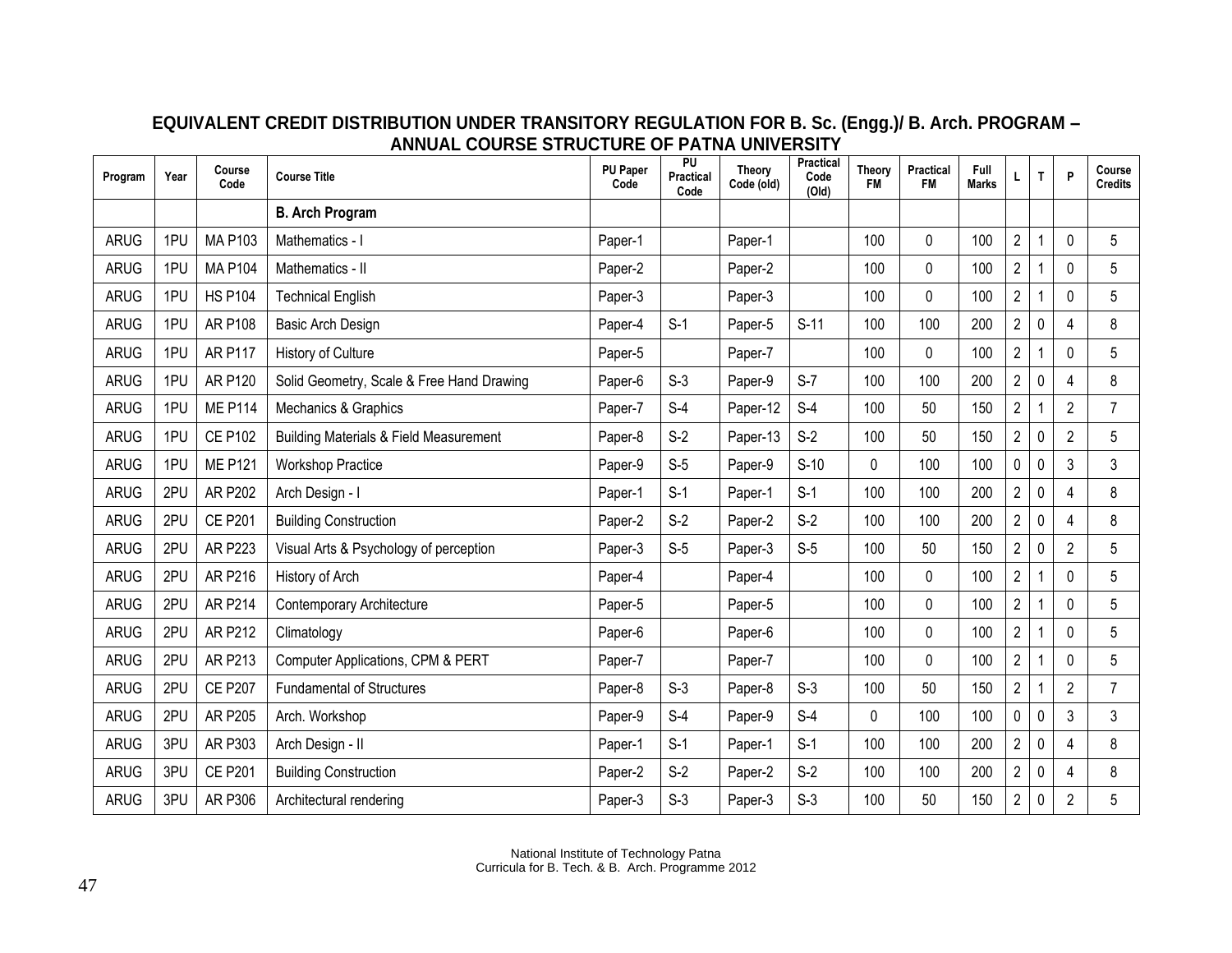| Program     | Year | Course<br>Code | <b>Course Title</b>                        | <b>PU Paper</b><br>Code | PU<br>Practical<br>Code | <b>Theory</b><br>Code (old) | Practical<br>Code<br>(Old) | <b>Theory</b><br><b>FM</b> | <b>Practical</b><br><b>FM</b> | Full<br><b>Marks</b> |                         | T            | P                     | Course<br><b>Credits</b> |
|-------------|------|----------------|--------------------------------------------|-------------------------|-------------------------|-----------------------------|----------------------------|----------------------------|-------------------------------|----------------------|-------------------------|--------------|-----------------------|--------------------------|
| <b>ARUG</b> | 3PU  | AR P310        | Building Services & Air Conditioning       | Paper-4                 |                         | Paper-4                     |                            | 100                        | $\Omega$                      | 100                  | $\overline{2}$          |              | $\Omega$              | 5                        |
| <b>ARUG</b> | 3PU  | AR P301        | Arch Acoustics & illumination              | Paper-5                 |                         | Paper-5                     |                            | 100                        | 0                             | 100                  | $\overline{2}$          |              | 0                     | 5                        |
| <b>ARUG</b> | 3PU  | AR P309        | Bldg. Estimation, Accounts & Specification | Paper-6                 |                         | Paper-6                     |                            | 100                        | $\mathbf 0$                   | 100                  | $\overline{2}$          |              | 0                     | 5                        |
| <b>ARUG</b> | 3PU  | <b>AR P311</b> | City Planning & Housing                    | Paper-7                 |                         | Paper-7                     |                            | 100                        | $\mathbf 0$                   | 100                  | $\sqrt{2}$              |              | $\mathbf 0$           | 5                        |
| <b>ARUG</b> | 3PU  | <b>CE P315</b> | Theory of Structures                       | Paper-8                 | $S-4$                   | Paper-8                     | $S-4$                      | 100                        | 50                            | 150                  | $\overline{2}$          |              | $\overline{2}$        | $\overline{7}$           |
| <b>ARUG</b> | 3PU  | <b>AR P205</b> | Arch. Workshop                             | Paper-9                 | $S-5$                   | Paper-9                     | $S-5$                      | 0                          | 100                           | 100                  | $\pmb{0}$               | $\mathbf 0$  | 3                     | 3                        |
| <b>ARUG</b> | 4PU  | <b>AR P404</b> | Arch Design - III                          | Paper-1                 | $S-1$                   |                             |                            | 100                        | 100                           | 200                  | $\overline{2}$          | $\mathbf 0$  | $\boldsymbol{\Delta}$ | 8                        |
| <b>ARUG</b> | 4PU  | <b>AR P407</b> | Architecture Detailing & Working Drawing   | Paper-2                 | $S-2$                   |                             |                            | 100                        | 100                           | 200                  | $\overline{\mathbf{c}}$ | 0            | $\overline{4}$        | 8                        |
| <b>ARUG</b> | 4PU  | <b>AR P418</b> | Interior Design and Rendering              | Paper-3                 | $S-3$                   |                             |                            | 100                        | 50                            | 150                  | $\overline{c}$          | $\mathbf 0$  | $\overline{2}$        | 5                        |
| <b>ARUG</b> | 4PU  | <b>AR P419</b> | Professional Practice & Bldg. Bye Laws     | Paper-4                 |                         |                             |                            | 100                        | 0                             | 100                  | $\overline{2}$          |              | $\mathbf 0$           | 5                        |
| <b>ARUG</b> | 4PU  | <b>AR P422</b> | Valuation                                  | Paper-5                 |                         |                             |                            | 100                        | 0                             | 100                  | $\overline{2}$          |              | $\Omega$              | 5                        |
| <b>ARUG</b> | 4PU  | <b>HS P403</b> | Sociology and Building Economics           | Paper-6                 |                         |                             |                            | 100                        | $\pmb{0}$                     | 100                  | $\overline{\mathbf{c}}$ |              | 0                     | 5                        |
| <b>ARUG</b> | 4PU  | <b>AR P421</b> | Urban Design & landscape Architecture      | Paper-7                 |                         |                             |                            | 100                        | $\mathbf 0$                   | 100                  | $\overline{c}$          |              | $\mathbf 0$           | 5                        |
| <b>ARUG</b> | 4PU  | <b>AR P415</b> | Design of Structures & Structural Systems  | Paper-8                 | $S-4$                   |                             |                            | 100                        | 50                            | 150                  | $\overline{2}$          |              | $\overline{2}$        | $\overline{7}$           |
| <b>ARUG</b> | 4PU  | AR P205        | Arch. Workshop                             | Paper-9                 | $S-5$                   |                             |                            | $\mathbf 0$                | 100                           | 100                  | $\pmb{0}$               | $\mathbf{0}$ | 3                     | 3                        |
|             |      |                | B. Sc (Engg) Civil Engineering Program     |                         |                         |                             |                            |                            |                               |                      |                         |              |                       |                          |
| <b>CEUG</b> | 1PU  | <b>MA P103</b> | Mathematics - I                            | Paper-1                 |                         | Paper-1                     |                            | 100                        | $\pmb{0}$                     | 100                  | $\sqrt{2}$              |              | $\pmb{0}$             | 5                        |
| <b>CEUG</b> | 1PU  | <b>MA P104</b> | Mathematics - II                           | Paper-2                 |                         | Paper-2                     |                            | 100                        | $\mathbf 0$                   | 100                  | $\overline{c}$          |              | 0                     | 5                        |
| <b>CEUG</b> | 1PU  | <b>HS P104</b> | <b>Technical English</b>                   | Paper-3                 |                         | Paper-3                     |                            | 100                        | $\mathbf{0}$                  | 100                  | $\sqrt{2}$              |              | $\Omega$              | 5                        |
| <b>CEUG</b> | 1PU  | <b>PH P101</b> | Physics                                    | Paper-4                 | $S-1$                   | Paper-4                     | $S-1$                      | 100                        | 50                            | 150                  | $\overline{2}$          |              | 1.5                   | 6                        |
| <b>CEUG</b> | 1PU  | <b>CH P101</b> | Chemistry                                  | Paper-5                 | $S-2$                   | Paper-6                     | $S-3$                      | 100                        | 50                            | 150                  | $\overline{2}$          |              | 1.5                   | 6                        |
| <b>CEUG</b> | 1PU  | <b>ME P104</b> | <b>Engineering Mechanics</b>               | Paper-6                 | $S-3$                   | Paper-10                    | $S-5$                      | 100                        | 50                            | 150                  | $\overline{2}$          |              | 1.5                   | 6                        |
| <b>CEUG</b> | 1PU  | <b>ME P103</b> | <b>Engineering Drawing</b>                 | Paper-7                 | $S-4$                   | Paper-8                     | $S-6$                      | 100                        | 100                           | 200                  |                         | $\mathbf 0$  | 5                     | $\overline{7}$           |
| <b>CEUG</b> | 1PU  | <b>EE P101</b> | <b>Basic Electrical Engineering</b>        | Paper-8                 | $S-5$                   | Paper-12                    | $S-8$                      | 100                        | 50                            | 150                  | $\boldsymbol{2}$        |              | 1.5                   | 6                        |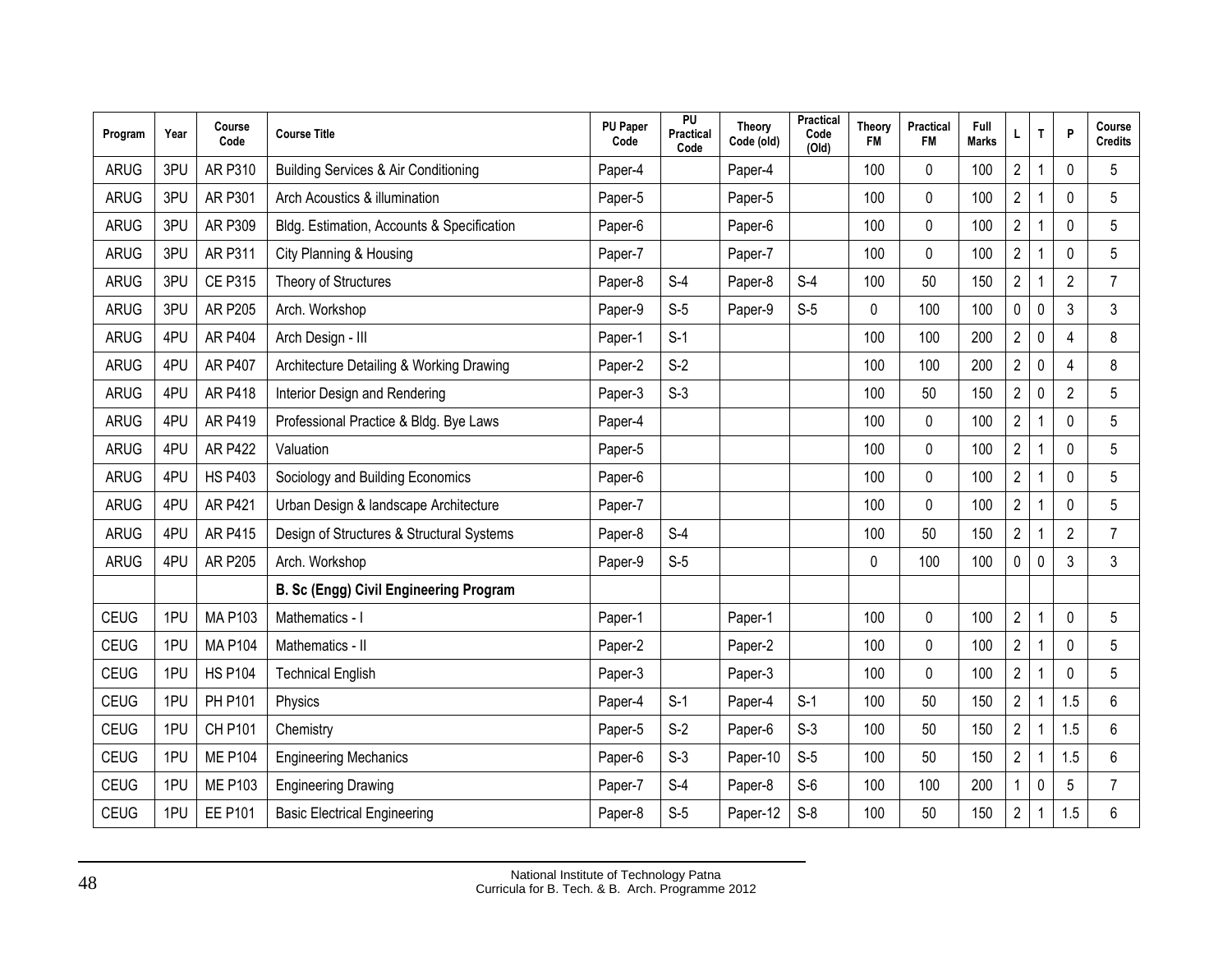| Program     | Year | Course<br>Code | <b>Course Title</b>                            | <b>PU Paper</b><br>Code | PU<br>Practical<br>Code | Theory<br>Code (old) | <b>Practical</b><br>Code<br>(Old) | Theory<br><b>FM</b> | <b>Practical</b><br><b>FM</b> | Full<br><b>Marks</b> |                         | T           | P           | Course<br><b>Credits</b> |
|-------------|------|----------------|------------------------------------------------|-------------------------|-------------------------|----------------------|-----------------------------------|---------------------|-------------------------------|----------------------|-------------------------|-------------|-------------|--------------------------|
| <b>CEUG</b> | 1PU  | <b>ME P119</b> | Workshop - I                                   | Paper-9                 | $S-6$                   | Paper-9              | $S-9$                             | 0                   | 100                           | 100                  | 0                       | 0           | 3           | 3                        |
| <b>CEUG</b> | 2PU  | <b>MA P205</b> | Mathematics - III                              | Paper-1                 |                         | Paper-1              |                                   | 100                 | 0                             | 100                  | $\overline{2}$          |             | $\Omega$    | 5                        |
| <b>CEUG</b> | 2PU  | <b>MA P201</b> | <b>Computational Techniques</b>                | Paper-2                 | $S-1$                   | Paper-2              | $S-1$                             | 100                 | 50                            | 150                  | $\overline{2}$          |             | 1.5         | 6                        |
| <b>CEUG</b> | 2PU  | <b>CE P213</b> | Surveying - I                                  | Paper-3                 | $S-3$                   | Paper-3              | $S-3$                             | 100                 | 50                            | 150                  | $\overline{2}$          |             | 1.5         | 6                        |
| <b>CEUG</b> | 2PU  | <b>ME P215</b> | Mechanics of Solid - I                         | Paper-4                 | $S-2$                   | Paper-4              | $S-2$                             | 100                 | 50                            | 150                  | $\overline{2}$          |             | 1.5         | 6                        |
| <b>CEUG</b> | 2PU  | <b>CE P203</b> | <b>Building Science</b>                        | Paper-5                 | $S-4$                   | Paper-5              | $S-4$                             | 100                 | 50                            | 150                  | $\overline{2}$          |             | 1.5         | 6                        |
| <b>CEUG</b> | 2PU  | <b>ME P206</b> | <b>Fluid Mechanics</b>                         | Paper-6                 | $S-5$                   | Paper-6              | $S-5$                             | 100                 | 50                            | 150                  | $\overline{2}$          |             | 1.5         | $6\phantom{1}$           |
| <b>CEUG</b> | 2PU  | <b>ME P213</b> | <b>Mechanical Engineering</b>                  | Paper-7                 |                         | Paper-7              |                                   | 100                 | 0                             | 100                  | $\overline{2}$          |             | $\Omega$    | 5                        |
| <b>CEUG</b> | 2PU  | <b>CE P208</b> | Geology and Geo Mechanics                      | Paper-8                 | $S-6$                   | Paper-8              | $S-6$                             | 100                 | 50                            | 150                  | $\overline{2}$          |             | 1.5         | 6                        |
| <b>CEUG</b> | 2PU  | <b>CE P204</b> | <b>Civil Engineering Drawing</b>               | Paper-9                 | $S-7$                   | Paper-9              | $S-7$                             | 0                   | 100                           | 100                  | 0                       | 0           | 6           | $6\phantom{1}$           |
| <b>CEUG</b> | 3PU  | <b>CE P314</b> | Surveying - II                                 | Paper-1                 | $S-3$                   |                      |                                   | 100                 | 100                           | 200                  | $\overline{2}$          |             | 3           | 8                        |
| <b>CEUG</b> | 3PU  | <b>CE P310</b> | Structural Analysis - I                        | Paper-2                 |                         |                      |                                   | 100                 | $\pmb{0}$                     | 100                  | $\overline{\mathbf{c}}$ |             | $\Omega$    | 5                        |
| <b>CEUG</b> | 3PU  | <b>CE P309</b> | Soil Mechanics                                 | Paper-3                 | $S-2$                   |                      |                                   | 100                 | 50                            | 150                  | $\overline{2}$          |             | 1.5         | $6\phantom{1}$           |
| <b>CEUG</b> | 3PU  | <b>CE P306</b> | <b>Environmental Engineering</b>               | Paper-4                 | $S-6$                   |                      |                                   | 100                 | 50                            | 150                  | $\overline{2}$          |             | 1.5         | 6                        |
| <b>CEUG</b> | 3PU  | <b>CE P305</b> | <b>Concrete Structures</b>                     | Paper-5                 | $S-4$                   |                      |                                   | 100                 | 50                            | 150                  | $\overline{2}$          |             | 1.5         | 6                        |
| <b>CEUG</b> | 3PU  | <b>CE P311</b> | Structural Design - I                          | Paper-6                 | $S-1$                   |                      |                                   | 100                 | 100                           | 200                  | 3                       | $\mathbf 0$ | 6           | 11                       |
| <b>CEUG</b> | 3PU  | <b>CE P316</b> | <b>Water Resources Engineering - I</b>         | Paper-7                 | $S-5$                   |                      |                                   | 100                 | 50                            | 150                  | $\boldsymbol{2}$        |             | 1.5         | 6                        |
| <b>CEUG</b> | 3PU  | <b>CE P312</b> | <b>Structural Mechanics</b>                    | Paper-8                 |                         |                      |                                   | 100                 | 0                             | 100                  | $\overline{2}$          |             | 0           | 5                        |
|             |      |                | B. Sc (Engg) Computer Sc & Engineering Program |                         |                         |                      |                                   |                     |                               |                      |                         |             |             |                          |
| CSUG        | 1PU  | <b>MA P103</b> | Mathematics - I                                | Paper-1                 |                         | Paper-1              |                                   | 100                 | 0                             | 100                  | $\sqrt{2}$              |             | 0           | 5                        |
| CSUG        | 1PU  | <b>MA P104</b> | Mathematics - II                               | Paper-2                 |                         | Paper-2              |                                   | 100                 | 0                             | 100                  | $\overline{2}$          |             | $\mathbf 0$ | 5                        |
| CSUG        | 1PU  | <b>HS P104</b> | <b>Technical English</b>                       | Paper-3                 |                         | Paper-3              |                                   | 100                 | 0                             | 100                  | $\overline{2}$          |             | $\Omega$    | 5                        |
| CSUG        | 1PU  | <b>PH P101</b> | Physics                                        | Paper-4                 | $S-1$                   | Paper-4              | $S-1$                             | 100                 | 50                            | 150                  | $\boldsymbol{2}$        |             | 1.5         | $\,6\,$                  |
| CSUG        | 1PU  | <b>CH P101</b> | Chemistry                                      | Paper-5                 | $S-2$                   | Paper-6              | $S-3$                             | 100                 | 50                            | 150                  | $\overline{2}$          |             | 1.5         | 6                        |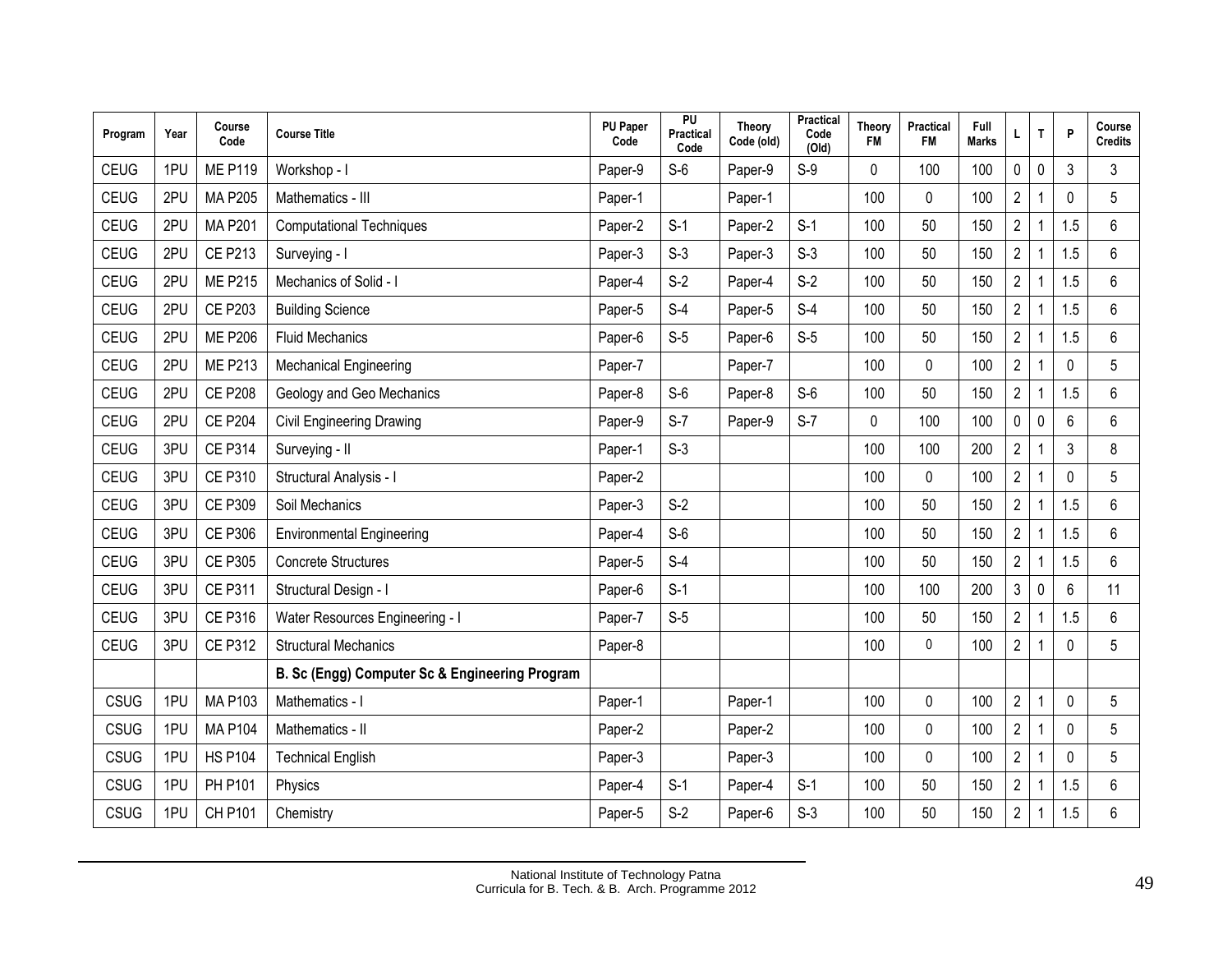| Program     | Year | Course<br>Code | <b>Course Title</b>                                     | <b>PU Paper</b><br>Code | PU<br>Practical<br>Code | Theory<br>Code (old) | Practical<br>Code<br>(Old) | <b>Theory</b><br><b>FM</b> | Practical<br><b>FM</b> | Full<br><b>Marks</b> | L                       | Τ | P               | Course<br><b>Credits</b> |
|-------------|------|----------------|---------------------------------------------------------|-------------------------|-------------------------|----------------------|----------------------------|----------------------------|------------------------|----------------------|-------------------------|---|-----------------|--------------------------|
| CSUG        | 1PU  | <b>ME P104</b> | <b>Engineering Mechanics</b>                            | Paper-6                 | $S-3$                   | Paper-10             | $S-5$                      | 100                        | 50                     | 150                  | $\overline{c}$          |   | 1.5             | $\,6\,$                  |
| CSUG        | 1PU  | <b>ME P103</b> | <b>Engineering Drawing</b>                              | Paper-7                 | $S-4$                   | Paper-8              | $S-6$                      | 100                        | 100                    | 200                  |                         | 0 | 5               | $\overline{7}$           |
| CSUG        | 1PU  | <b>EE P101</b> | <b>Basic Electrical Engineering</b>                     | Paper-8                 | $S-5$                   | Paper-12             | $S-8$                      | 100                        | 50                     | 150                  | $\overline{c}$          |   | .5              | $\,6\,$                  |
| CSUG        | 1PU  | <b>ME P119</b> | Workshop - I                                            | Paper-9                 | $S-6$                   | Paper-9              | $S-9$                      | 0                          | 100                    | 100                  | 0                       | 0 | 3               | 3                        |
| CSUG        | 2PU  | <b>MA P205</b> | Mathematics - III                                       | Paper-1                 |                         |                      |                            | 100                        | $\pmb{0}$              | 100                  | $\overline{2}$          |   | 0               | 5                        |
| <b>CSUG</b> | 2PU  | <b>MA P201</b> | <b>Computational Techniques</b>                         | Paper-2                 | $S-4$                   |                      |                            | 100                        | 50                     | 150                  | $\overline{2}$          |   | 1.5             | 6                        |
| <b>CSUG</b> | 2PU  | <b>ME P215</b> | Mechanics of Solid - I                                  | Paper-3                 | $S-2$                   |                      |                            | 100                        | 50                     | 150                  | $\overline{2}$          |   | 1.5             | 6                        |
| <b>CSUG</b> | 2PU  | <b>EC P211</b> | Solid State Physics and Devices                         | Paper-4                 |                         |                      |                            | 100                        | 0                      | 100                  | $\overline{c}$          |   | $\mathbf{0}$    | 5                        |
| <b>CSUG</b> | 2PU  | <b>EC P203</b> | <b>Basic Electronics</b>                                | Paper-5                 | $S-3$                   |                      |                            | 100                        | 100                    | 200                  | $\overline{2}$          |   | $\overline{2}$  | $\overline{7}$           |
| <b>CSUG</b> | 2PU  | <b>EC P207</b> | <b>Digital Electronics</b>                              | Paper-6                 | $S-1$                   |                      |                            | 100                        | 100                    | 200                  | $\overline{2}$          |   | 3               | 8                        |
| <b>CSUG</b> | 2PU  | <b>ME P217</b> | Thermodynamics - I                                      | Paper-7                 |                         |                      |                            | 100                        | $\mathbf 0$            | 100                  | $\overline{2}$          |   | $\mathbf 0$     | 5                        |
| <b>CSUG</b> | 2PU  | <b>CS P205</b> | Programming Methodology and Data Structures             | Paper-8                 | $S-5$                   |                      |                            | 100                        | 50                     | 150                  | $\overline{c}$          |   | 1.5             | 6                        |
| CSUG        | 2PU  | <b>ME P220</b> | Workshop - II                                           | Paper-9                 | $S-6$                   |                      |                            | 0                          | 50                     | 50                   | 0                       | 0 | 1.5             | $\overline{2}$           |
|             |      |                | B. Sc (Engg) Electronics & Comm. Engineering<br>Program |                         |                         |                      |                            |                            |                        |                      |                         |   |                 |                          |
| <b>ECUG</b> | 1PU  | <b>MA P103</b> | Mathematics - I                                         | Paper-1                 |                         | Paper-1              |                            | 100                        | $\pmb{0}$              | 100                  | $\overline{2}$          |   | $\mathbf 0$     | 5                        |
| <b>ECUG</b> | 1PU  | <b>MA P104</b> | Mathematics - II                                        | Paper-2                 |                         | Paper-2              |                            | 100                        | 0                      | 100                  | $\overline{2}$          |   | 0               | 5                        |
| <b>ECUG</b> | 1PU  | <b>HS P104</b> | <b>Technical English</b>                                | Paper-3                 |                         | Paper-3              |                            | 100                        | $\mathbf 0$            | 100                  | $\overline{\mathbf{c}}$ |   | 0               | 5                        |
| <b>ECUG</b> | 1PU  | <b>PH P101</b> | Physics                                                 | Paper-4                 | $S-1$                   | Paper-4              | $S-1$                      | 100                        | 50                     | 150                  | $\overline{2}$          |   | 1.5             | 6                        |
| <b>ECUG</b> | 1PU  | <b>CH P101</b> | Chemistry                                               | Paper-5                 | $S-2$                   | Paper-6              | $S-3$                      | 100                        | 50                     | 150                  | $\overline{2}$          |   | 1.5             | 6                        |
| <b>ECUG</b> | 1PU  | <b>ME P104</b> | <b>Engineering Mechanics</b>                            | Paper-6                 | $S-3$                   | Paper-10             | $S-5$                      | 100                        | 50                     | 150                  | $\overline{2}$          |   | .5<br>1         | 6                        |
| <b>ECUG</b> | 1PU  | <b>ME P103</b> | <b>Engineering Drawing</b>                              | Paper-7                 | $S-4$                   | Paper-8              | $S-6$                      | 100                        | 100                    | 200                  |                         | 0 | 5               | $\overline{7}$           |
| <b>ECUG</b> | 1PU  | <b>EE P101</b> | <b>Basic Electrical Engineering</b>                     | Paper-8                 | $S-5$                   | Paper-11             | $S-8$                      | 100                        | 50                     | 150                  | $\overline{c}$          |   | $5\phantom{.0}$ | 6                        |
| <b>ECUG</b> | 1PU  | <b>ME P119</b> | Workshop - I                                            | Paper-9                 | $S-6$                   | Paper-9              | $S-9$                      | 0                          | 100                    | 100                  | 0                       | 0 | 3               | 3                        |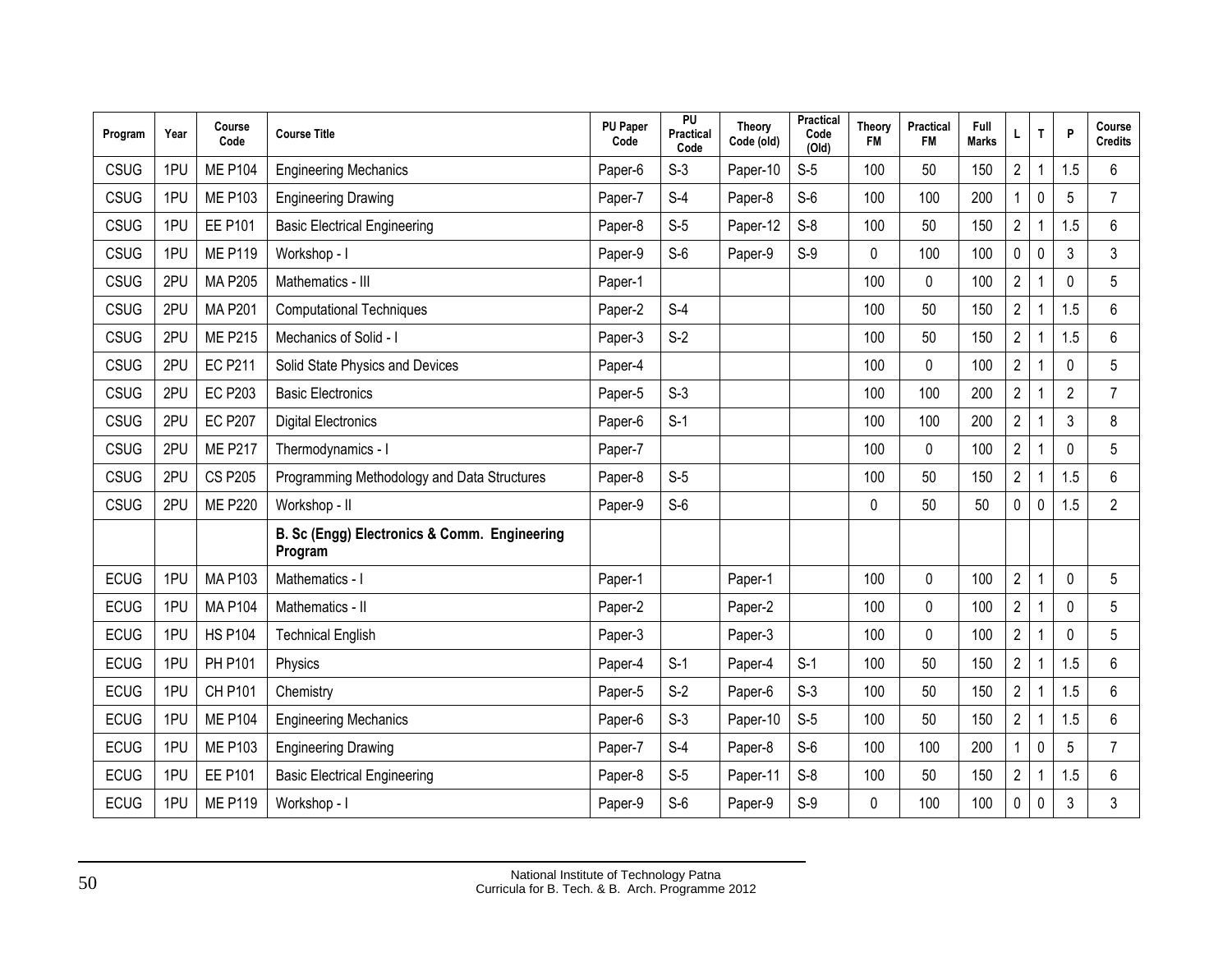| Program     | Year | Course<br>Code | <b>Course Title</b>                         | <b>PU Paper</b><br>Code | PU<br>Practical<br>Code | Theory<br>Code (old) | Practical<br>Code<br>(Old) | Theory<br><b>FM</b> | Practical<br><b>FM</b> | Full<br><b>Marks</b> | L                       | T            | P           | Course<br><b>Credits</b> |
|-------------|------|----------------|---------------------------------------------|-------------------------|-------------------------|----------------------|----------------------------|---------------------|------------------------|----------------------|-------------------------|--------------|-------------|--------------------------|
| <b>ECUG</b> | 2PU  | <b>MA P205</b> | Mathematics - III                           | Paper-1                 |                         | Paper-1              |                            | 100                 | 0                      | 100                  | $\overline{c}$          | 1            | $\Omega$    | 5                        |
| <b>ECUG</b> | 2PU  | <b>MA P201</b> | <b>Computational Techniques</b>             | Paper-2                 | $S-1$                   | Paper-2              | $S-1$                      | 100                 | 50                     | 150                  | $\overline{c}$          | 1            | 1.5         | 6                        |
| <b>ECUG</b> | 2PU  | <b>EC P203</b> | <b>Basic Electronics</b>                    | Paper-3                 | $S-4$                   | Paper-3              | $S-4$                      | 100                 | 100                    | 200                  | $\overline{2}$          | 1            | 3           | 8                        |
| <b>ECUG</b> | 2PU  | <b>ME P215</b> | Mechanics of Solid - I                      | Paper-4                 | $S-2$                   | Paper-4              | $S-2$                      | 100                 | 50                     | 150                  | $\overline{2}$          | 1            | 1.5         | 6                        |
| <b>ECUG</b> | 2PU  | <b>ME P217</b> | Thermodynamics - I                          | Paper-5                 |                         | Paper-5              |                            | 100                 | 0                      | 100                  | $\overline{2}$          | 1            | $\Omega$    | 5                        |
| <b>ECUG</b> | 2PU  | <b>EE P202</b> | Electrical Machine - I                      | Paper-6                 | $S-3$                   | Paper-6              | $S-3$                      | 100                 | 50                     | 150                  | $\overline{c}$          | 1            | 1.5         | 6                        |
| <b>ECUG</b> | 2PU  | <b>EC P211</b> | Solid State Physics and Devices             | Paper-7                 |                         | Paper-7              |                            | 100                 | $\Omega$               | 100                  | $\overline{2}$          | 1            | $\Omega$    | 5                        |
| <b>ECUG</b> | 2PU  | <b>EC P207</b> | <b>Digital Electronics</b>                  | Paper-8                 | $S-5$                   | Paper-8              | $S-5$                      | 100                 | 100                    | 200                  | $\overline{2}$          | 1            | 3           | 8                        |
| <b>ECUG</b> | 2PU  | <b>ME P220</b> | Workshop - II                               | Paper-9                 | $S-6$                   | Paper-9              | $S-6$                      | $\mathbf 0$         | 50                     | 50                   | 0                       | 0            | 1.5         | $\mathbf{2}$             |
| <b>ECUG</b> | 3PU  | <b>EE P307</b> | Introduction to Microprocessor              | Paper-1                 | $S-1$                   |                      |                            | 100                 | 100                    | 200                  | $\overline{2}$          |              | 3           | 8                        |
| <b>ECUG</b> | 3PU  | <b>EE P306</b> | Instrumentation - I                         | Paper-2                 | $S-5$                   |                      |                            | 100                 | 50                     | 150                  | $\overline{2}$          |              | 1.5         | 6                        |
| <b>ECUG</b> | 3PU  | <b>EE P308</b> | Network Theory                              | Paper-3                 | $S-4$                   |                      |                            | 100                 | 50                     | 150                  | $\overline{c}$          | 1            | 1.5         | 6                        |
| <b>ECUG</b> | 3PU  | <b>EC P301</b> | Analog Electronics                          | Paper-4                 | $S-3$                   |                      |                            | 100                 | 100                    | 200                  | $\overline{2}$          | 1            | 3           | 8                        |
| <b>ECUG</b> | 3PU  | <b>EE P310</b> | Signals and Systems                         | Paper-5                 | $S-6$                   |                      |                            | 100                 | 50                     | 150                  | $\overline{2}$          | 1            | 1.5         | 6                        |
| <b>ECUG</b> | 3PU  | <b>EE P305</b> | Electromagnetic Field Theory                | Paper-6                 |                         |                      |                            | 100                 | 0                      | 100                  | $\overline{2}$          | 1            | $\mathbf 0$ | 5                        |
| <b>ECUG</b> | 3PU  | <b>EC P306</b> | <b>Communication System</b>                 | Paper-7                 | $S-2$                   |                      |                            | 100                 | 50                     | 150                  | $\overline{2}$          | 1            | 1.5         | $6\phantom{1}$           |
| <b>ECUG</b> | 3PU  | <b>EC P310</b> | <b>Optical Fiber Communication</b>          | Paper-8                 |                         |                      |                            | 100                 | 0                      | 100                  | 3                       | 0            | $\Omega$    | 5                        |
|             |      |                | B. Sc (Engg) Electrical Engineering Program |                         |                         |                      |                            |                     |                        |                      |                         |              |             |                          |
| EEUG        | 1PU  | <b>MA P103</b> | Mathematics - I                             | Paper-1                 |                         | Paper-1              |                            | 100                 | 0                      | 100                  | $\overline{2}$          | 1            | $\Omega$    | 5                        |
| EEUG        | 1PU  | <b>MA P104</b> | Mathematics - II                            | Paper-2                 |                         | Paper-2              |                            | 100                 | 0                      | 100                  | $\overline{c}$          |              | $\Omega$    | 5                        |
| EEUG        | 1PU  | <b>HS P104</b> | <b>Technical English</b>                    | Paper-3                 |                         | Paper-3              |                            | 100                 | 0                      | 100                  | $\overline{2}$          |              | $\Omega$    | 5                        |
| <b>EEUG</b> | 1PU  | <b>PH P101</b> | Physics                                     | Paper-4                 | $S-1$                   | Paper-4              | $S-1$                      | 100                 | 50                     | 150                  | $\overline{2}$          |              | 1.5         | 6                        |
| EEUG        | 1PU  | CH P101        | Chemistry                                   | Paper-5                 | $S-2$                   | Paper-6              | $S-3$                      | 100                 | 50                     | 150                  | $\overline{\mathbf{c}}$ | 1            | 1.5         | 6                        |
| EEUG        | 1PU  | <b>ME P104</b> | <b>Engineering Mechanics</b>                | Paper-6                 | $S-3$                   | Paper-10             | $S-5$                      | 100                 | 50                     | 150                  | $\overline{2}$          | $\mathbf{1}$ | 1.5         | $6\,$                    |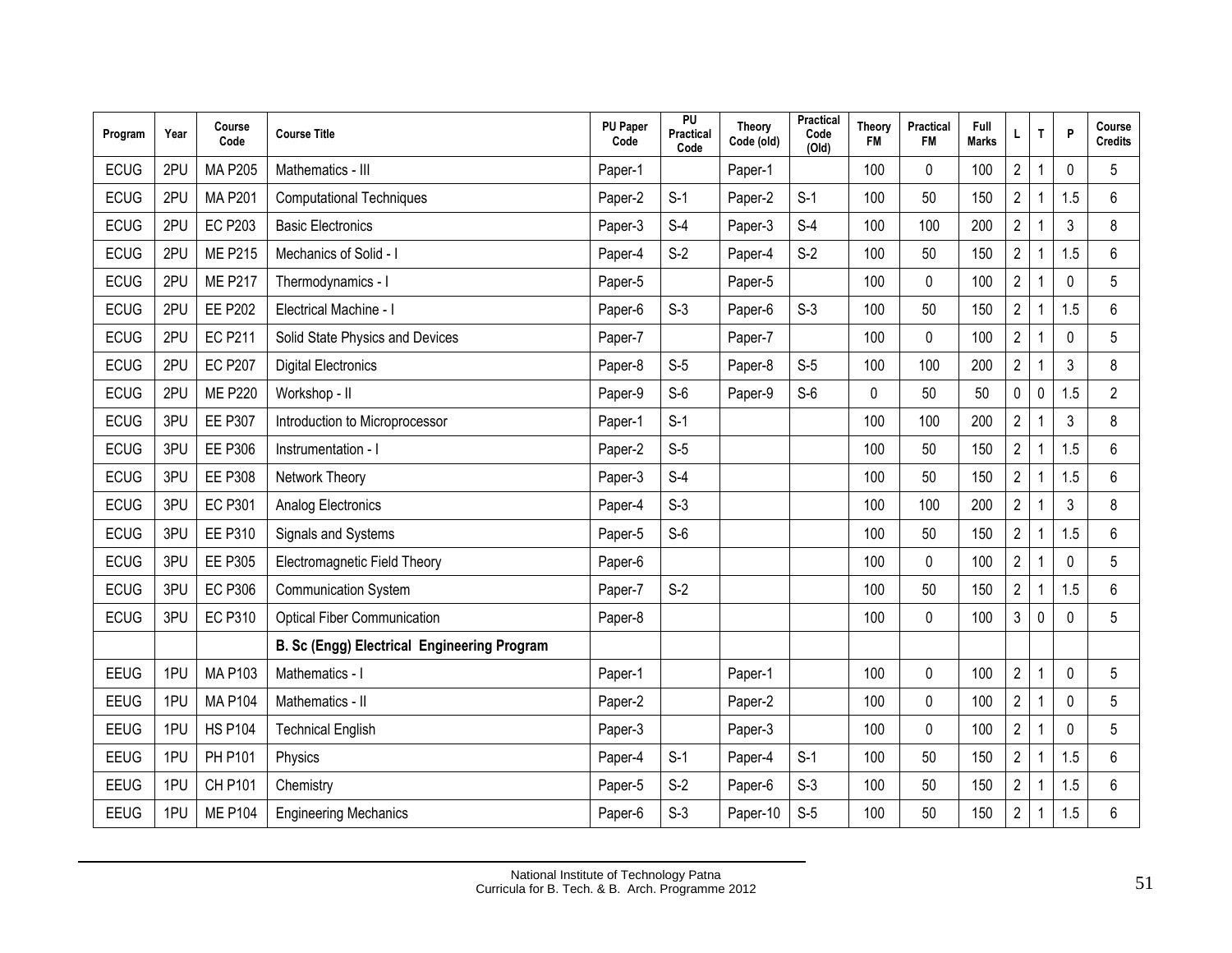| Program     | Year | Course<br>Code | <b>Course Title</b>                                     | <b>PU Paper</b><br>Code | PU<br>Practical<br>Code | Theory<br>Code (old) | Practical<br>Code<br>(Old) | Theory<br><b>FM</b> | Practical<br><b>FM</b> | Full<br><b>Marks</b> | L                       | T | P            | Course<br><b>Credits</b> |
|-------------|------|----------------|---------------------------------------------------------|-------------------------|-------------------------|----------------------|----------------------------|---------------------|------------------------|----------------------|-------------------------|---|--------------|--------------------------|
| EEUG        | 1PU  | <b>ME P103</b> | <b>Engineering Drawing</b>                              | Paper-7                 | $S-4$                   | Paper-8              | $S-6$                      | 100                 | 100                    | 200                  |                         | 0 | 5            | $\overline{7}$           |
| EEUG        | 1PU  | <b>EE P101</b> | <b>Basic Electrical Engineering</b>                     | Paper-8                 | $S-5$                   | Paper-12             | $Tr-8$                     | 100                 | 50                     | 150                  | $\overline{c}$          |   | 1.5          | 6                        |
| EEUG        | 1PU  | <b>ME P119</b> | Workshop - I                                            | Paper-9                 | $S-6$                   | Paper-9              | $S-9$                      | 0                   | 100                    | 100                  | 0                       | 0 | 3            | 3                        |
| EEUG        | 2PU  | <b>MA P205</b> | Mathematics - III                                       | Paper-1                 |                         | Paper-1              |                            | 100                 | $\mathbf 0$            | 100                  | $\overline{2}$          |   | $\mathbf 0$  | 5                        |
| EEUG        | 2PU  | <b>MA P201</b> | <b>Computational Techniques</b>                         | Paper-2                 | $S-1$                   | Paper-2              | $S-1$                      | 100                 | 50                     | 150                  | $\overline{2}$          |   | 1.5          | 6                        |
| <b>EEUG</b> | 2PU  | <b>EC P203</b> | <b>Basic Electronics</b>                                | Paper-3                 | $S-4$                   | Paper-3              | $S-4$                      | 100                 | 100                    | 200                  | $\overline{2}$          |   | 3            | 8                        |
| <b>EEUG</b> | 2PU  | <b>ME P215</b> | Mechanics of Solid - I                                  | Paper-4                 | $S-2$                   | Paper-4              | $S-2$                      | 100                 | 50                     | 150                  | $\overline{2}$          |   | 1.5          | $6\phantom{1}$           |
| <b>EEUG</b> | 2PU  | <b>ME P217</b> | Thermodynamics - I                                      | Paper-5                 |                         | Paper-5              |                            | 100                 | 0                      | 100                  | $\overline{c}$          |   | $\mathbf{0}$ | 5                        |
| EEUG        | 2PU  | <b>EE P202</b> | Electrical Machine - I                                  | Paper-6                 | $S-3$                   | Paper-6              | $S-3$                      | 100                 | 100                    | 200                  | $\overline{2}$          |   | 3            | 8                        |
| EEUG        | 2PU  | <b>EC P211</b> | Solid State Physics and Devices                         | Paper-7                 |                         | Paper-7              |                            | 100                 | 0                      | 100                  | $\overline{2}$          |   | $\mathbf 0$  | 5                        |
| EEUG        | 2PU  | <b>EC P207</b> | <b>Digital Electronics</b>                              | Paper-8                 | $S-5$                   | Paper-8              | $S-5$                      | 100                 | 50                     | 150                  | $\overline{2}$          |   | 1.5          | $6\phantom{1}$           |
| EEUG        | 2PU  | <b>ME P220</b> | Workshop - II                                           | Paper-9                 | $S-6$                   | Paper-9              | $S-6$                      | 0                   | 50                     | 50                   | 0                       | 0 | .5           | $\overline{2}$           |
| EEUG        | 3PU  | <b>EE P307</b> | Introduction to Microprocessor                          | Paper-1                 | $S-2$                   |                      |                            | 100                 | 100                    | 200                  | $\overline{c}$          |   | 3            | 8                        |
| <b>EEUG</b> | 3PU  | <b>EE P306</b> | Instrumentation - I                                     | Paper-2                 | $S-3$                   |                      |                            | 100                 | 50                     | 150                  | $\overline{2}$          |   | 1.5          | 6                        |
| <b>EEUG</b> | 3PU  | <b>EE P308</b> | Network Theory                                          | Paper-3                 | $S-5$                   |                      |                            | 100                 | 50                     | 150                  | $\overline{2}$          |   | 1.5          | $6\phantom{1}$           |
| EEUG        | 3PU  | <b>EC P301</b> | Analog Electronics                                      | Paper-4                 | $S-6$                   |                      |                            | 100                 | 50                     | 150                  | $\overline{2}$          | 1 | 1.5          | 6                        |
| EEUG        | 3PU  | <b>EE P304</b> | Electrical Machine - II                                 | Paper-5                 | $S-1$                   |                      |                            | 100                 | 100                    | 200                  | $\overline{2}$          |   | 3            | 8                        |
| EEUG        | 3PU  | <b>EE P309</b> | Power System - I                                        | Paper-6                 |                         |                      |                            | 100                 | $\pmb{0}$              | 100                  | $\overline{2}$          |   | $\mathbf 0$  | 5                        |
| <b>EEUG</b> | 3PU  | <b>EE P310</b> | Signals and Systems                                     | Paper-7                 | $S-4$                   |                      |                            | 100                 | 50                     | 150                  | $\overline{c}$          |   | 1.5          | 6                        |
| <b>EEUG</b> | 3PU  | <b>EE P305</b> | Electromagnetic Field Theory                            | Paper-8                 |                         |                      |                            | 100                 | 0                      | 100                  | $\overline{2}$          |   | 0            | 5                        |
|             |      |                | B. Sc (Engg) Information Technology Engineering Program |                         |                         |                      |                            |                     |                        |                      |                         |   |              |                          |
| <b>ITUG</b> | 1PU  | <b>MA P103</b> | Mathematics - I                                         | Paper-1                 |                         | Paper-1              |                            | 100                 | 0                      | 100                  | $\overline{c}$          |   | $\mathbf 0$  | 5                        |
| <b>ITUG</b> | 1PU  | <b>MA P104</b> | Mathematics - II                                        | Paper-2                 |                         | Paper-2              |                            | 100                 | $\pmb{0}$              | 100                  | $\overline{2}$          |   | 0            | 5                        |
| <b>ITUG</b> | 1PU  | <b>HS P104</b> | <b>Technical English</b>                                | Paper-3                 |                         | Paper-3              |                            | 100                 | 0                      | 100                  | $\overline{\mathbf{c}}$ |   | 0            | 5                        |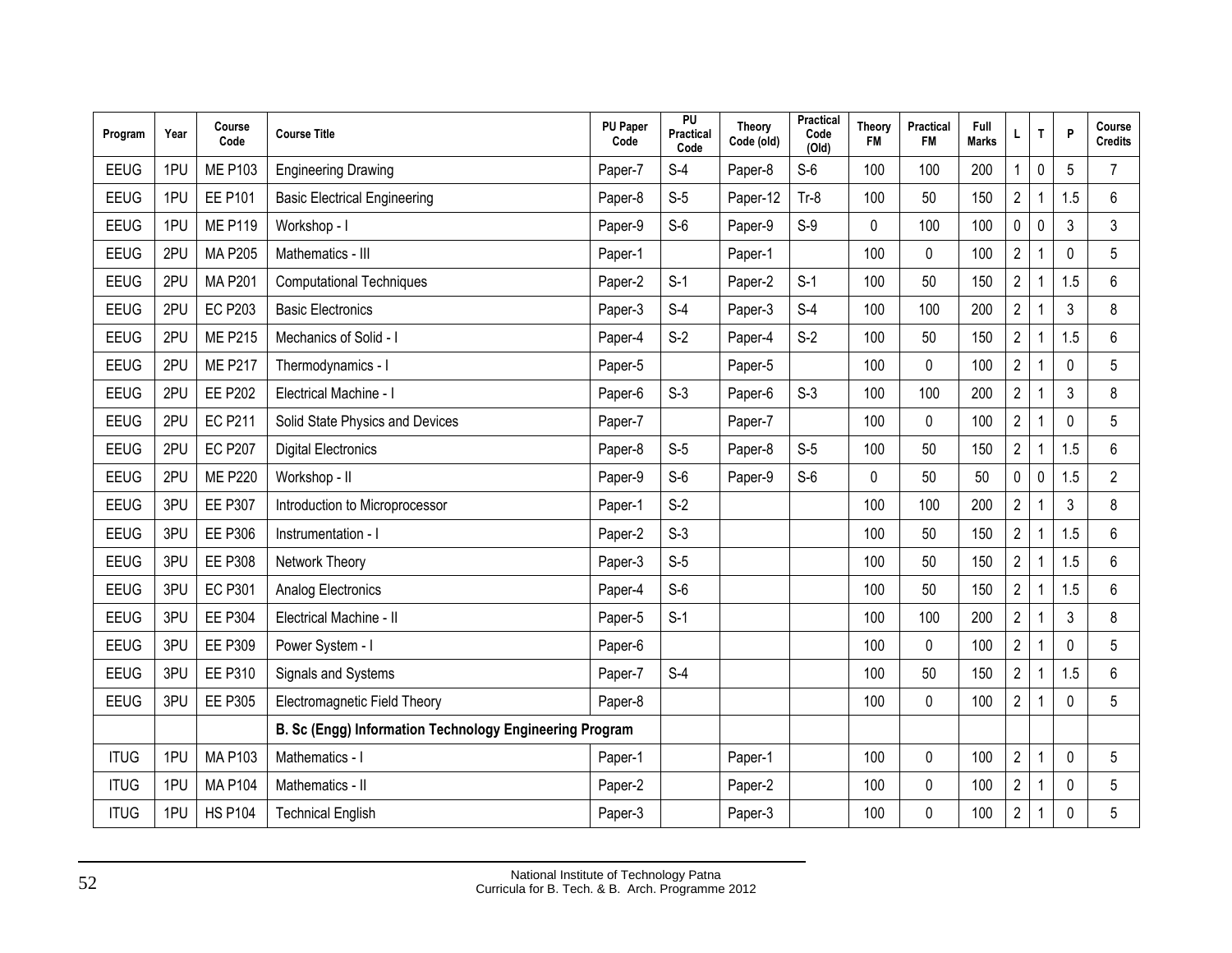| Program     | Year | Course<br>Code | <b>Course Title</b>                              | <b>PU Paper</b><br>Code | PU<br>Practical<br>Code | <b>Theory</b><br>Code (old) | <b>Practical</b><br>Code<br>(Old) | Theory<br><b>FM</b> | Practical<br><b>FM</b> | Full<br><b>Marks</b> |                | T           | P           | Course<br><b>Credits</b> |
|-------------|------|----------------|--------------------------------------------------|-------------------------|-------------------------|-----------------------------|-----------------------------------|---------------------|------------------------|----------------------|----------------|-------------|-------------|--------------------------|
| <b>ITUG</b> | 1PU  | <b>PH P101</b> | Physics                                          | Paper-4                 | $S-1$                   | Paper-4                     | $S-1$                             | 100                 | 50                     | 150                  | $\overline{2}$ |             | 1.5         | $6\phantom{1}$           |
| <b>ITUG</b> | 1PU  | <b>CH P101</b> | Chemistry                                        | Paper-5                 | $S-2$                   | Paper-6                     | $S-3$                             | 100                 | 50                     | 150                  | $\overline{2}$ |             | 1.5         | 6                        |
| <b>ITUG</b> | 1PU  | <b>ME P104</b> | <b>Engineering Mechanics</b>                     | Paper-6                 | $S-3$                   | Paper-10                    | $S-5$                             | 100                 | 50                     | 150                  | $\overline{2}$ | 1           | 1.5         | 6                        |
| <b>ITUG</b> | 1PU  | <b>ME P103</b> | <b>Engineering Drawing</b>                       | Paper-7                 | $S-4$                   | Paper-8                     | $S-6$                             | 100                 | 100                    | 200                  | $\mathbf{1}$   | $\mathbf 0$ | 5           | $\overline{7}$           |
| <b>ITUG</b> | 1PU  | <b>EE P101</b> | <b>Basic Electrical Engineering</b>              | Paper-8                 | $S-5$                   | Paper-12                    | $S-8$                             | 100                 | 50                     | 150                  | $\overline{2}$ |             | 1.5         | 6                        |
| <b>ITUG</b> | 1PU  | <b>ME P119</b> | Workshop - I                                     | Paper-9                 | $S-6$                   | Paper-9                     | $S-9$                             | 0                   | 100                    | 100                  | 0              | $\mathbf 0$ | 3           | 3                        |
| <b>ITUG</b> | 2PU  | <b>MA P201</b> | <b>Computational Techniques</b>                  | Paper-1                 | $S-1$                   |                             |                                   | 100                 | 50                     | 150                  | $\overline{2}$ |             | 1.5         | 6                        |
| <b>ITUG</b> | 2PU  | <b>EC P203</b> | <b>Basic Electronics</b>                         | Paper-2                 | $S-4$                   |                             |                                   | 100                 | 100                    | 200                  | $\overline{2}$ |             | 3           | 8                        |
| <b>ITUG</b> | 2PU  | <b>EC P209</b> | Digital Electronics & Microprocessors            | Paper-3                 | $S-6$                   |                             |                                   | 100                 | 100                    | 200                  | $\overline{2}$ |             | 3           | 8                        |
| <b>ITUG</b> | 2PU  | <b>MA P202</b> | Discrete Mathematics & Automata                  | Paper-4                 |                         |                             |                                   | 100                 | 0                      | 100                  | $\overline{2}$ |             | $\mathbf 0$ | 5                        |
| <b>ITUG</b> | 2PU  | <b>CS P202</b> | Introduction to Computer Graphics                | Paper-5                 | $S-5$                   |                             |                                   | 100                 | 50                     | 150                  | $\overline{2}$ |             | 1.5         | $6\phantom{1}$           |
| <b>ITUG</b> | 2PU  | <b>CS P201</b> | Introduction to Computer & Computer Architecture | Paper-6                 |                         |                             |                                   | 100                 | 0                      | 100                  | $\overline{2}$ |             | $\Omega$    | 5                        |
| <b>ITUG</b> | 2PU  | <b>CS P203</b> | Introduction to Computer Programming             | Paper-7                 | $S-3$                   |                             |                                   | 100                 | 50                     | 150                  | $\overline{2}$ |             | 1.5         | 6                        |
| <b>ITUG</b> | 2PU  | <b>CS P204</b> | <b>Operating Systems</b>                         | Paper-8                 |                         |                             |                                   | 100                 | $\mathbf 0$            | 100                  | $\overline{2}$ |             | 0           | 5                        |
| <b>ITUG</b> | 2PU  | <b>HS P201</b> | <b>Communicative Skill</b>                       | Paper-9                 | $S-2$                   |                             |                                   | $\mathbf{0}$        | 50                     | 50                   | 0              | $\mathbf 0$ | 1.5         | $\overline{2}$           |
|             |      |                | B. Sc (Engg) Mechanical Engineering Program      |                         |                         |                             |                                   |                     |                        |                      |                |             |             |                          |
| <b>MEUG</b> | 1PU  | <b>MA P103</b> | Mathematics - I                                  | Paper-1                 |                         | Paper-1                     |                                   | 100                 | 0                      | 100                  | $\overline{2}$ |             | 0           | 5                        |
| <b>MEUG</b> | 1PU  | <b>MA P104</b> | Mathematics - II                                 | Paper-2                 |                         | Paper-2                     |                                   | 100                 | 0                      | 100                  | $\overline{c}$ |             | 0           | 5                        |
| <b>MEUG</b> | 1PU  | <b>HS P104</b> | <b>Technical English</b>                         | Paper-3                 |                         | Paper-3                     |                                   | 100                 | 0                      | 100                  | $\overline{2}$ |             | 0           | 5                        |
| <b>MEUG</b> | 1PU  | <b>PH P101</b> | Physics                                          | Paper-4                 | $S-1$                   | Paper-4                     | $S-1$                             | 100                 | 50                     | 150                  | $\overline{2}$ |             | 1.5         | 6                        |
| <b>MEUG</b> | 1PU  | <b>CH P101</b> | Chemistry                                        | Paper-5                 | $S-2$                   | Paper-6                     | $S-3$                             | 100                 | 50                     | 150                  | $\overline{2}$ |             | 1.5         | 6                        |
| <b>MEUG</b> | 1PU  | <b>ME P104</b> | <b>Engineering Mechanics</b>                     | Paper-6                 | $S-5$                   | Paper-10                    | $S-5$                             | 100                 | 50                     | 150                  | $\overline{2}$ |             | 1.5         | $6\phantom{1}$           |
| <b>MEUG</b> | 1PU  | <b>ME P103</b> | <b>Engineering Drawing</b>                       | Paper-7                 | $S-4$                   | Paper-8                     | $S-6$                             | 100                 | 100                    | 200                  |                | $\mathbf 0$ | 5           | $\overline{7}$           |
| <b>MEUG</b> | 1PU  | <b>EE P101</b> | <b>Basic Electrical Engineering</b>              | Paper-8                 | $S-5$                   | Paper-12                    | $S-8$                             | 100                 | 50                     | 150                  | $\sqrt{2}$     | 1           | 1.5         | 6                        |